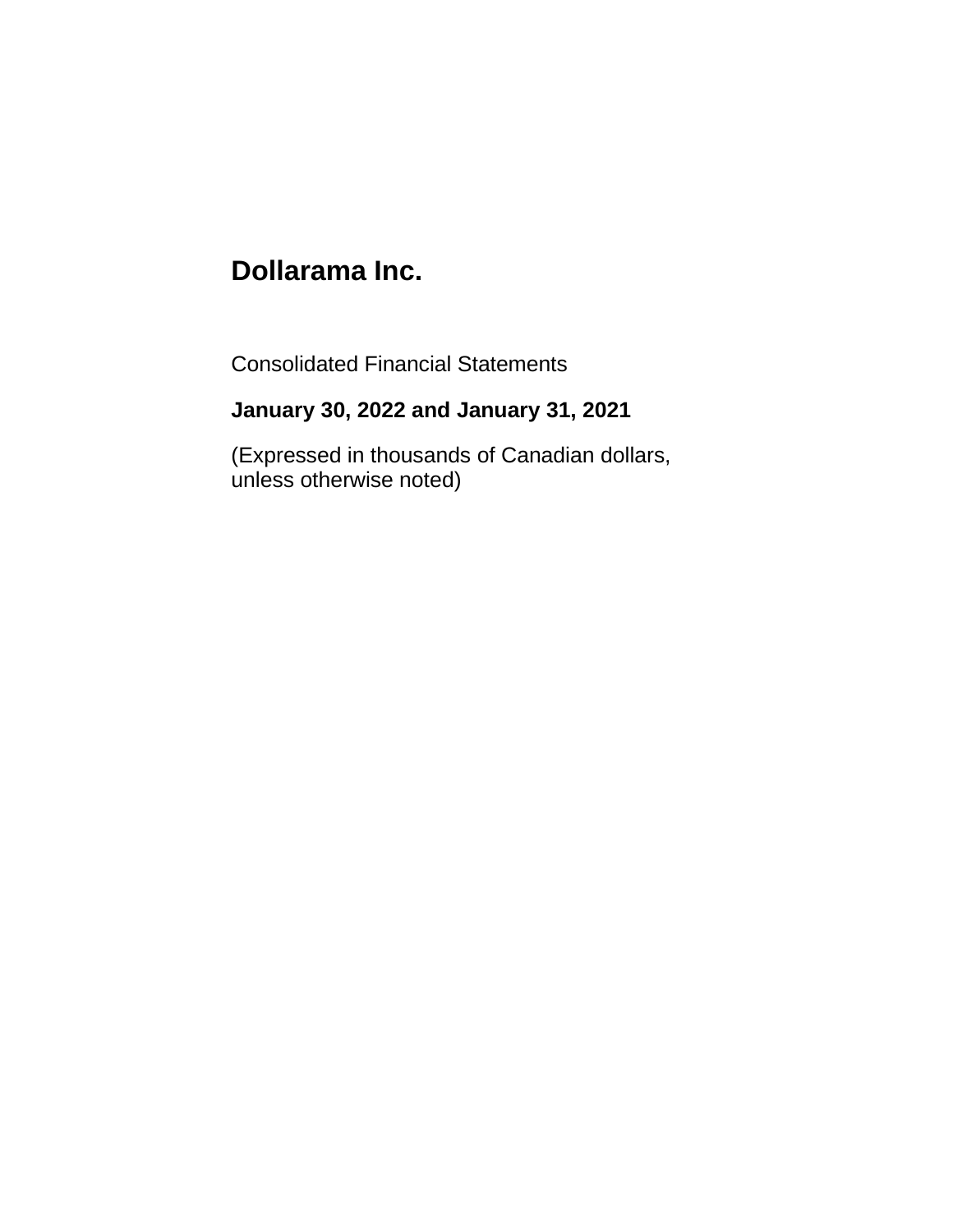

# Independent auditor's report

To the Shareholders of Dollarama Inc.

### **Our opinion**

In our opinion, the accompanying consolidated financial statements present fairly, in all material respects, the financial position of Dollarama Inc. and its subsidiaries (together, the Corporation) as at January 30, 2022 and January 31, 2021, and its financial performance and its cash flows for the years then ended in accordance with International Financial Reporting Standards as issued by the International Accounting Standards Board (IFRS).

### **What we have audited**

The Corporation's consolidated financial statements comprise:

- the consolidated statements of financial position as at January 30, 2022 and January 31, 2021;
- the consolidated statements of changes in shareholders' equity (deficit) for the years then ended;
- the consolidated statements of net earnings and comprehensive income for the years then ended;
- the consolidated statements of cash flows for the years then ended; and
- the notes to the consolidated financial statements, which include significant accounting policies and other explanatory information.

### **Basis for opinion**

We conducted our audit in accordance with Canadian generally accepted auditing standards. Our responsibilities under those standards are further described in the *Auditor's responsibilities for the audit of the consolidated financial statements* section of our report.

We believe that the audit evidence we have obtained is sufficient and appropriate to provide a basis for our opinion.

#### **Independence**

We are independent of the Corporation in accordance with the ethical requirements that are relevant to our audit of the consolidated financial statements in Canada. We have fulfilled our other ethical responsibilities in accordance with these requirements.

PricewaterhouseCoopers LLP/s.r.l./s.e.n.c.r.l. 1250 René-Lévesque Boulevard West, Suite 2500, Montréal, Quebec, Canada H3B 4Y1 T: +1 514 205 5000, F: +1 514 876 1502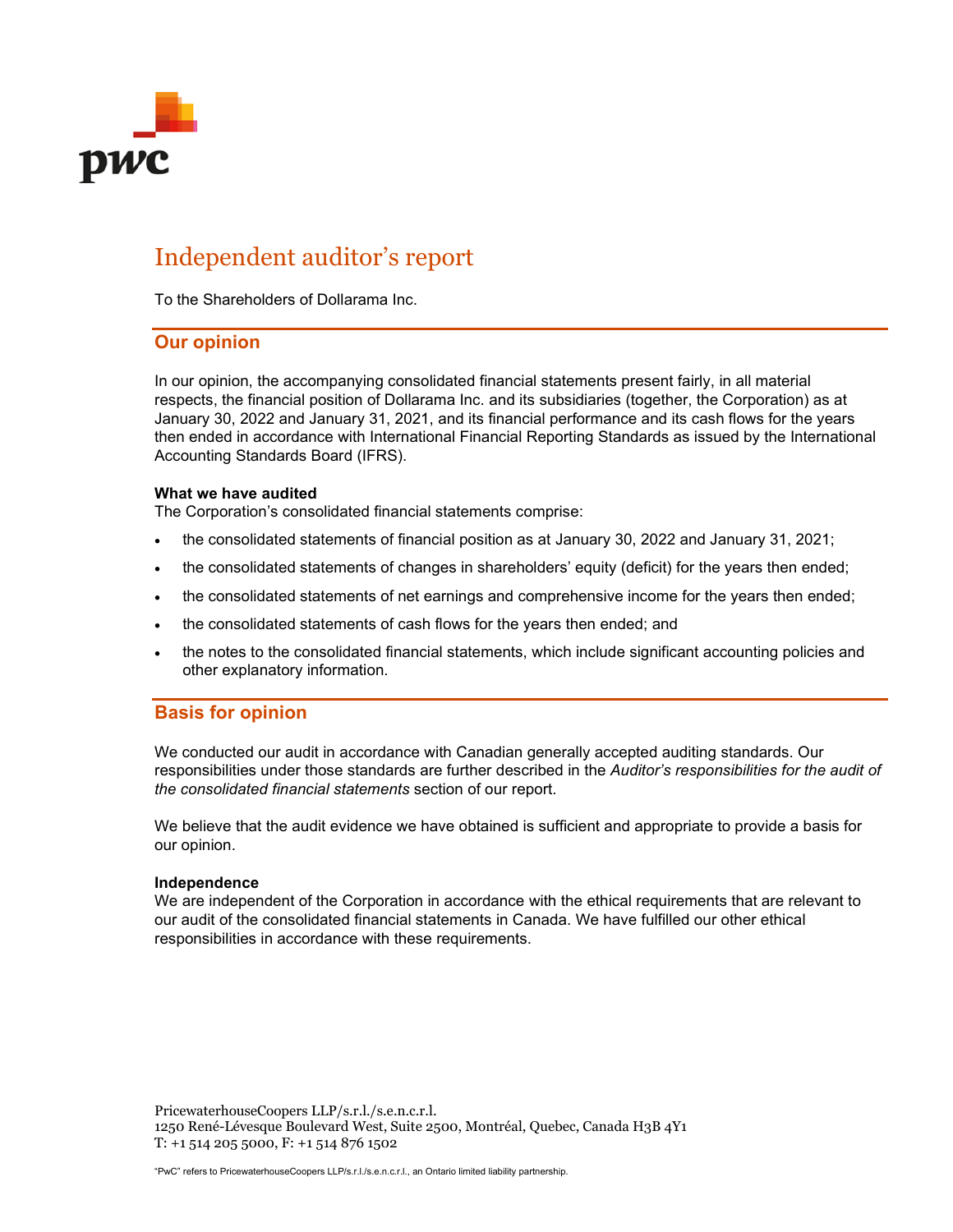

### **Key audit matters**

Key audit matters are those matters that, in our professional judgment, were of most significance in our audit of the consolidated financial statements for the year ended January 30, 2022. These matters were addressed in the context of our audit of the consolidated financial statements as a whole, and in forming our opinion thereon, and we do not provide a separate opinion on these matters.

### **Existence and valuation of inventories**

*Refer to note 3 – Summary of significant accounting policies, and note 5 – Critical accounting estimates and judgments, to the consolidated financial statements.*

As at January 30, 2022, the Corporation held inventories of \$590.9 million. The Corporation's inventories at the distribution centre, warehouses and stores consist of merchandise purchased and held for resale and are valued at the lower of cost and net realizable value.

Cost is determined at the distribution centre and warehouses on a weighted average cost basis and is then assigned to store inventories using the retail inventory method.

The Corporation estimates its inventory provisions based on the consideration of a variety of factors, including inventory shrinkage.

We determined that this is a key audit matter due to the magnitude of the inventory balance, the high number of locations where inventories were held at and the judgment applied by management in determining the appropriate inventory provisions, such as shrinkage.

### **Key audit matter How our audit addressed the key audit matter**

Our approach to addressing the matter included the following procedures, among others:

- Tested the operating effectiveness of relevant controls relating to the inventory process, including controls around the mathematical accuracy of the weighted average cost method and the retail inventory method.
- For a sample of inventory items, valued using the weighted average cost method, traced the underlying data to recent purchase invoices.
- For a sample of retail inventory items traced the actual selling price in store to underlying data used in the retail inventory method calculation.
- For a sample of stores, observed the inventory count process and performed independent test counts during the year.
- For the warehouses and the distribution centre, performed independent test counts at year-end.
- Performed analytical procedures on inventory balances at year-end.
- Tested how management developed the inventory shrinkage provision:
	- Evaluated the appropriateness of the Corporation's inventory shrinkage provision method.
	- Tested the underlying data used in the inventory shrinkage provision.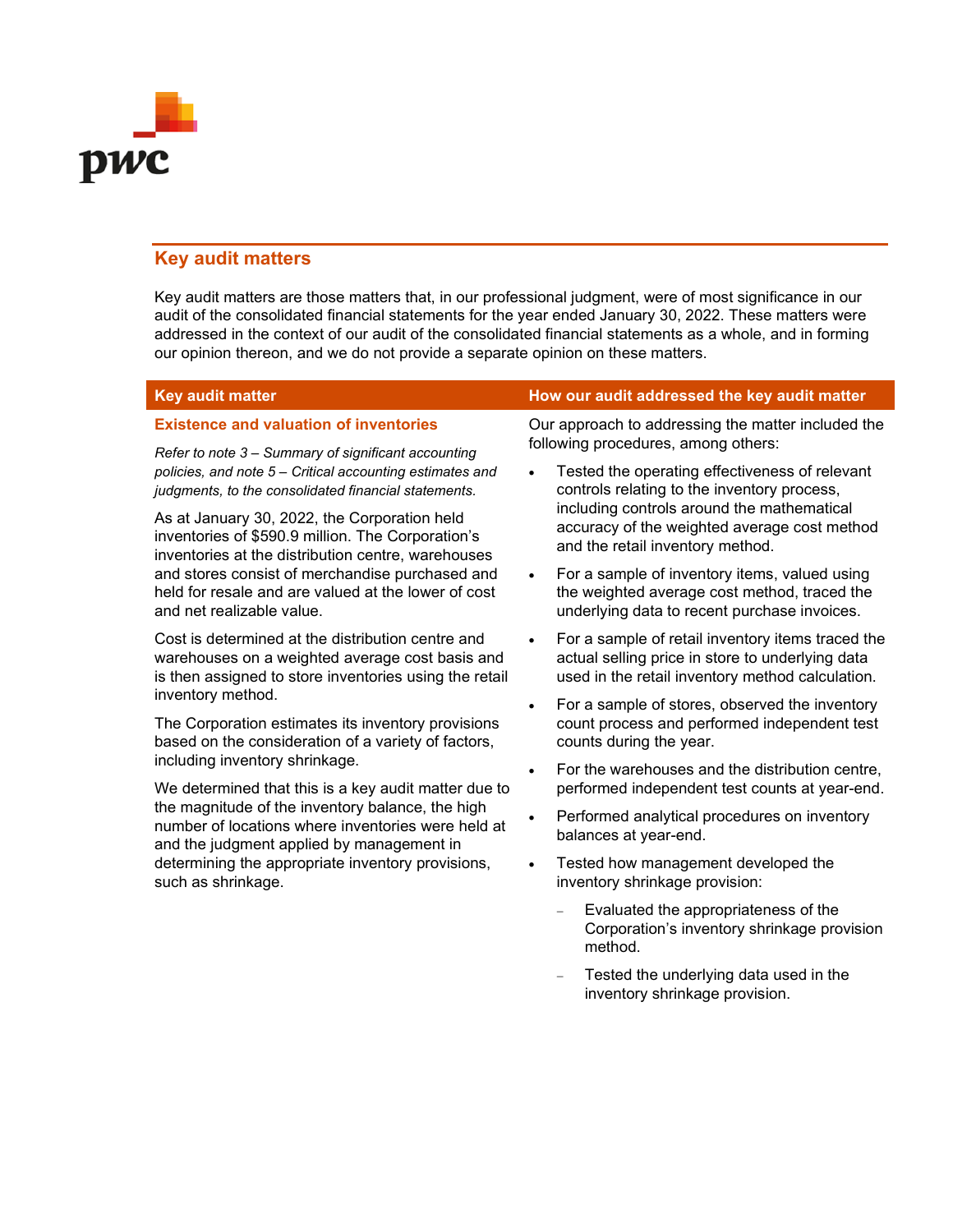

| <b>Key audit matter</b> | How our audit addressed the key audit matter                                                                                                                                                                    |
|-------------------------|-----------------------------------------------------------------------------------------------------------------------------------------------------------------------------------------------------------------|
|                         | Evaluated the reasonableness of significant<br>assumptions used by management related<br>to the inventory shrinkage provision by:                                                                               |
|                         | Assessing the percentage of shrinkage<br>$\circ$<br>applied to inventory balances by<br>comparing to actual results from the<br>counts performed during the year and<br>historical percentage of shrinkage; and |
|                         | Recalculating the mathematical<br>$\circ$<br>accuracy of the inventory shrinkage<br>provision.                                                                                                                  |
|                         | Tested that inventories at year-end were<br>recorded at the lower of cost and net realizable<br>value by testing a sample of inventory items to<br>the most recent retail prices.                               |

### **Other information**

Management is responsible for the other information. The other information comprises the Management's Discussion and Analysis.

Our opinion on the consolidated financial statements does not cover the other information, and we do not express any form of assurance conclusion thereon.

In connection with our audit of the consolidated financial statements, our responsibility is to read the other information identified above and, in doing so, consider whether the other information is materially inconsistent with the consolidated financial statements or our knowledge obtained in the audit, or otherwise appears to be materially misstated.

If, based on the work we have performed, we conclude that there is a material misstatement of this other information, we are required to report that fact. We have nothing to report in this regard.

### **Responsibilities of management and those charged with governance for the consolidated financial statements**

Management is responsible for the preparation and fair presentation of the consolidated financial statements in accordance with IFRS, and for such internal control as management determines is necessary to enable the preparation of consolidated financial statements that are free from material misstatement, whether due to fraud or error.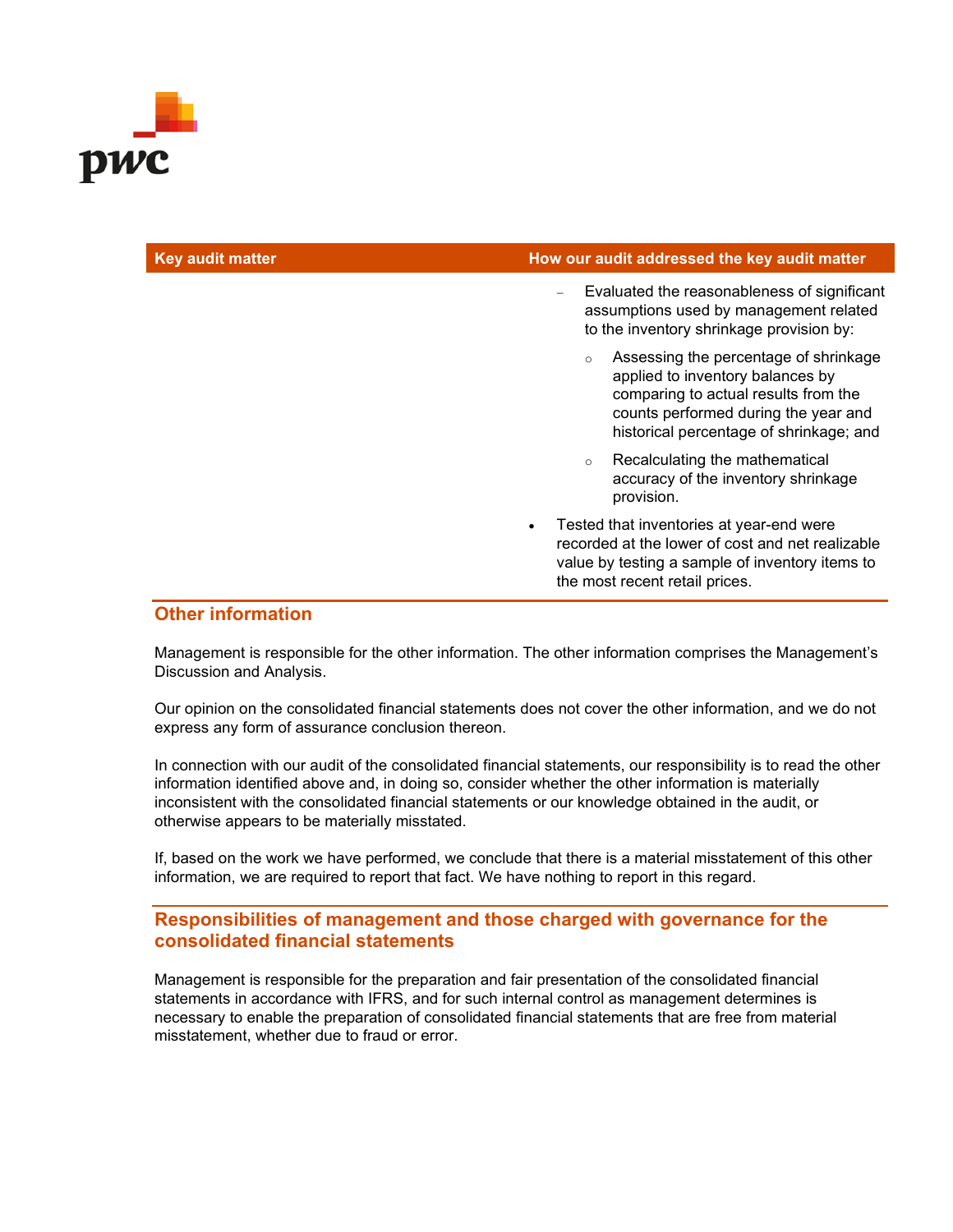

In preparing the consolidated financial statements, management is responsible for assessing the Corporation's ability to continue as a going concern, disclosing, as applicable, matters related to going concern and using the going concern basis of accounting unless management either intends to liquidate the Corporation or to cease operations, or has no realistic alternative but to do so.

Those charged with governance are responsible for overseeing the Corporation's financial reporting process.

### **Auditor's responsibilities for the audit of the consolidated financial statements**

Our objectives are to obtain reasonable assurance about whether the consolidated financial statements as a whole are free from material misstatement, whether due to fraud or error, and to issue an auditor's report that includes our opinion. Reasonable assurance is a high level of assurance, but is not a guarantee that an audit conducted in accordance with Canadian generally accepted auditing standards will always detect a material misstatement when it exists. Misstatements can arise from fraud or error and are considered material if, individually or in the aggregate, they could reasonably be expected to influence the economic decisions of users taken on the basis of these consolidated financial statements.

As part of an audit in accordance with Canadian generally accepted auditing standards, we exercise professional judgment and maintain professional skepticism throughout the audit. We also:

- Identify and assess the risks of material misstatement of the consolidated financial statements, whether due to fraud or error, design and perform audit procedures responsive to those risks, and obtain audit evidence that is sufficient and appropriate to provide a basis for our opinion. The risk of not detecting a material misstatement resulting from fraud is higher than for one resulting from error, as fraud may involve collusion, forgery, intentional omissions, misrepresentations, or the override of internal control.
- Obtain an understanding of internal control relevant to the audit in order to design audit procedures that are appropriate in the circumstances, but not for the purpose of expressing an opinion on the effectiveness of the Corporation's internal control.
- Evaluate the appropriateness of accounting policies used and the reasonableness of accounting estimates and related disclosures made by management.
- Conclude on the appropriateness of management's use of the going concern basis of accounting and, based on the audit evidence obtained, whether a material uncertainty exists related to events or conditions that may cast significant doubt on the Corporation's ability to continue as a going concern. If we conclude that a material uncertainty exists, we are required to draw attention in our auditor's report to the related disclosures in the consolidated financial statements or, if such disclosures are inadequate, to modify our opinion. Our conclusions are based on the audit evidence obtained up to the date of our auditor's report. However, future events or conditions may cause the Corporation to cease to continue as a going concern.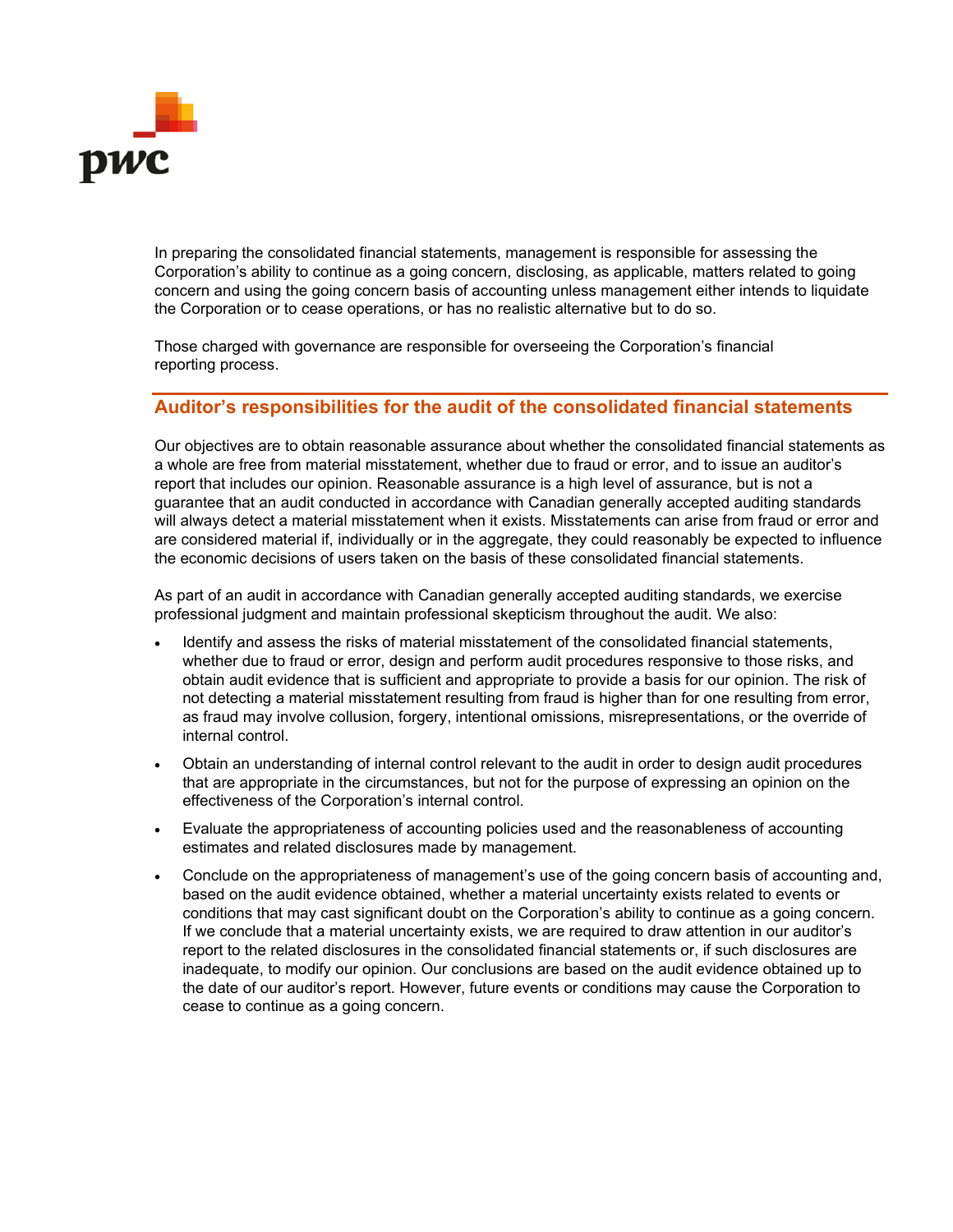

- Evaluate the overall presentation, structure and content of the consolidated financial statements, including the disclosures, and whether the consolidated financial statements represent the underlying transactions and events in a manner that achieves fair presentation.
- Obtain sufficient appropriate audit evidence regarding the financial information of the entities or business activities within the Corporation to express an opinion on the consolidated financial statements. We are responsible for the direction, supervision and performance of the group audit. We remain solely responsible for our audit opinion.

We communicate with those charged with governance regarding, among other matters, the planned scope and timing of the audit and significant audit findings, including any significant deficiencies in internal control that we identify during our audit.

We also provide those charged with governance with a statement that we have complied with relevant ethical requirements regarding independence, and to communicate with them all relationships and other matters that may reasonably be thought to bear on our independence, and where applicable, related safeguards.

From the matters communicated with those charged with governance, we determine those matters that were of most significance in the audit of the consolidated financial statements of the current period and are therefore the key audit matters. We describe these matters in our auditor's report unless law or regulation precludes public disclosure about the matter or when, in extremely rare circumstances, we determine that a matter should not be communicated in our report because the adverse consequences of doing so would reasonably be expected to outweigh the public interest benefits of such communication.

The engagement partner on the audit resulting in this independent auditor's report is Nochane Rousseau.

Pricewaterhouse Coopers LLP

Montréal, Quebec March 30, 2022

<sup>1</sup> FCPA auditor, FCA, public accountancy permit No. A122718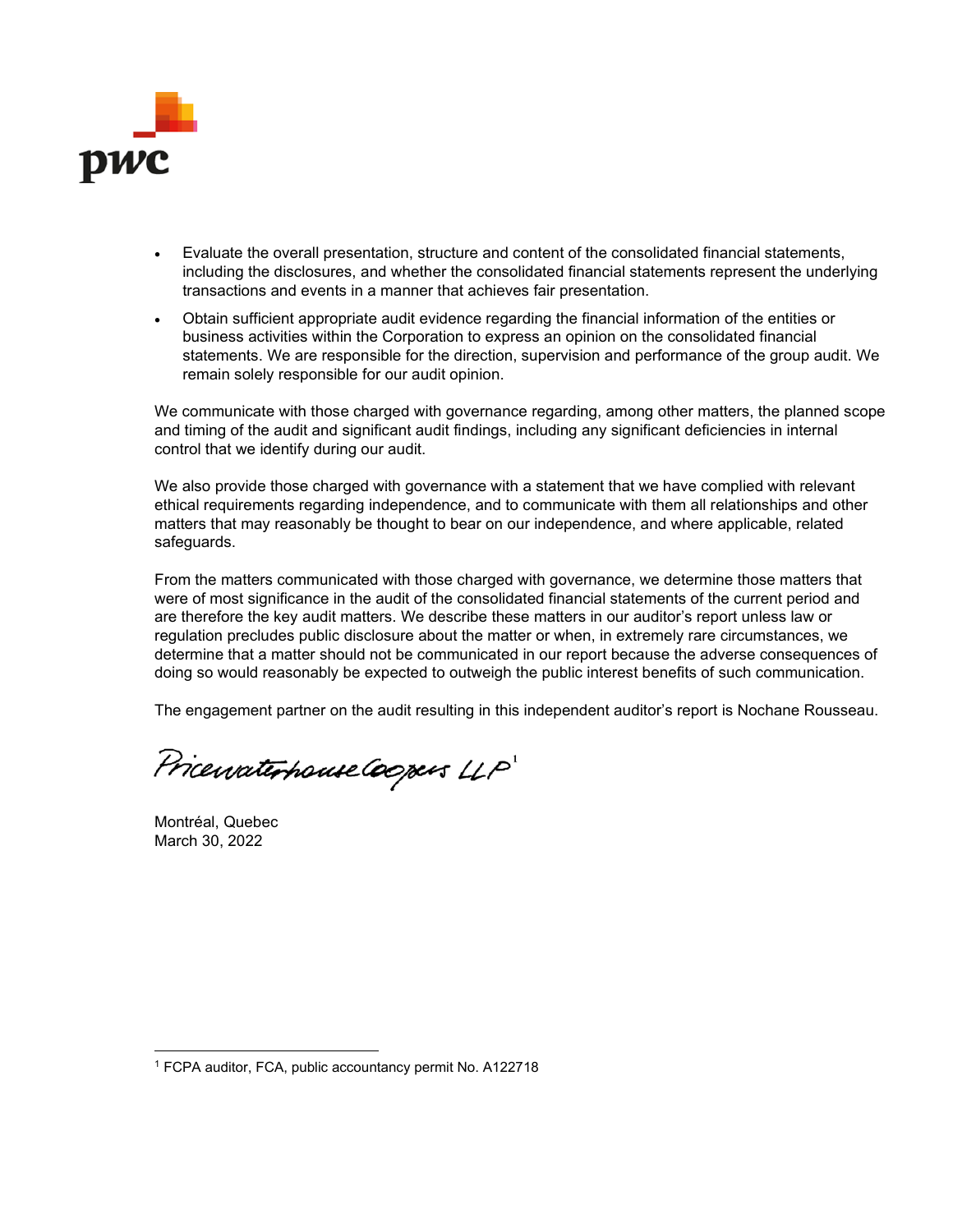# Consolidated Statements of Financial Position as at (Expressed in thousands of Canadian dollars)

|                                                      | <b>Note</b>    | January 30,<br>2022 | January 31,<br>2021 |
|------------------------------------------------------|----------------|---------------------|---------------------|
|                                                      |                | \$                  | \$                  |
| <b>Assets</b>                                        |                |                     |                     |
| <b>Current assets</b>                                |                |                     |                     |
| Cash                                                 |                | 71,058              | 439,144             |
| Accounts receivable                                  |                | 26,260              | 20,546              |
| Prepaid expenses                                     |                | 13,135              | 9,549               |
| Inventories                                          |                | 590,927             | 630,655             |
| Derivative financial instruments                     | 14             | 15,987              | 468                 |
|                                                      |                | 717,367             | 1,100,362           |
| <b>Non-current assets</b>                            |                |                     |                     |
| Right-of-use assets                                  | 6              | 1,480,255           | 1,344,639           |
| Property, plant and equipment                        | $\overline{7}$ | 761,876             | 709,469             |
| Intangible assets                                    | 8              | 164,066             | 161,791             |
| Derivative financial instruments                     | 14             | 290                 | 314                 |
| Goodwill                                             | 8              | 727,782             | 727,782             |
| Equity-accounted investment                          | 9              | 211,926             | 179,389             |
| <b>Total assets</b>                                  |                | 4,063,562           | 4,223,746           |
| Liabilities and shareholders' equity (deficit)       |                |                     |                     |
| <b>Current liabilities</b>                           |                |                     |                     |
| Accounts payable and accrued liabilities             | 10             | 283,125             | 253,072             |
| Short-term borrowings                                | 11             | 89,386              |                     |
| Dividend payable                                     | 12             | 14,891              | 14,583              |
| Derivative financial instruments                     | 14             | 3,435               | 25,821              |
| Income taxes payable                                 |                | 62,516              | 12,975              |
| Current portion of long-term debt                    | 11             | 257,674             | 832,821             |
| Current portion of lease liabilities                 | 6              | 200,864             | 181,893             |
| <b>Non-current liabilities</b>                       |                | 911,891             | 1,321,165           |
| Non-current portion of long-term debt                | 11             | 1,539,240           | 1,044,079           |
| Non-current portion of lease liabilities             | 6              | 1,526,564           | 1,401,769           |
| Deferred income taxes                                | 13             | 151,901             | 121,879             |
| <b>Total liabilities</b>                             |                | 4,129,596           | 3,888,892           |
|                                                      |                |                     |                     |
| Shareholders' equity (deficit)                       |                |                     |                     |
| Share capital                                        | 12             | 479,446             | 485,487             |
| Contributed surplus                                  | 12             | 32,924              | 28,527              |
| Deficit                                              | 12             | (578, 079)          | (149, 983)          |
| Accumulated other comprehensive loss                 | 12             | (325)               | (29, 177)           |
| Total shareholders' equity (deficit)                 |                | (66,034)            | 334,854             |
| Total liabilities and shareholders' equity (deficit) |                | 4,063,562           | 4,223,746           |

**Approved by the Board of Directors**

*(signed) "Stephen Gunn" (signed) "Huw Thomas"* Stephen Gunn, Director **Huw Thomas, Director** Huw Thomas, Director

The accompanying notes are an integral part of these consolidated financial statements.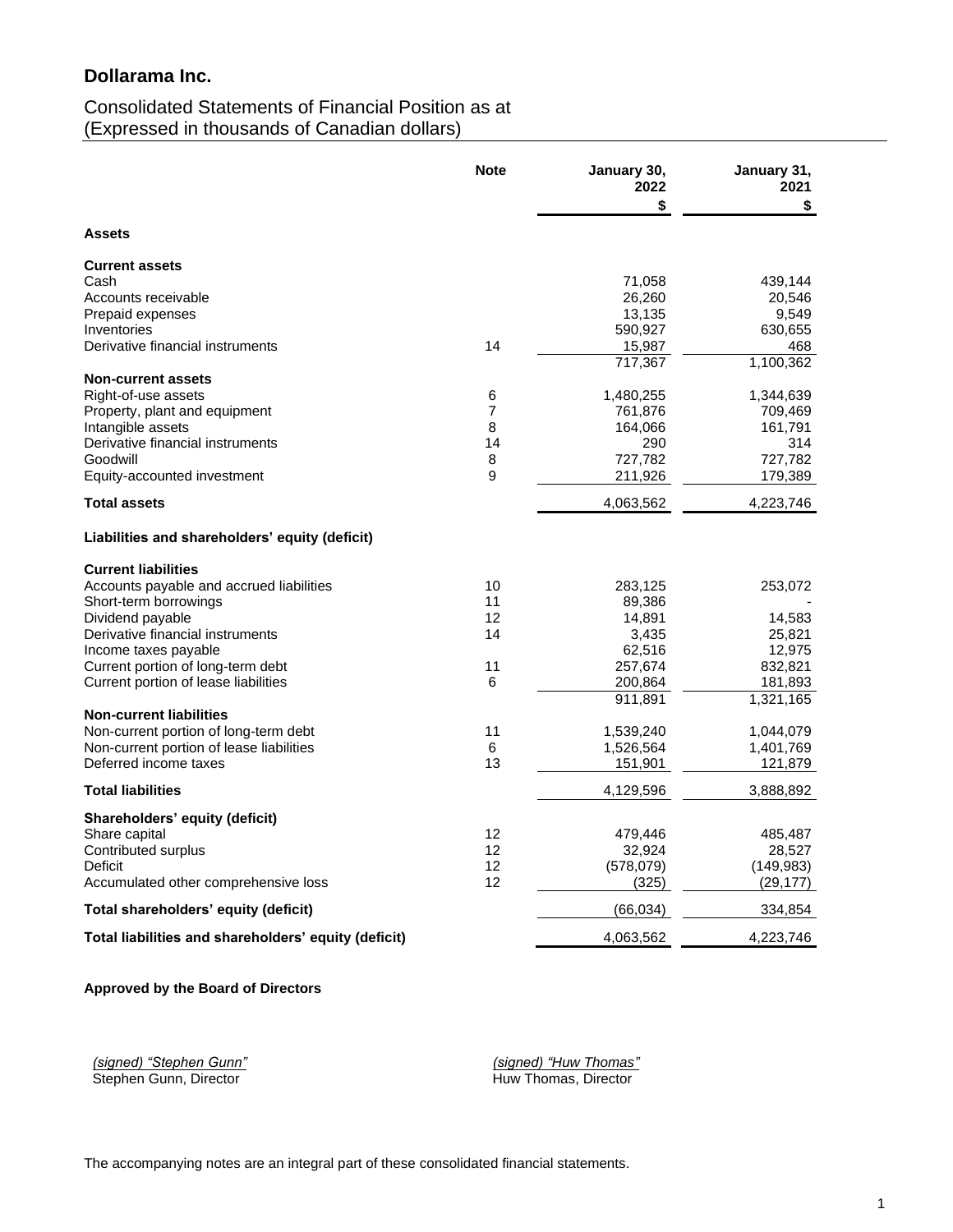Consolidated Statements of Changes in Shareholders' Equity (Deficit) for the years ended (Expressed in thousands of Canadian dollars, except share amounts)

|                                                                         | <b>Note</b> | <b>Number of</b><br>common<br>shares | <b>Share</b><br>capital<br>\$ | <b>Contributed</b><br>surplus<br>\$ | <b>Deficit</b><br>\$ | Accumulated<br>other<br>comprehensive<br>income (loss)<br>\$ | <b>Total</b><br>\$ |
|-------------------------------------------------------------------------|-------------|--------------------------------------|-------------------------------|-------------------------------------|----------------------|--------------------------------------------------------------|--------------------|
|                                                                         |             |                                      |                               |                                     |                      |                                                              |                    |
| Balance - February 2, 2020                                              | 12          | 310,231,037                          | 448,704                       | 29,108                              | (574, 110)           | 4,102                                                        | (92, 196)          |
| Net earnings                                                            |             |                                      |                               |                                     | 564,348              |                                                              | 564,348            |
| Other comprehensive loss                                                |             |                                      |                               |                                     |                      | (32,620)                                                     | (32,620)           |
| Total comprehensive income (loss)                                       |             |                                      |                               |                                     | 564,348              | (32, 620)                                                    | 531,728            |
| Transfer of realized cash flow hedge gains<br>to inventory              |             |                                      |                               |                                     |                      | (659)                                                        | (659)              |
| Dividends declared<br>Repurchase and cancellation of common             | 12          |                                      |                               |                                     | (55, 616)            |                                                              | (55, 616)          |
| shares                                                                  | 12          | (1,621,708)                          | (2, 437)                      |                                     | (84, 605)            |                                                              | (87, 042)          |
| Share-based compensation                                                | 12          |                                      |                               | 6,240                               |                      |                                                              | 6,240              |
| Issuance of common shares<br>Reclassification for the exercise of share | 12          | 1,657,100                            | 32,399                        |                                     |                      |                                                              | 32,399             |
| options                                                                 | 12          |                                      | 6,821                         | (6, 821)                            |                      |                                                              |                    |
| Balance - January 31, 2021                                              | 12          | 310,266,429                          | 485,487                       | 28,527                              | (149, 983)           | (29, 177)                                                    | 334,854            |
| Net earnings                                                            |             |                                      |                               |                                     | 663,169              |                                                              | 663,169            |
| Other comprehensive loss                                                |             |                                      |                               |                                     |                      | (1,070)                                                      | (1,070)            |
| Total comprehensive income (loss)                                       |             |                                      |                               |                                     | 663,169              | (1,070)                                                      | 662,099            |
| Transfer of realized cash flow hedge losses<br>to inventory             |             |                                      |                               |                                     |                      | 29,922                                                       | 29,922             |
| Dividends declared<br>Repurchase and cancellation of common             | 12          |                                      |                               |                                     | (60, 772)            |                                                              | (60, 772)          |
| shares                                                                  | 12          | (18, 176, 760)                       | (29, 425)                     |                                     | (1,030,493)          |                                                              | (1,059,918)        |
| Share-based compensation                                                | 12          |                                      |                               | 8,617                               |                      |                                                              | 8,617              |
| Issuance of common shares<br>Reclassification for the exercise of share | 12          | 723,900                              | 19,164                        |                                     |                      |                                                              | 19,164             |
| options                                                                 | 12          |                                      | 4,220                         | (4,220)                             |                      |                                                              |                    |
| Balance - January 30, 2022                                              | 12          | 292,813,569                          | 479,446                       | 32,924                              | (578, 079)           | (325)                                                        | (66, 034)          |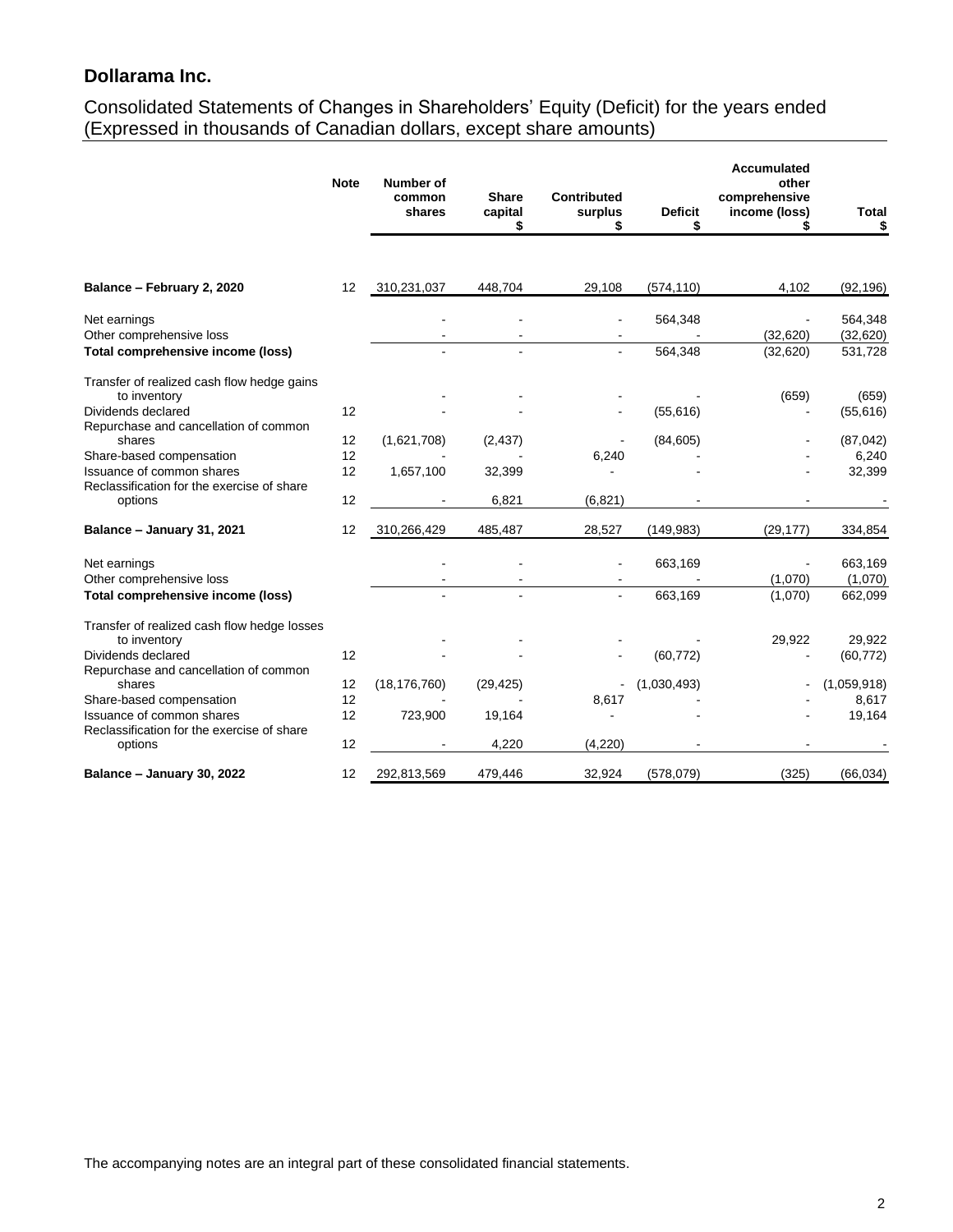Consolidated Statements of Net Earnings and Comprehensive Income for the years ended (Expressed in thousands of Canadian dollars, except share and per share amounts)

|                                                                                                                                               | <b>Note</b> | January 30,<br>2022             | January 31,<br>2021            |
|-----------------------------------------------------------------------------------------------------------------------------------------------|-------------|---------------------------------|--------------------------------|
|                                                                                                                                               |             | \$                              | \$                             |
| Sales<br>Cost of sales                                                                                                                        | 17          | 4,330,761<br>2,428,536          | 4,026,259<br>2,261,248         |
| Gross profit                                                                                                                                  |             | 1,902,225                       | 1,765,011                      |
| General, administrative and store operating expenses<br>Depreciation and amortization<br>Share of net earnings of equity-accounted investment | 17<br>9     | 652,832<br>297,960<br>(33, 184) | 654,032<br>269,633<br>(19,654) |
| <b>Operating income</b>                                                                                                                       |             | 984,617                         | 861,000                        |
| Financing costs                                                                                                                               | 17          | 91,216                          | 95,646                         |
| Earnings before income taxes                                                                                                                  |             | 893,401                         | 765,354                        |
| Income taxes                                                                                                                                  | 13          | 230,232                         | 201,006                        |
| Net earnings                                                                                                                                  |             | 663,169                         | 564,348                        |
| Other comprehensive income                                                                                                                    |             |                                 |                                |
| Items that may be reclassified subsequently to net earnings                                                                                   |             |                                 |                                |
| Realized gains (losses) on financial instruments not subject to basis<br>adjustment                                                           |             | 723                             | (460)                          |
| Reclassification of amortization of net gains on financial instruments<br>not subject to basis adjustments                                    |             | (435)                           | (354)                          |
| Foreign currency translation adjustments                                                                                                      |             | 614                             | (8,061)                        |
| Share of other comprehensive loss of equity-accounted investment                                                                              | 9           | (1,217)                         | (3,588)                        |
| Income tax recovery relating to these items                                                                                                   |             | 115                             | 240                            |
| Items that will not be reclassified subsequently to net earnings                                                                              |             |                                 |                                |
| Unrealized losses on derivative financial instruments subject to basis<br>adjustments                                                         |             | (294)                           | (27, 750)                      |
| Income tax recovery (expense) relating to these items                                                                                         |             | (576)                           | 7,353                          |
| Total other comprehensive loss,                                                                                                               |             |                                 |                                |
| net of income taxes                                                                                                                           |             | (1,070)                         | (32,620)                       |
| <b>Total comprehensive income</b>                                                                                                             |             | 662,099                         | 531,728                        |
| Earnings per common share                                                                                                                     |             |                                 |                                |
| Basic net earnings per common share                                                                                                           | 15          | \$2.19                          | \$1.82                         |
| Diluted net earnings per common share                                                                                                         | 15          | \$2.18                          | \$1.81                         |
| Weighted average number of common shares outstanding<br>(thousands)                                                                           | 15          | 302,963                         | 310,738                        |
| Weighted average number of diluted common shares                                                                                              |             |                                 |                                |
| outstanding (thousands)                                                                                                                       | 15          | 304,416                         | 312,455                        |

The accompanying notes are an integral part of these consolidated financial statements.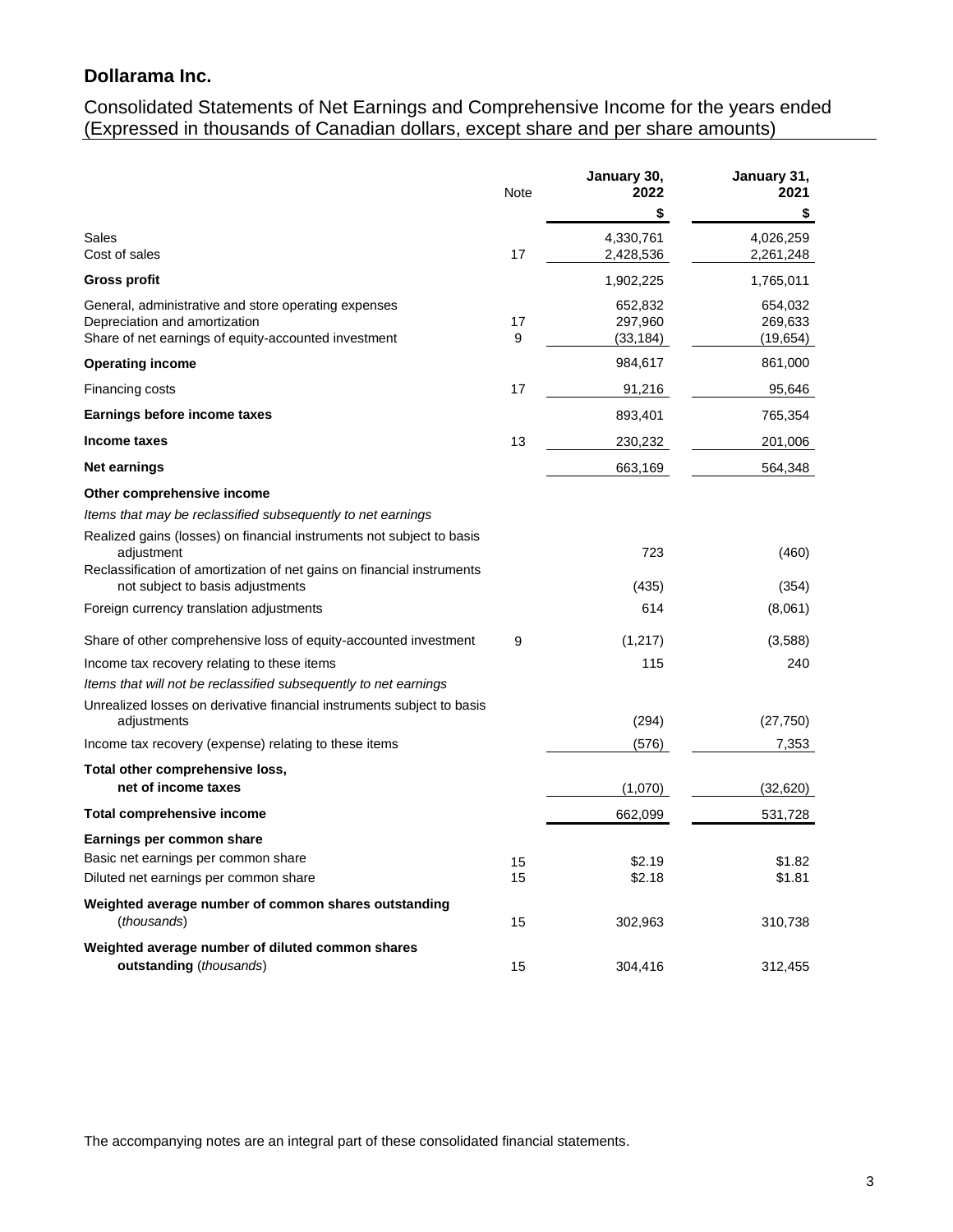# Consolidated Statements of Cash Flows for the years ended (Expressed in thousands of Canadian dollars)

|                                                                                           | <b>Note</b> | January 30,<br>2022    | January 31,<br>2021   |
|-------------------------------------------------------------------------------------------|-------------|------------------------|-----------------------|
|                                                                                           |             | \$                     | \$                    |
| <b>Operating activities</b>                                                               |             |                        |                       |
| Net earnings                                                                              |             | 663,169                | 564,348               |
| Adjustments to reconcile net earnings to net cash generated from<br>operating activities: |             |                        |                       |
| Depreciation of property, plant and equipment, right-of-use                               |             |                        |                       |
| assets and amortization of intangible assets<br>Amortization of debt issue costs          | 17<br>17    | 297,960<br>2,316       | 269,633<br>2,673      |
| Amortization of net gains on bond lock and bond forward                                   |             |                        |                       |
| contracts                                                                                 |             | (435)                  | (354)                 |
| Share-based compensation                                                                  | 12          | 8,617                  | 6,240                 |
| Financing costs on short-term borrowings and long-term debt                               |             |                        |                       |
| and realized gains (losses) on financial instruments                                      |             | 352                    | (816)                 |
| Deferred income taxes                                                                     | 13          | 19,529                 | 15,843                |
| Gain on lease remeasurements                                                              |             | (2,535)                | (4, 822)              |
| Share of net earnings of equity-accounted investment                                      | 9           | (33, 184)              | (19, 654)             |
|                                                                                           |             | 955,789                | 833,091               |
| Changes in non-cash working capital components                                            | 18          | 110,094                | 55,531                |
| Net cash generated from operating activities                                              |             | 1,065,883              | 888,622               |
| <b>Investing activities</b>                                                               |             |                        |                       |
| Additions to equity-accounted investment                                                  | 9           |                        | (97, 281)             |
| Additions to property, plant and equipment                                                | 7           | (136, 772)             | (140, 040)            |
| Additions to intangible assets                                                            | 8           | (22, 740)              | (27, 797)             |
| Proceeds from disposal of property, plant and equipment                                   |             | 839                    | 593                   |
| Net cash used in investing activities                                                     |             | (158, 673)             | (264, 525)            |
| <b>Financing activities</b>                                                               |             |                        |                       |
| Proceeds from long-term debt issued (1.505% Fixed Rate Notes)                             | 11          |                        | 300,000               |
| Proceeds from long-term debt issued (1.871% Fixed Rate Notes)                             | 11          | 375,000                |                       |
| Proceeds from long-term debt issued (2.443% Fixed Rate Notes)                             | 11          | 375,000                |                       |
| Net proceeds from short-term borrowings                                                   | 11          | 88,381                 |                       |
| Repayment of the Series 2 Floating Rate Notes or the Series 3                             |             |                        |                       |
| Floating Rate Notes (as applicable)                                                       | 11          | (300,000)              | (300,000)             |
| Repayment of the 2.337% Fixed Rate Notes<br>Payment of debt issue costs                   | 11<br>11    | (525,000)              |                       |
| Principal elements of lease liabilities                                                   | 6           | (4, 174)<br>(183, 285) | (2,200)<br>(163, 804) |
| Issuance of common shares                                                                 | 12          | 19,164                 | 32,399                |
| Dividends paid                                                                            | 12          | (60, 464)              | (54, 770)             |
| Repurchase and cancellation of common shares                                              | 12          | (1,059,918)            | (87, 042)             |
| Net cash used in financing activities                                                     |             | (1,275,296)            | (275, 417)            |
| Change in cash                                                                            |             | (368,086)              | 348,680               |
| Cash - beginning of year                                                                  |             | 439,144                | 90,464                |
| Cash - end of year                                                                        |             | 71,058                 | 439,144               |

The accompanying notes are an integral part of these consolidated financial statements.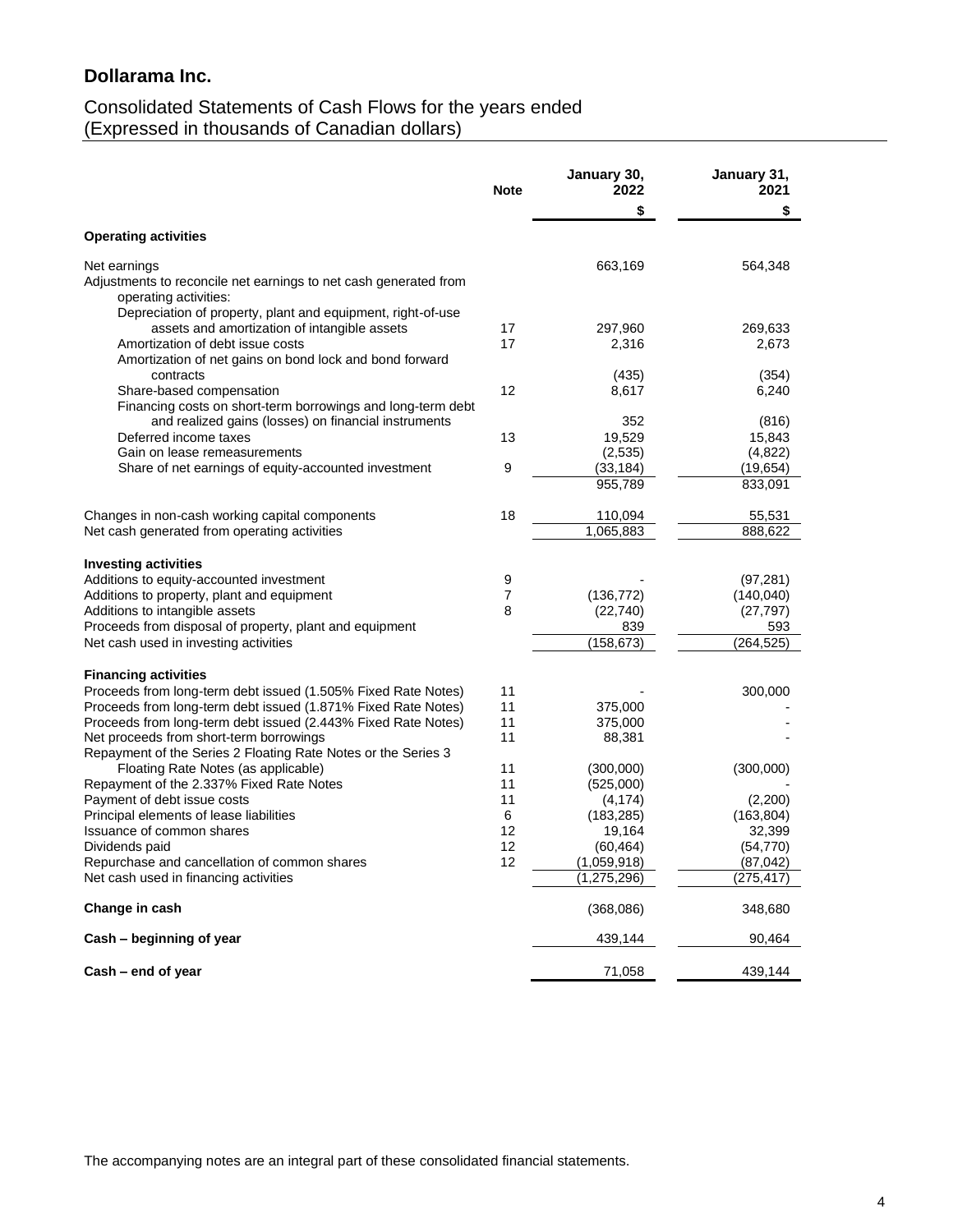# Notes to Consolidated Financial Statements **January 30, 2022 and January 31, 2021**  (Expressed in thousands of Canadian dollars, unless otherwise noted)

### **1 General information**

Dollarama Inc. (the "Corporation") was formed on October 20, 2004 under the Canada Business Corporations Act. The Corporation offers a broad assortment of general merchandise, consumable products and seasonal items at select, fixed price points up to \$4.00 in-store and online in Canada. As at January 30, 2022, the Corporation maintains retail operations in every Canadian province and in the Yukon.

The Corporation's head and registered office is located at 5805 Royalmount Avenue, Montreal, Quebec, H4P 0A1. The Corporation's warehousing and distribution operations are also located in the Montreal area. The Corporation is listed on the Toronto Stock Exchange ("TSX") under the symbol "DOL".

The Corporation's fiscal year ends on the Sunday closest to January 31 of each year and usually has 52 weeks. However, as is traditional with the retail calendar, every five or six years, a week is added to the fiscal year. The fiscal years ended January 30, 2022 and January 31, 2021 were comprised of 52 weeks.

As at January 30, 2022, the significant entities within the structure of the Corporation are as follows:



Dollarama L.P. operates the chain of stores in Canada and performs related logistical and administrative support activities.

Dollarama International Inc. ("Dollarama International") has retail operations in Latin America through its 50.1% equity investment in Dollarcity, a value retailer headquartered in Panama. Dollarcity offers a broad assortment of general merchandise, consumable products and seasonal items at select, fixed price points up to US\$4.00 (or the equivalent in local currency) in stores located in El Salvador, Guatemala, Colombia and Peru. Dollarama International also sells merchandise and renders services to Dollarcity. For the fiscal years ended January 30, 2022 and January 31, 2021, sales by Dollarama International to Dollarcity represented approximately 1% of the Corporation's total consolidated sales.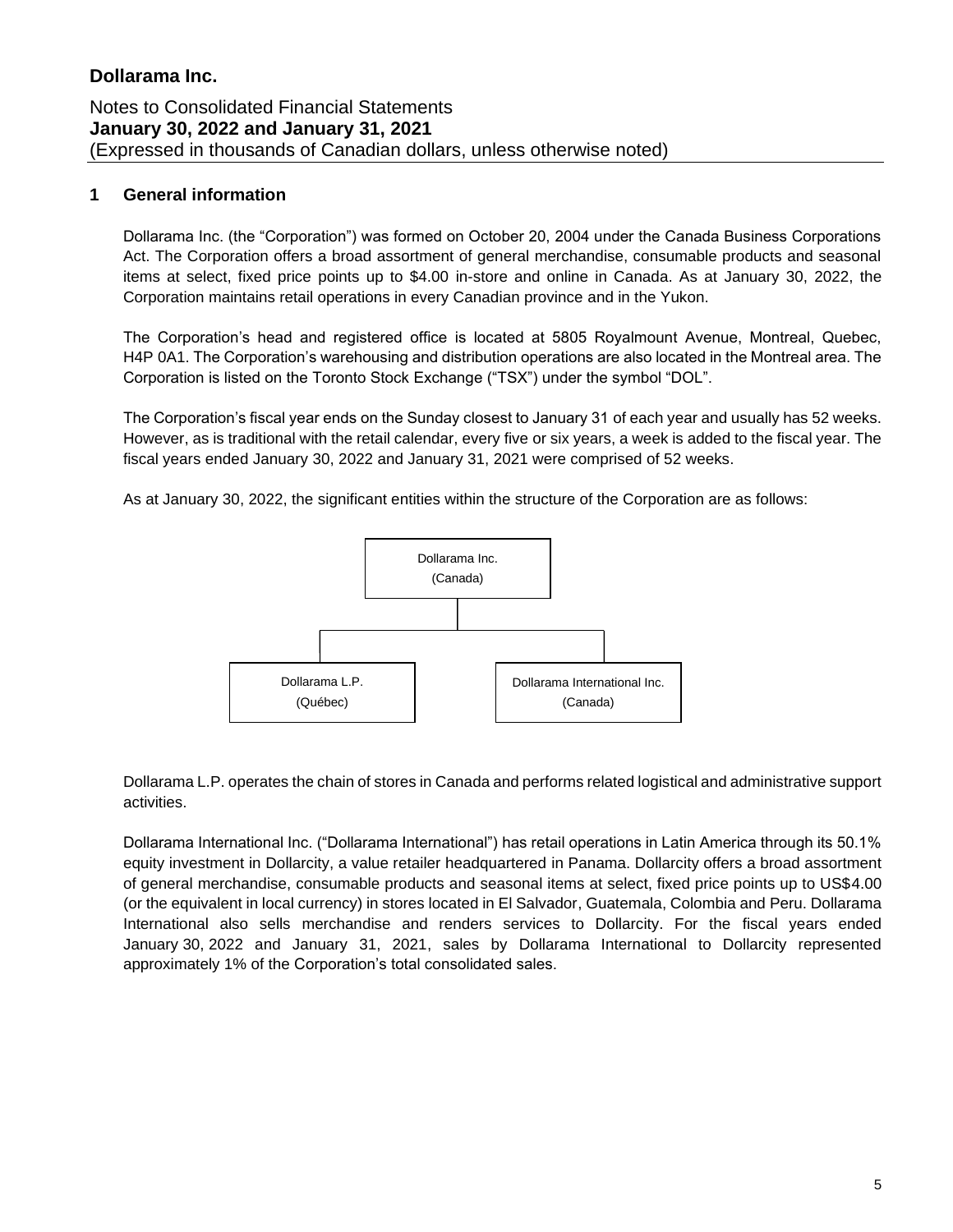### **2 Basis of preparation**

The Corporation prepares its consolidated financial statements in accordance with generally accepted accounting principles in Canada ("GAAP") as set out in the CPA Canada Handbook – Accounting under Part I, which incorporates International Financial Reporting Standards ("IFRS") as issued by the International Accounting Standards Board ("IASB").

These consolidated financial statements have been prepared on a historical cost basis except for derivative financial instruments, which are measured at fair value. The accounting policies of the Corporation have been applied consistently to all fiscal years in these consolidated financial statements, except for newly adopted amendments described below.

These consolidated financial statements were approved by the board of directors of the Corporation for issue on March 30, 2022.

### **Seasonality of operations**

The Corporation's sales generally increase ahead of major holidays, with December representing the highest proportion of sales, but otherwise experience limited seasonal fluctuations. However, the occurrence of certain events that are beyond the Corporation's control, such as unusually adverse weather or an epidemic or pandemic outbreak (like the COVID-19 pandemic), and that cause disruption in its operations could materially adversely affect the business and financial results of the Corporation.

### **3 Summary of significant accounting policies**

### **Subsidiaries**

Subsidiaries are all entities over which the Corporation has control. The Corporation determines control based on its ability to exercise power that significantly affects the entities' relevant day-to-day activities. Control is also determined by the Corporation's exposure to the variability in returns on investment in the entity, whether favorable or unfavorable. Furthermore, control is defined by the Corporation's ability to direct the decisions made by the entity which ultimately impact return on investment. The existence and effect of substantive voting rights are considered when assessing whether the Corporation controls another entity. Subsidiaries are fully consolidated from the date on which control is determined and they are deconsolidated from the date on which control is deemed to have ceased.

Intercompany transactions, balances and unrealized gains on transactions between group companies are eliminated. Unrealized losses are also eliminated unless the transaction provides evidence of an impairment of the asset transferred. Subsidiaries' accounting policies have been changed where necessary to ensure consistency with the policies adopted by the Corporation. All entities considered as subsidiaries of the Corporation for accounting purposes are wholly-owned subsidiaries.

### **Equity-accounted investment**

The equity method of accounting is used by the Corporation to account for investments in affiliated companies when the Corporation has significant influence, but not control over the affiliated companies' operations.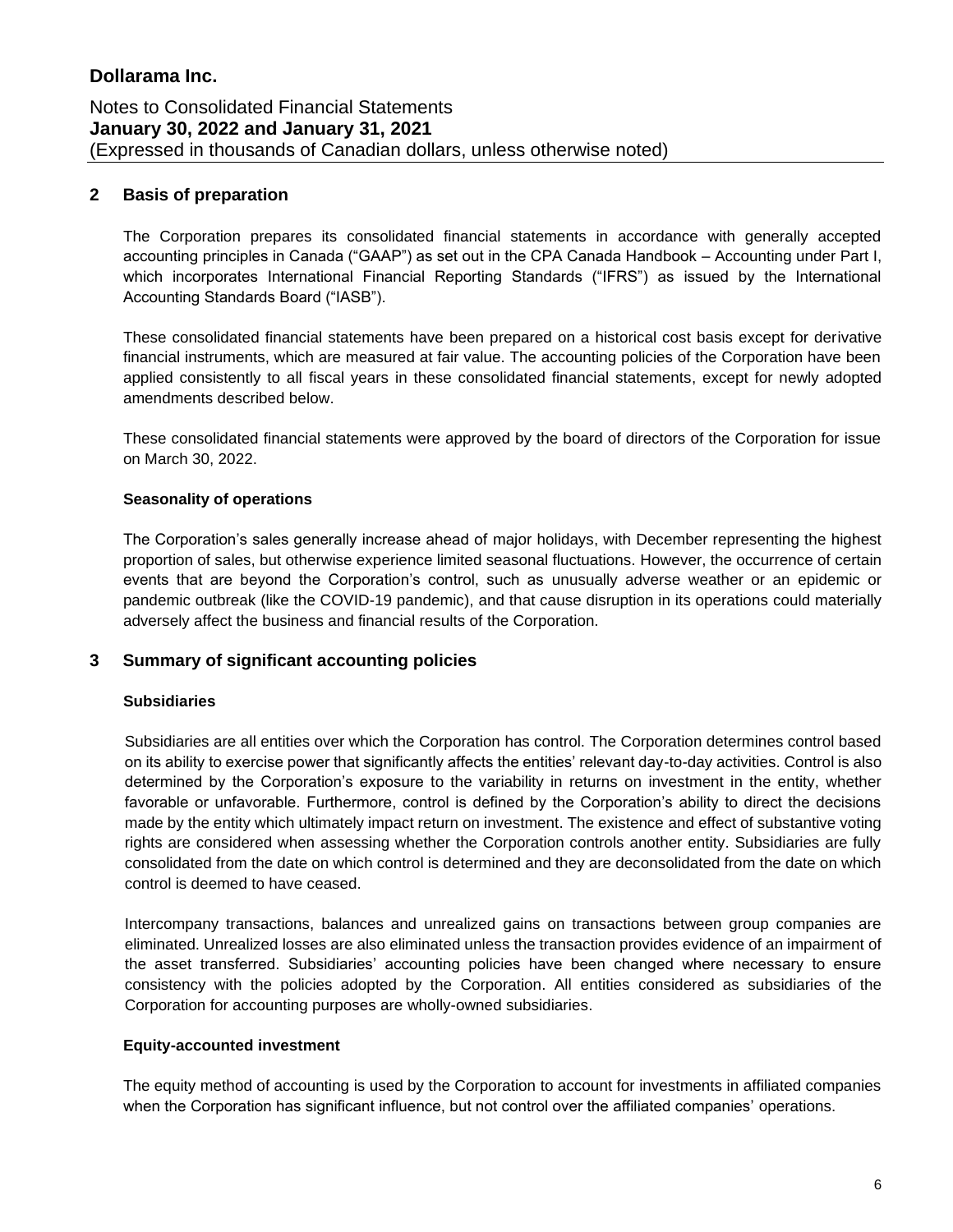### **3 Summary of significant accounting policies (cont'd)**

### **Foreign currency translation**

Functional and presentation currency

Items included in the financial statements of each of the Corporation's entities are measured using the currency of the primary economic environment in which the entity operates (the "functional currency"). The consolidated financial statements are presented in Canadian dollars, which is also the Corporation's functional currency.

Foreign currency transactions and balances

Foreign currency transactions are translated into the functional currency using the exchange rate prevailing at the date of the transactions. Foreign exchange gains and losses resulting from the settlement of foreign currency transactions and from the translation at the year-end exchange rate of monetary assets and liabilities denominated in foreign currencies are recognized in net earnings, except where hedge accounting is applied as described below under "Derivative financial instruments".

### **Segment information**

The Corporation has only one reportable segment, which is consistent with the internal reporting provided to the chief operating decision-maker.

### **Financial assets**

The Corporation applies the hedge accounting requirements of IFRS 9, "Financial Instruments" to all existing qualifying hedge relationships.

On initial recognition, the Corporation determines the classification of financial instruments based on the following categories:

- 1. Measured at amortized cost
- 2. Measured at fair value through other comprehensive income (FVOCI) or through profit or loss (FVTPL)

The classification under IFRS 9 is based on the business model under which a financial asset is managed and on its contractual cash flow characteristics. Contracts with embedded derivatives where the host is a financial asset will be assessed as a whole for classification.

A financial asset is measured at amortized cost if both of the following criteria are met:

- 1. Held within a business model whose objective is to hold assets to collect contractual cash flows; and
- 2. Contractual terms give rise on specified dates to cash flows that are solely payments of principal and interest on the principal amount outstanding.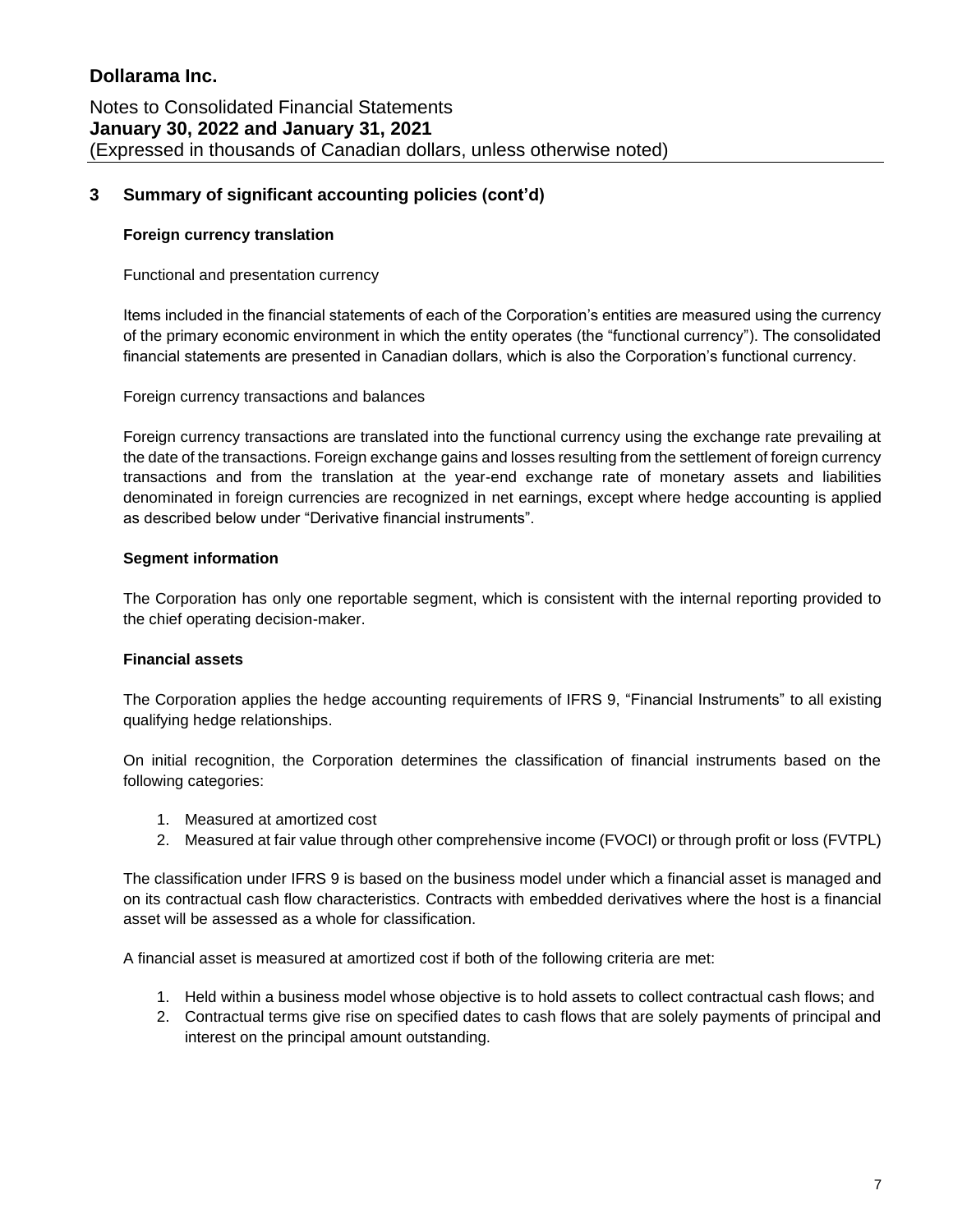Notes to Consolidated Financial Statements **January 30, 2022 and January 31, 2021**  (Expressed in thousands of Canadian dollars, unless otherwise noted)

### **3 Summary of significant accounting policies (cont'd)**

Financial assets classified at amortized cost are initially measured at fair value adjusted for directly attributable transaction costs and subsequently carried at amortized cost using the effective interest method, less any impairment loss. Interest income, foreign exchange gains and losses and impairment are recognized in the consolidated statement of net earnings and comprehensive income.

Financial assets at fair value through profit or loss (FVTPL) are initially and subsequently recognized at fair value; transaction costs are expensed in net earnings. The effective portion of gains and losses on hedging instruments is accounted for in other comprehensive income in the period in which they occur.

The table below summarizes the classification and measurement of the Corporation's financial assets.

|                                  | <b>IFRS 9 Classification</b> |
|----------------------------------|------------------------------|
|                                  |                              |
| Cash                             | Amortized cost               |
| Accounts receivable              | Amortized cost               |
| Derivative financial instruments | <b>FVTPI</b>                 |

The Corporation estimates the expected credit losses associated with financial assets accounted for at amortized cost. The impairment methodology used depends on whether there is a significant increase in the credit risk or not. For accounts receivables, the Corporation measures loss allowances at an amount equal to lifetime expected credit loss (ECL).

### **Financial liabilities**

Financial liabilities comprise accounts payable and accrued liabilities, dividend payable, derivative financial instruments, short-term borrowings, long-term debt and lease obligations.

Long-term debt is recognized initially at fair value, net of recognized transaction costs, and is subsequently measured at amortized cost, being the carrying value. Any difference between the carrying value and the redemption value is recognized in the consolidated statement of net earnings and comprehensive income using the effective interest rate method.

Fees paid on the establishment of revolving credit facilities are capitalized as a prepayment for liquidity services and amortized over the term of the facility to which they relate; whereas fees paid upon the issuance of notes reduce their carrying value.

Financial liabilities are classified as current liabilities unless the Corporation has an unconditional right to defer settlement of the financial liabilities for at least 12 months after the statement of financial position date.

### **Offsetting financial instruments**

Financial assets and financial liabilities are offset and the net amount is reported in the consolidated statement of financial position when there is a legally enforceable right to offset the recognized amounts and there is an intention to settle on a net basis or to realize the asset and settle the liability simultaneously.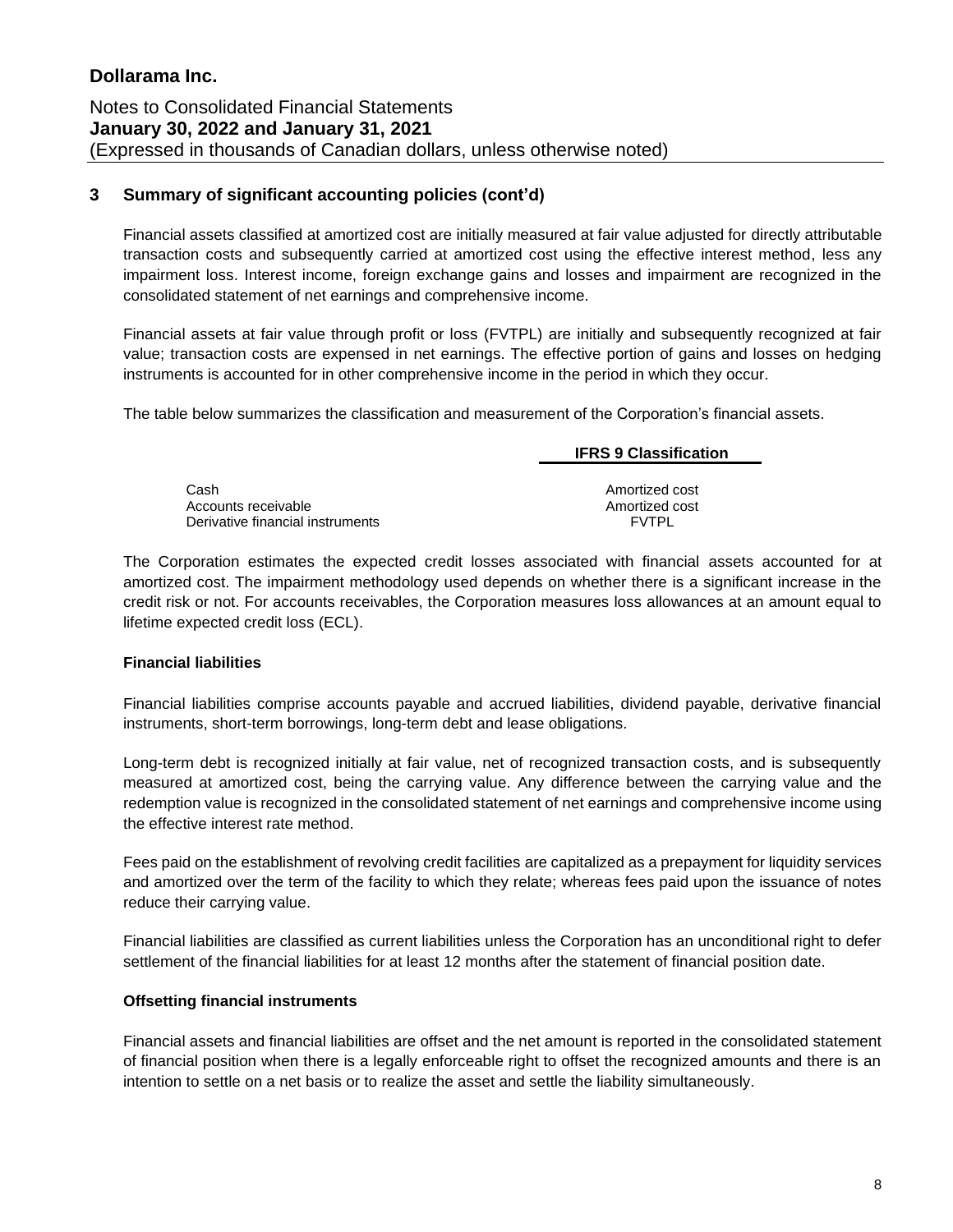### **3 Summary of significant accounting policies (cont'd)**

### **Derivative financial instruments**

The Corporation uses derivative financial instruments in the management of its foreign currency and interest rate exposure. Derivative financial instruments designated as hedging instruments are recorded at fair value, determined using market prices and other observable inputs.

When hedge accounting is applied, the Corporation documents at inception the relationships between the hedging instruments and the hedged items, as well as its risk management objective and strategy for undertaking various hedge transactions. This process includes linking derivatives to specific assets and liabilities on the consolidated statement of financial position or to specific firm commitments or forecasted transactions.

Derivatives are only used for economic hedging purposes and not as speculative investments. However, where derivatives do not meet the hedge accounting criteria, they are classified as held for trading for accounting purposes and are accounted for at fair value through profit or loss. They are presented as current assets or liabilities to the extent they are expected to be settled within 12 months after the end of the reporting period, or non-current assets or liabilities if their maturity exceeds 12 months.

### **Cash flow hedges**

The Corporation uses foreign exchange forward contracts and zero cost collar contracts to mitigate the risk associated with fluctuations in the U.S. dollar against the Canadian dollar. These derivative financial instruments are used for risk management purposes and are designated as hedges of future forecasted purchases of merchandise or hedges of U.S. dollar borrowings converted into Canadian dollar borrowings under the US commercial paper program. Foreign exchange forward contracts and zero cost collar contracts are designated as hedging instruments and are recorded at fair value, determined using market prices and other observable inputs.

For the cash flow hedges of future forecasted purchases of merchandise, the effectiveness portion of the changes in the fair value is recognized in other comprehensive income. The gain or loss relating to the ineffective portion is recognized immediately in earnings. The accumulated realized gains or losses as a result of cash flow hedges on foreign exchange contracts and zero cost collar contracts are reclassified from shareholders' equity (deficit) to the carrying value of inventory (known as a basis adjustment). These accumulated gains and losses recorded in inventory are then subsequently reclassified to the consolidated statement of net earnings and comprehensive income in the same period during which the inventory is sold and recognized as a cost of sales.

For the cash flow hedges of U.S. dollar borrowings under the US commercial paper program, the fluctuations in fair value of the hedged item and hedging instrument are recognized in net earnings and the forward points variations are recorded in other comprehensive income at every reporting period.

When a hedging instrument expires or is sold, or when a hedge no longer meets the criteria for hedge accounting, any cumulative gain or loss existing in shareholders' equity (deficit) at that time remains in shareholders' equity (deficit) and is recognized as part of the carrying value of the hedged transaction when the forecasted non-financial item is recognized.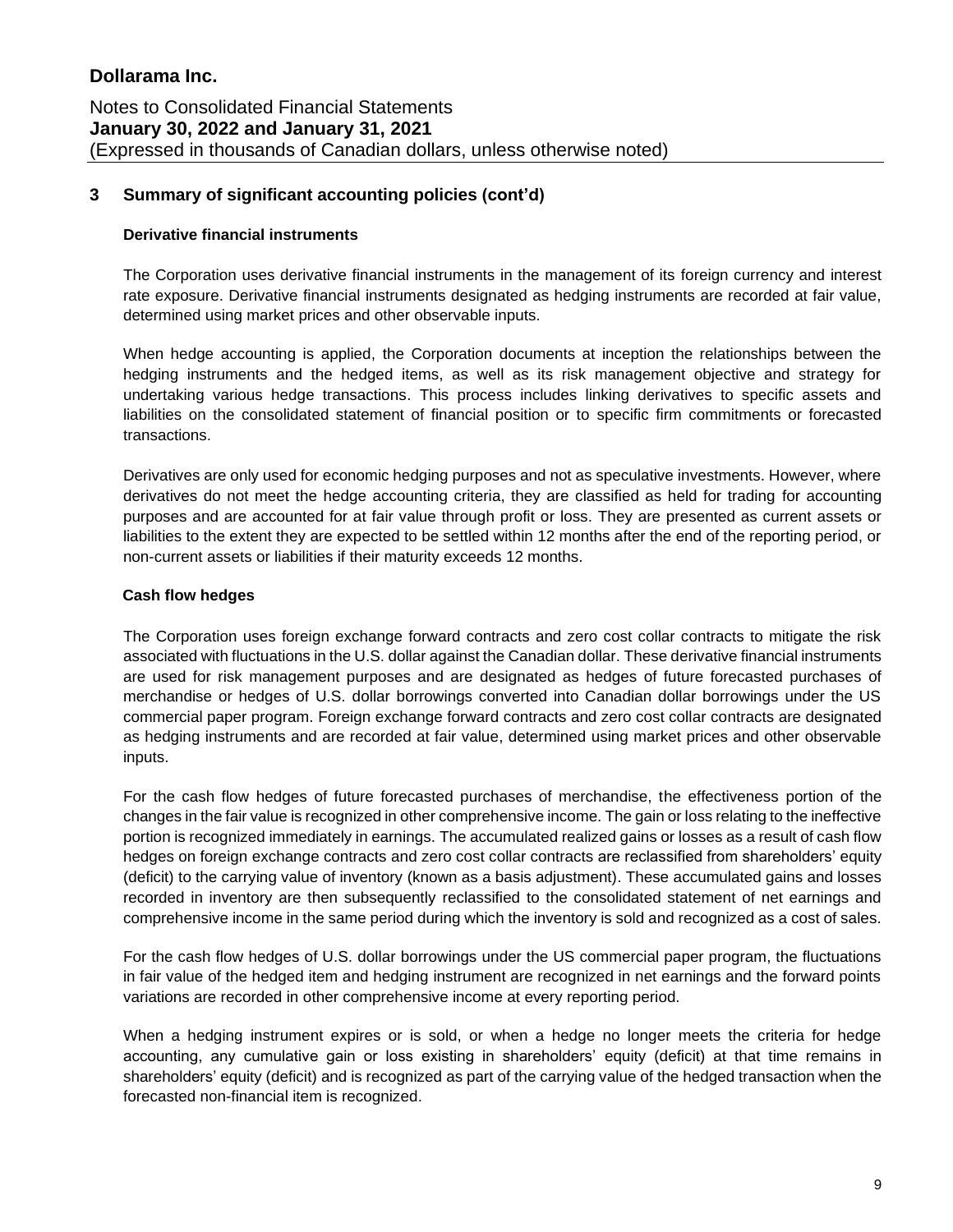Notes to Consolidated Financial Statements **January 30, 2022 and January 31, 2021**  (Expressed in thousands of Canadian dollars, unless otherwise noted)

### **3 Summary of significant accounting policies (cont'd)**

For cash flow hedges associated with interest rate risk such as a bond forward sale, the derivative is recorded on the consolidated statement of financial position at fair value. The effective portion of changes in the fair value of the derivative is recorded to other comprehensive income and reclassified to earnings over the same period as the hedged interest payments are recorded in earnings.

Movements on the hedging reserve in shareholders' equity (deficit) are shown in the consolidated statement of changes in shareholders' equity (deficit).

### **Fair value hedges**

The Corporation mainly uses interest rate swaps to hedge changes in the fair value of the issued fixed rate Senior Unsecured Notes. The changes in the fair value of the derivatives are recorded in net earnings as financing costs together with the changes in the fair value of the hedged items attributable to the hedged risk. Any fair value hedge ineffectiveness is recognized in net earnings immediately.

Hedge accounting is discontinued if a derivative instrument is sold, terminated or otherwise de-designated. If fair value hedge accounting is discontinued, the previously hedged item is no longer adjusted for changes in fair value through the consolidated statement of net earnings and comprehensive income and the cumulative net gain or loss on the hedged asset or liability at the time of de-designation is amortized to financing costs over the expected remaining life of the hedged item.

### **Derivatives where hedge accounting is not applied**

Derivative financial instruments which are not designated as hedges or have ceased to be effective prior to maturity are recorded at their fair values under assets or liabilities, with changes in their fair values recorded in net earnings.

### **Property, plant and equipment**

Property, plant and equipment are carried at cost and depreciated on a straight-line basis over the estimated useful lives of the assets as follows:

| Store and warehouse equipment | 7 to 15 years                        |
|-------------------------------|--------------------------------------|
| <b>Vehicles</b>               | 5 years                              |
| Building and roof             | 20 - 50 years                        |
| Leasehold improvements        | Shorter of useful life or lease term |
| Computer equipment            | 5 years                              |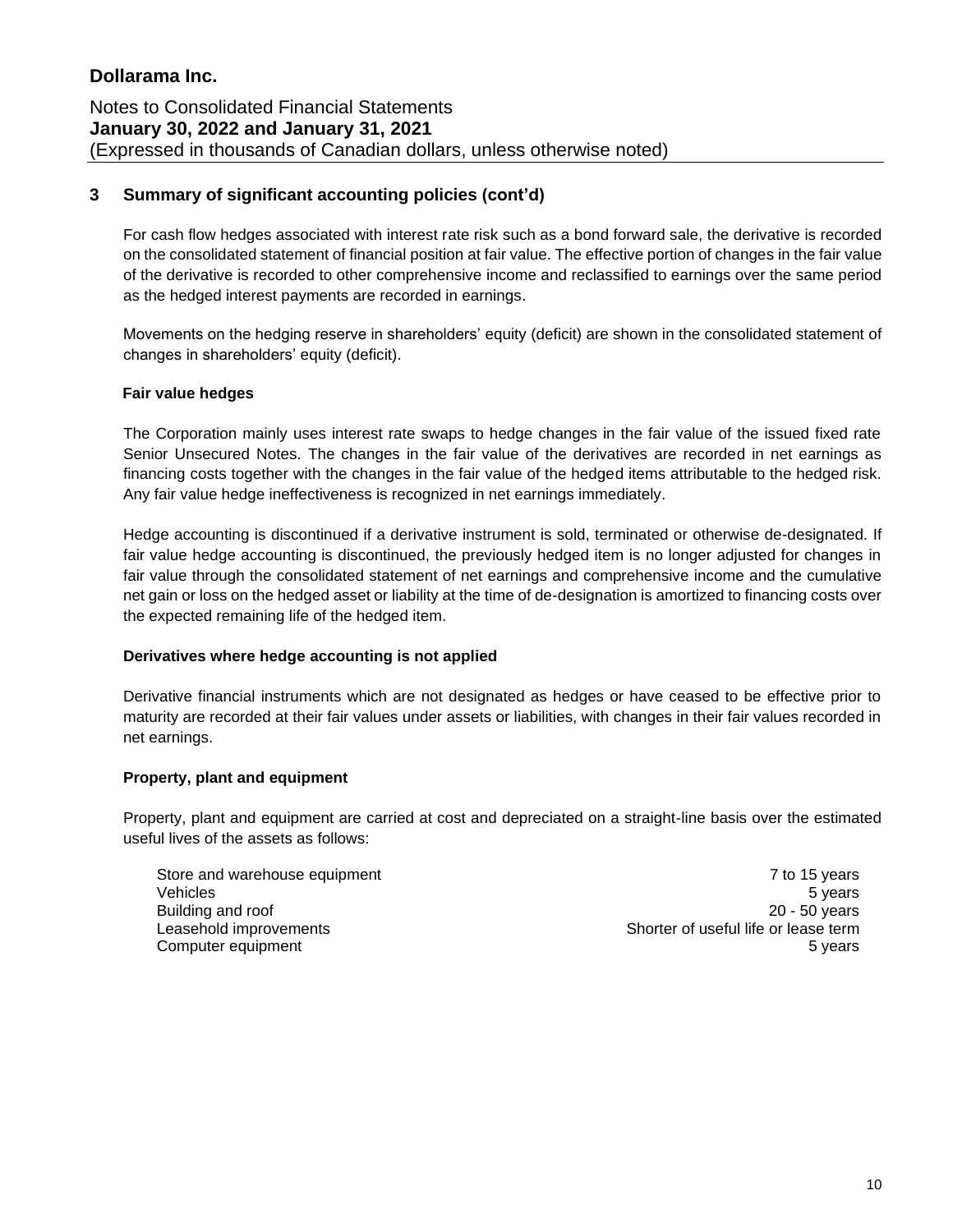### **3 Summary of significant accounting policies (cont'd)**

The Corporation recognizes in the carrying amount of property, plant and equipment the full purchase price of assets acquired or constructed as well as the costs incurred that are directly incremental as a result of the construction of a specific asset, when they relate to bringing the asset into working condition.

Borrowing costs that are directly attributable to the acquisition or construction of a qualifying asset are capitalized. The rate for calculating the capitalized financing cost is based on the Corporation's weighted average cost of borrowing experienced during the reporting period.

The Corporation also capitalizes the cost of replacing parts of an item when that cost is incurred, if it is probable that the future economic benefits embodied within the item will flow to the Corporation and the cost of the item can be measured reliably. The carrying amount of the replaced part is derecognized.

Estimates of useful lives, residual values and methods of depreciation are reviewed annually. Any changes are accounted for prospectively as a change in accounting estimate. If the expected residual value of an asset is equal to or greater than its carrying value, depreciation on that asset is ceased. Depreciation is resumed when the expected residual value falls below the asset's carrying value. Gains and losses on disposal of an item of property, plant and equipment are determined by comparing the proceeds from disposal with the carrying amount of the item and are recognized directly in the consolidated statement of net earnings and comprehensive income.

### **Goodwill and intangible assets**

The Corporation classifies intangible assets into three categories: (1) intangible assets with finite lives subject to amortization, (2) intangible assets with indefinite lives not subject to amortization and (3) goodwill.

### *Intangible assets with finite lives subject to amortization*

The Corporation determines the useful lives of identifiable intangible assets based on the specific facts and circumstances related to each intangible asset. Finite life intangible assets which consist of computer software are carried at cost and depreciated on a straight-line basis over an estimated useful life of 5 years.

The Corporation recognizes in the carrying amount of intangible assets with finite lives subject to amortization the full purchase price of the intangible assets developed or acquired as well as other costs incurred that are directly incremental as a result of the development of a specific intangible asset, when they relate to bringing the asset into working condition.

### *Intangible assets with indefinite lives not subject to amortization and goodwill*

Dollarama's trade name and goodwill were accounted for upon the acquisition, in November 2004, of 80% of the common equity of the Corporation's predecessor.

The trade name is the Corporation's only intangible asset with an indefinite life not subject to amortization. The trade name is recorded at cost.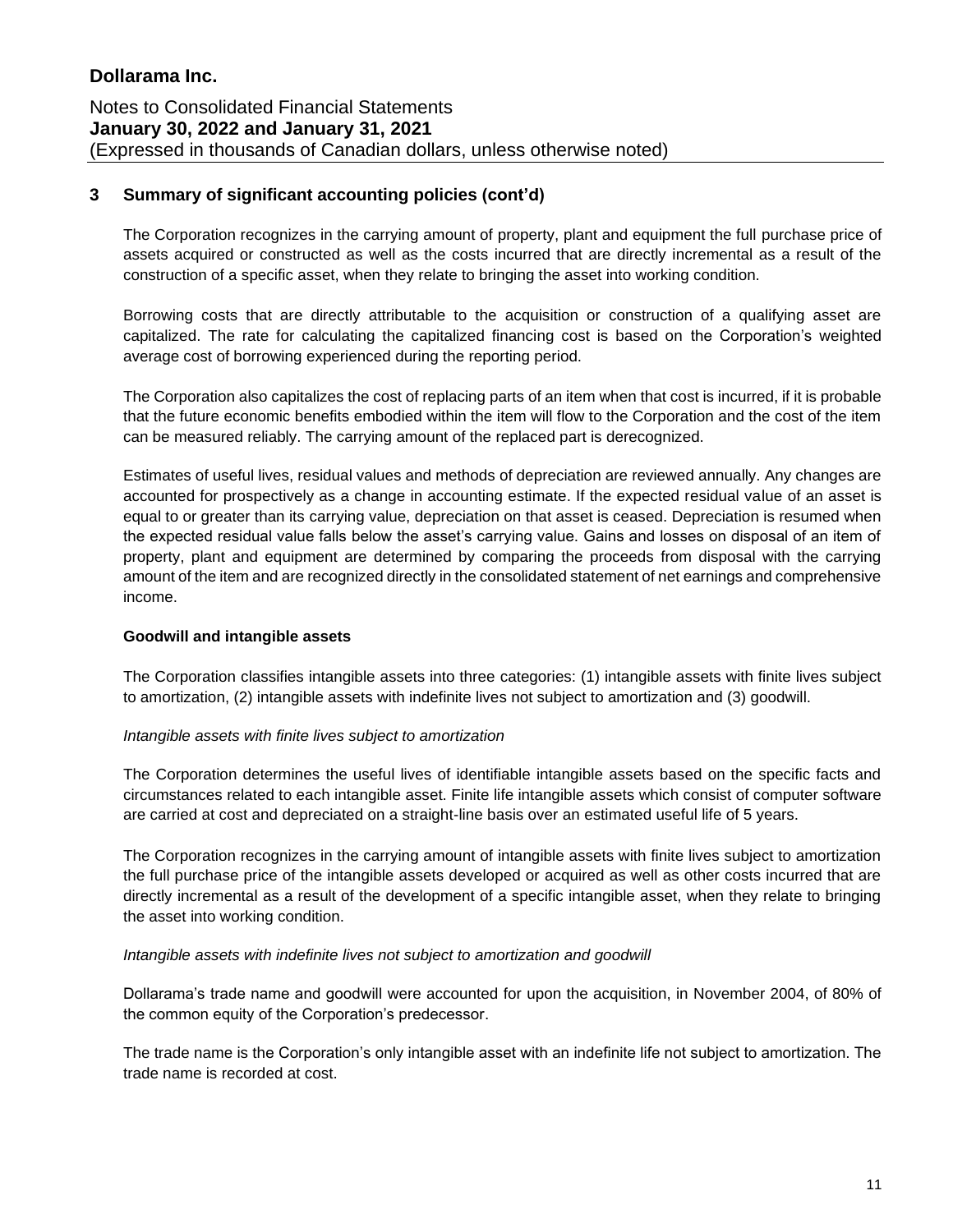### **3 Summary of significant accounting policies (cont'd)**

Goodwill represents the excess of the consideration transferred over the share of the net identifiable assets acquired of the acquiree and the fair value of the non-controlling interest in the acquiree. Goodwill is subsequently measured at cost less any accumulated impairment losses.

Trade name and goodwill are tested for impairment at the entity's level annually, as at the statement of financial position date, or more frequently if events or circumstances indicate that it may be impaired. An impairment loss is recognized for the amount by which the asset's carrying amount exceeds its recoverable amount. For the purposes of annual impairment testing, trade name and goodwill are allocated to one group of cash-generating units ("CGU") solely which represents the lowest level within the Corporation at which trade name and goodwill are monitored for internal management purposes.

### **Impairment of non-financial assets**

Assets that are subject to amortization are periodically reviewed for indicators of impairment. Whenever events or changes in circumstances indicate that the carrying amount may not be recoverable, the asset or CGU is tested for impairment. To the extent that the asset or CGU's carrying amount exceeds its recoverable amount, an impairment loss is recognized in the consolidated statement of net earnings and comprehensive income. The recoverable amount of an asset or a CGU is the higher of its fair value less costs of disposal and its value in use. Value in use is the present value of the future cash flows expected to be derived from an asset or CGU. The fair value is the price that could be received for an asset or CGU in an orderly transaction between market participants at the measurement date, less costs of disposal. For the purposes of assessing impairment, assets are grouped at the lowest levels for which there are separately identifiable cash flows (CGUs – these are individual stores). Management undertakes an assessment of relevant market data, which includes the current publicly quoted market capitalization of the Corporation.

### **Cash**

Cash can include highly liquid investments with original maturities from the date of purchase of three months or less. The majority of payments due from financial institutions for the settlement of credit card and debit card transactions are processed within one business day, and are therefore classified as cash.

### **Inventories**

The Corporation's inventories at the distribution centre, warehouses and stores consist of merchandise purchased and held for resale and are valued at the lower of cost and net realizable value.

Cost is determined at the distribution centre and warehouses on a weighted average cost basis and is then assigned to store inventories using the retail inventory method. Costs of inventories include amounts paid to suppliers, duties and freight into the warehouses as well as costs directly associated with warehousing and distribution to stores and receiving at stores.

Net realizable value is the estimated selling price in the ordinary course of business, less applicable variable selling expenses.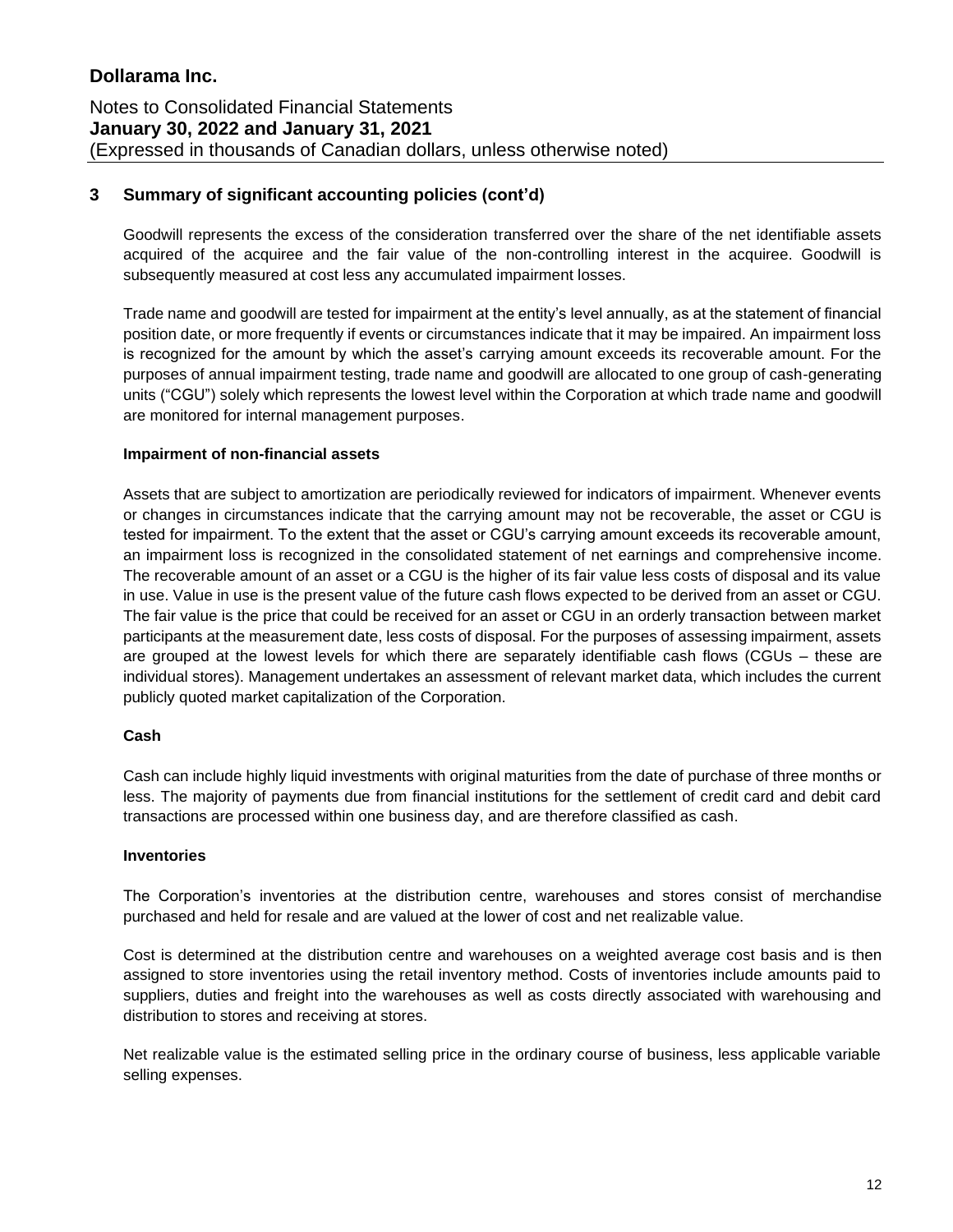### **3 Summary of significant accounting policies (cont'd)**

### **Accounts payable and accrued liabilities**

Accounts payable and accrued liabilities are obligations to pay for goods acquired from suppliers or for services rendered by employees and service providers in the ordinary course of business. Accounts payable and accrued liabilities are classified as current liabilities if payment is due or expected within one year or less. Otherwise, they are presented as non-current liabilities.

Accounts payable and accrued liabilities are recognized initially at fair value and subsequently measured at amortized cost.

### **Provisions**

A provision is recognized if, as a result of a past event, the Corporation has a present legal or constructive obligation that can be estimated reliably, and if it is probable that an outflow of economic benefits will be required to settle the obligation. Provisions are not recognized for future operating losses.

If the effect of time value of money is material, provisions are measured at the present value of cash flows expected to be required to settle the obligation using a pre-tax rate that reflects current market assessments of the time value of money and the risks specific to the obligation. The increase in the provision due to the passage of time is recognized as accretion expense under financing costs in the consolidated statement of net earnings and comprehensive income.

### **Share capital**

Common shares are classified as shareholders' equity (deficit). Incremental costs directly attributable to the issuance of shares or options are shown in shareholders' equity (deficit) as a deduction, net of tax, from the proceeds of issuance.

When the Corporation repurchases common shares under its normal course issuer bid, the portion of the price paid for the common shares that corresponds to the book value of those shares is recognized as a reduction of share capital. The portion of the price paid that is in excess of the book value is recognized as a reduction of retained earnings. As a direct result of the fact that the price paid for each common share exceeds its book value, the Corporation's shareholders' equity is in a deficit position.

### **Dividends declared**

Dividend distributions to the Corporation's shareholders are recognized as a liability in the Corporation's consolidated financial statements in the period in which the dividends are declared by the board of directors.

### **Employee future benefits**

A defined contribution pension plan is a post-employment benefit plan under which the Corporation pays fixed contributions into a separate legal entity as well as to plans administered by the provincial and federal governments and will have no legal or constructive obligation to pay further amounts. Obligations for contributions to defined contribution pension plans are recognized as an expense in net earnings when they are due.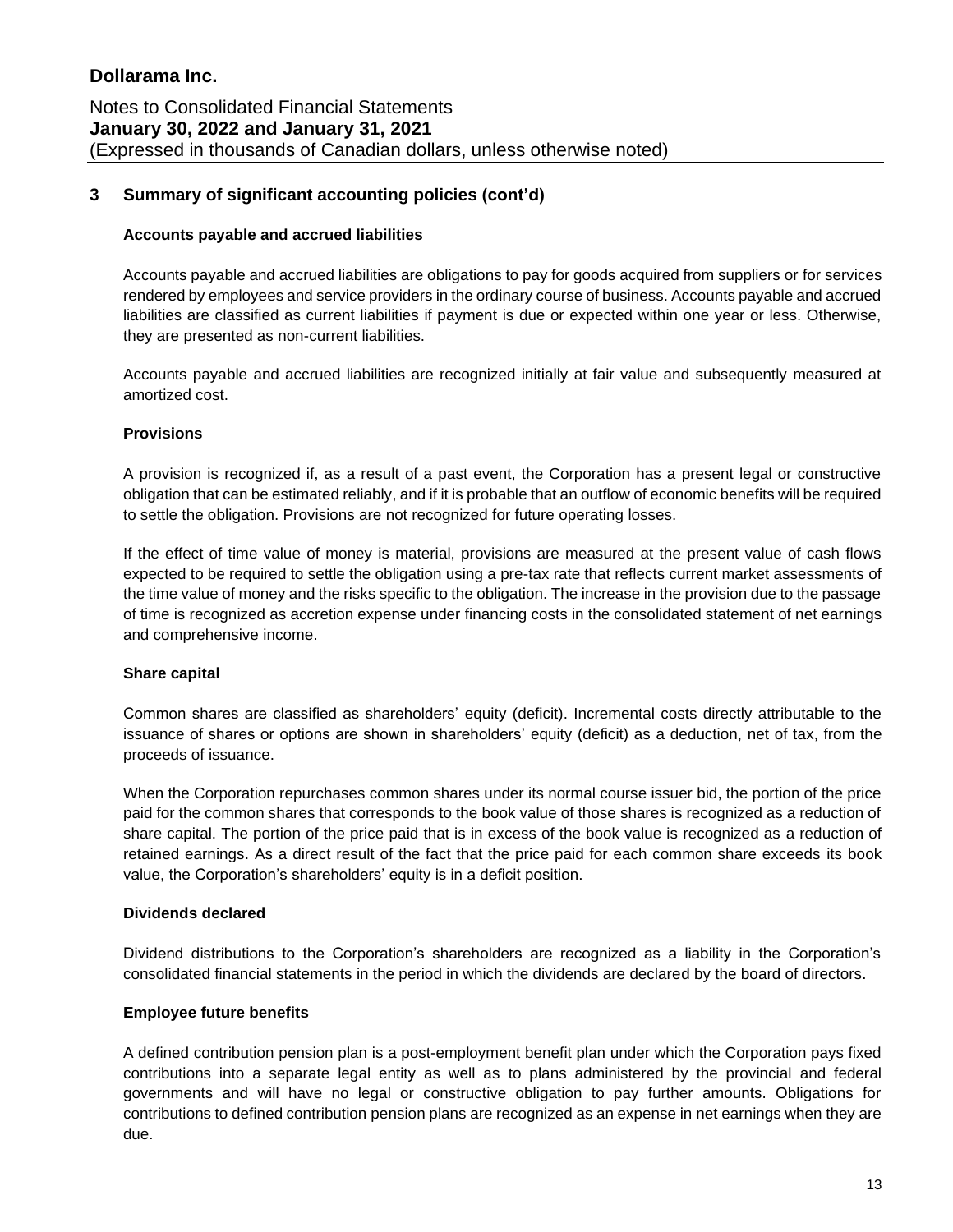### **3 Summary of significant accounting policies (cont'd)**

The Corporation offers a defined contribution pension plan to eligible employees whereby it matches an employee's contributions up to 5% of the employee's salary, subject to a maximum of 50% of the RRSP annual contribution limit.

### **Short-term employee benefits**

Liabilities for bonus plans are recognized based on a formula that takes into consideration individual performance and contributions to the profitability of the Corporation.

### **Termination benefits**

Termination benefits are generally payable when employment is terminated before the normal retirement date or whenever an employee accepts voluntary redundancy in exchange for these benefits. The Corporation recognizes termination benefits when it is demonstrably committed to providing termination benefits as a result of an offer made.

### **Income taxes**

The income tax expense for the year comprises current and deferred tax. Tax is recognized in net earnings, except to the extent that it relates to items recognized in other comprehensive income or directly in shareholders' equity (deficit). In this case, tax is recognized in other comprehensive income or directly in shareholders' equity (deficit).

The current income tax charge is calculated on the basis of the tax laws enacted or substantively enacted at the statement of financial position date and any adjustment to tax payable in respect of previous years.

Deferred income tax is recognized using the liability method on temporary differences arising between the tax bases of assets and liabilities and their carrying amounts in the consolidated financial statements. However, deferred income tax liabilities are not recognized if they arise from initial recognition of goodwill or if they arise from initial recognition of an asset or liability in a transaction other than a business combination that at the time of the transaction affects neither accounting nor taxable profit or loss. Deferred income tax is determined using tax rates and laws that have been enacted or substantively enacted by the statement of financial position date and are expected to apply when the related deferred income tax asset is realized or the deferred income tax liability is settled.

Deferred income tax assets are recognized only to the extent that it is probable that future taxable profits will be available against which the temporary differences can be utilized.

Deferred income tax assets and liabilities are offset when there is a legally enforceable right to offset current tax assets against current tax liabilities and when the deferred income tax assets and liabilities relate to income tax levied by the same taxation authority on either the same taxable entity or different taxable entities where there is an intention to settle the balances on a net basis.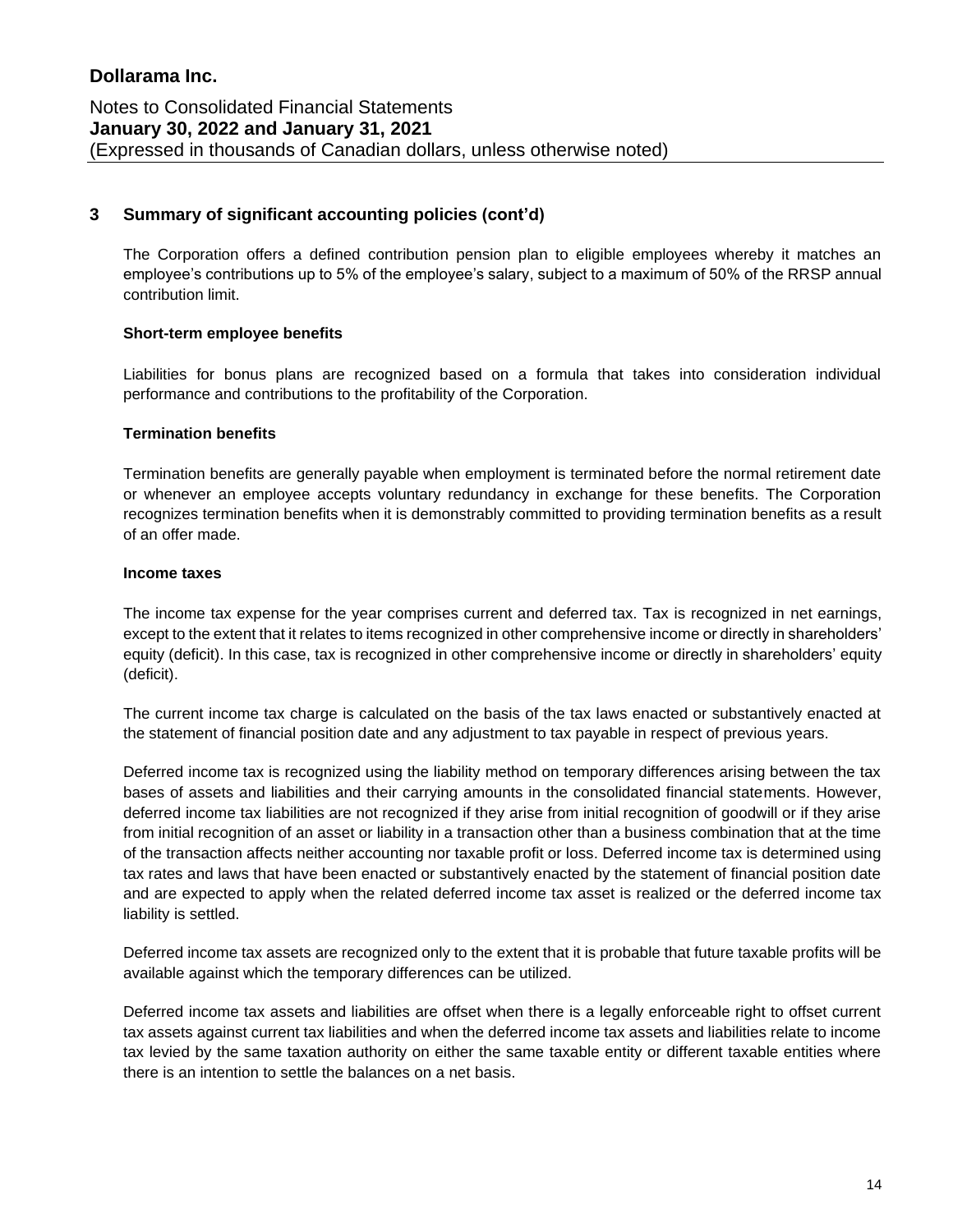### **3 Summary of significant accounting policies (cont'd)**

### **Revenue recognition**

Under IFRS 15, "Revenue from Contracts with Customers", revenue is recognized when control of a good or service is transferred to a customer. A five-step recognition model is used to apply the standard as follows: (1) identify the contract(s) with the customer; (2) identify the separate performance obligations in the contract; (3) determine the transaction price; (4) allocate the transaction price to separate performance obligations; and (5) recognize revenue when (or as) each performance obligation is satisfied. The vast majority of the Corporation's revenue comes from the sale of products that are recognized at a point in time. Sales of products in the consolidated statement of net earnings and comprehensive income are recognized by the Corporation when control of the goods has been transferred, being when the customer tenders payment and takes possession of the merchandise and that all obligations have been fulfilled. Revenue is recognized for goods shipped when the goods leave the port; and revenue is recognized for services when services have been rendered, which can occur discretely or over time.

The recognition of revenue at the store occurs at the time a customer tenders payment for and takes possession of the merchandise. Gift cards sold are recorded as a liability, and revenue is recognized when gift cards are redeemed. Online sales are recognized when control of goods has passed to the customer.

All sales are final. Revenue is shown net of sales tax and discounts.

### Gross versus net

The Corporation may enter into arrangements for the sale of products to customers. When the Corporation acts as the principal in these arrangements, it recognizes revenue based on the amounts billed to customers. Otherwise, the Corporation recognizes the net amount that it retains as revenue.

### **Cost of sales**

Cost of sales includes the cost of inventories purchased, outbound transportation costs, warehousing and distribution costs, receiving costs at the store, store, warehouse and distribution centre occupancy costs, as well as the effective portion of change in fair value on qualifying cash flow hedges related to the purchase of inventories.

### Vendor rebates

The Corporation records vendor rebates, consisting of volume purchase rebates, when it is probable that they will be received and the amounts are reasonably estimable. The rebates are recorded as a reduction of inventory purchases or, if the related inventory has been sold, as a reduction of cost of sales in the consolidated statement of net earnings and comprehensive income.

### **General, administrative and store operating expenses**

The Corporation includes store and head office salaries and benefits, repairs and maintenance, professional fees, store supplies and other related expenses in general, administrative and store operating expenses.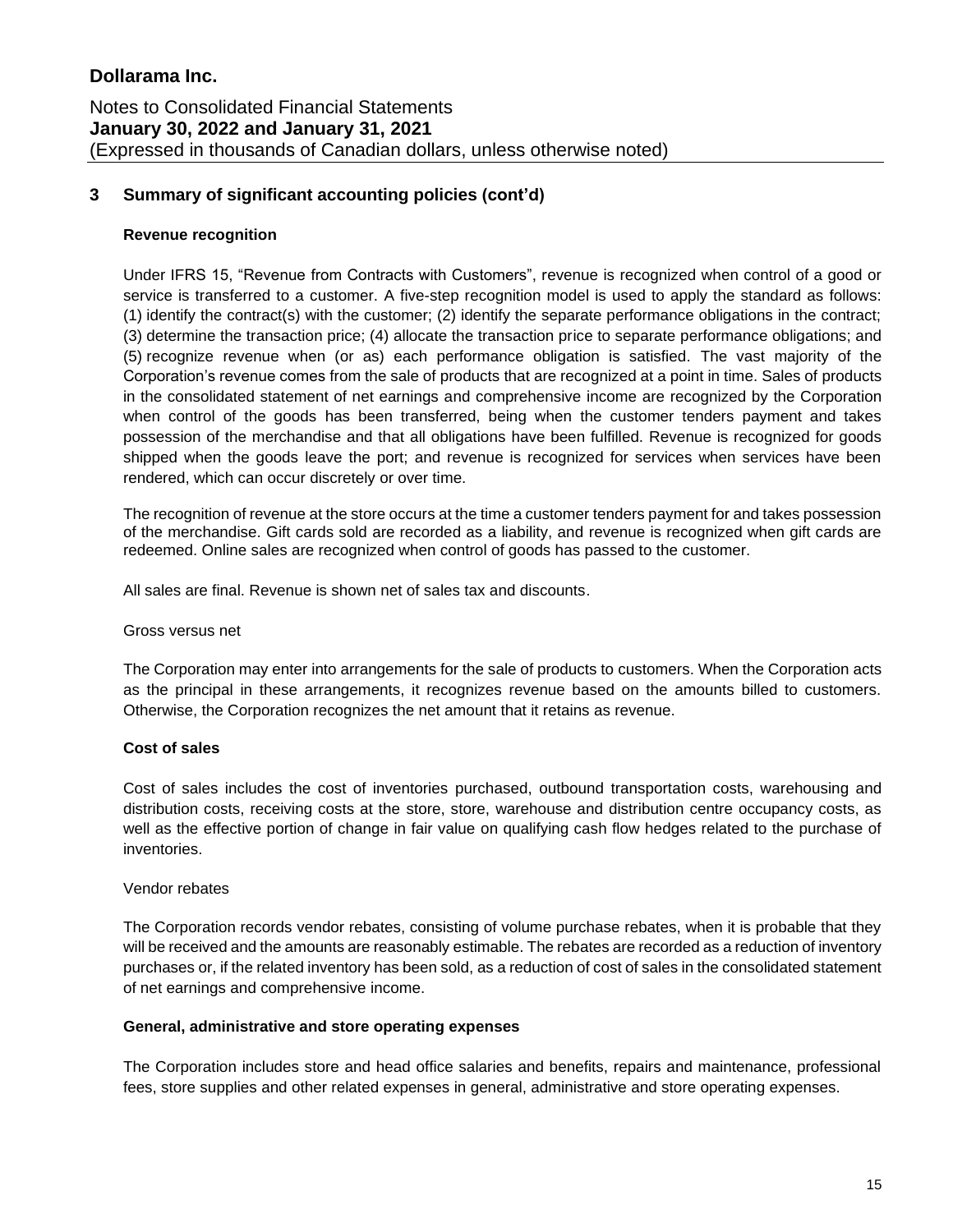### **3 Summary of significant accounting policies (cont'd)**

### **Earnings per common share**

Earnings per common share is determined using the weighted average number of common shares outstanding during the fiscal year. Diluted earnings per common share is determined using the treasury share method to evaluate the dilutive effect of share options. Under this method, instruments with a dilutive effect are considered to have been exercised at the beginning of the fiscal year, or at the time of issuance, if later, and the proceeds received are considered to have been used to redeem common shares at the average market price during the fiscal year.

### **Share-based compensation**

### *Share options*

The Corporation recognizes a compensation expense for share options granted based on the fair value of those options at the grant date, using the Black-Scholes option pricing model. The options granted by the Corporation vest in tranches (graded vesting); accordingly, the expense is recognized in vesting tranches.

The total amount to be expensed is determined by reference to the fair value of the options granted.

The impact of any service and non-market performance vesting conditions (for example, profitability, sales growth targets and retaining an employee of the entity over a specified time period) are excluded from the fair value calculation. Non-market performance vesting conditions are included in assumptions about the number of options that are expected to vest. The total expense is recognized over the vesting period, which is the period over which all of the specified vesting conditions are to be satisfied. At the end of each reporting period, the Corporation revises its estimates of the number of options that are expected to vest based on the non-market performance vesting conditions. The Corporation recognizes the impact of the revision to original estimates, if any, in the consolidated statement of net earnings and comprehensive income, with a corresponding adjustment to contributed surplus.

When option holders exercise their options, the cash paid for the shares issued is credited, together with the related compensation costs, to share capital (nominal value).

### *Performance share units*

On March 30, 2021, the board of directors approved the introduction of a new performance component to the Corporation's long-term incentive plan ("LTIP"), namely performance share units ("PSUs"), to be awarded annually concurrently with share options. Awards under the LTIP are now allocated so that at all times PSUs represent a minimum of 50% of the target dollar value of the LTIP award. PSUs will be settled shortly after the vesting determination date, following the expiry of the three-year performance period of each grant, in common shares of the Corporation purchased on the open market. Vesting will be based upon the achievement of performance objectives established at the time of the award by the board of directors.

The PSU grants are equity-settled transactions whereby the compensation expense is measured based on an estimated fair value at the grant date and recognized over the related performance period of three years with a corresponding increase in contributed surplus.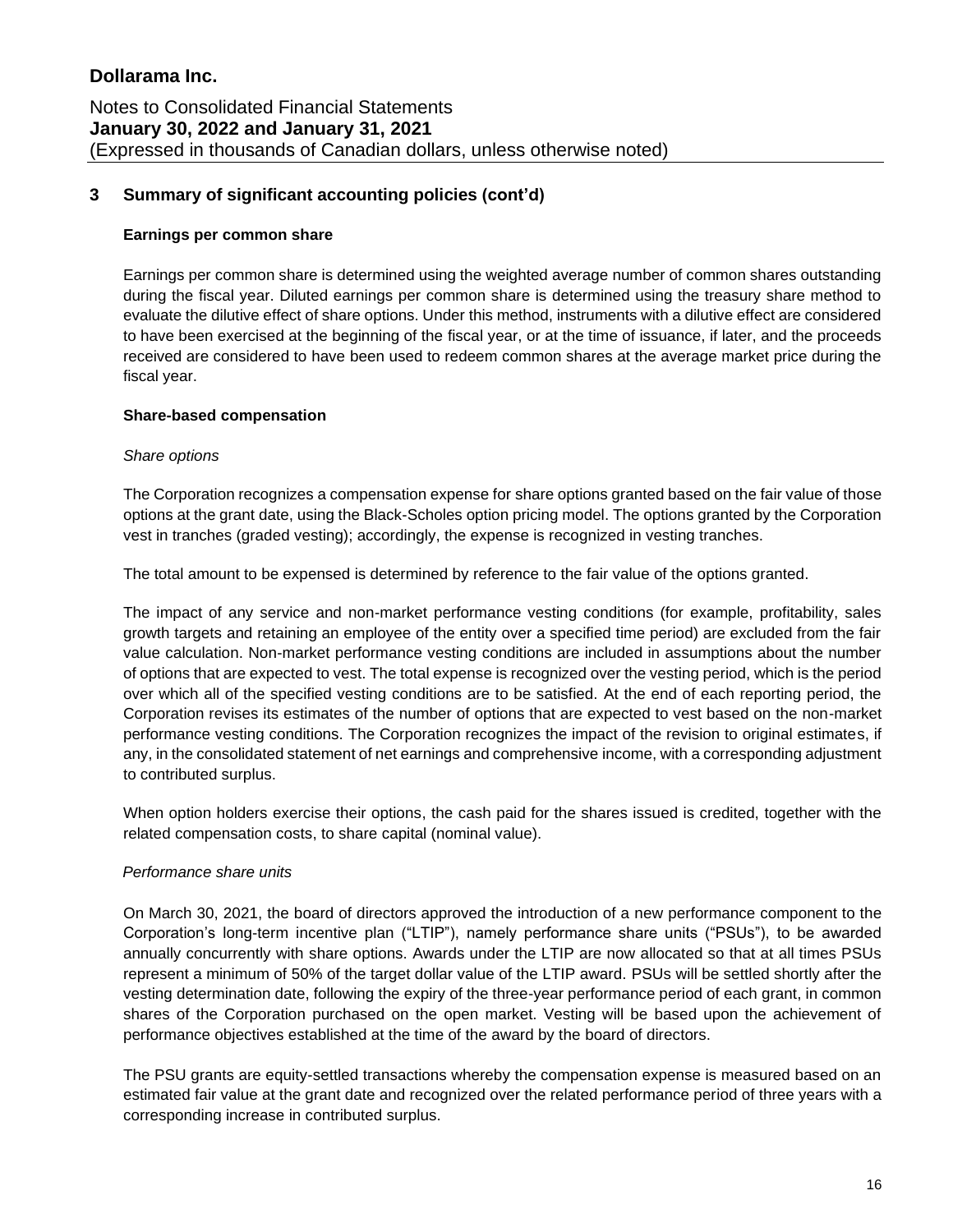## **3 Summary of significant accounting policies (cont'd)**

### **Leases**

Under IFRS 16, "Leases", the Corporation assesses whether a contract is or contains a lease, at the inception of the contract. The Corporation recognizes a right-of-use asset and a corresponding lease liability with respect to all lease arrangements in which it is the lessee, except for short-term leases (defined as leases with a lease term of 12 months or less) and some leases of low-value assets. For these leases, the Corporation recognizes the lease payments as an operating expense on a straight-line basis over the term of the lease.

The lease liability is measured at the present value of the lease payments that are not paid at the commencement date, discounted using the Corporation's implicit interest rate, if that rate can be readily determined, or the Corporation's incremental borrowing rate.

Lease payments included in the measurement of the lease liability comprise:

- fixed lease payments, less any lease incentives receivable;
- variable lease payments that depend on an index or rate, which are initially measured using the index or rate at the commencement date.

The lease liability is presented as a separate line in the consolidated statement of financial position.

The lease liability is subsequently measured by increasing the carrying amount to reflect interest on the lease liability (using the effective interest method) and by reducing the carrying amount to reflect the lease payments made.

The Corporation remeasures the lease liability (and makes a corresponding adjustment to the related right-ofuse assets) whenever:

- the lease term has changed, in which case the lease liability is remeasured by discounting the revised lease payments using a revised discount rate;
- the lease payments change due to changes in an index or rate, in which cases the lease liability is remeasured by discounting the revised lease payments using the same discount rate used in initially setting up the liability (unless the lease payments change is due to a change in a floating interest rate, in which case a revised discount rate is used); and
- a lease contract is modified and the lease modification is not accounted for as a separate lease, in which case the lease liability is remeasured by discounting the revised lease payments using a revised discount rate.

The right-of-use assets comprise the initial measurement of the corresponding lease liability, lease payments made at or before the commencement date and any initial direct costs. They are subsequently measured at cost less accumulated depreciation and impairment losses, if any.

The right-of-use assets are depreciated over the shorter period of the lease term and useful life of the underlying asset.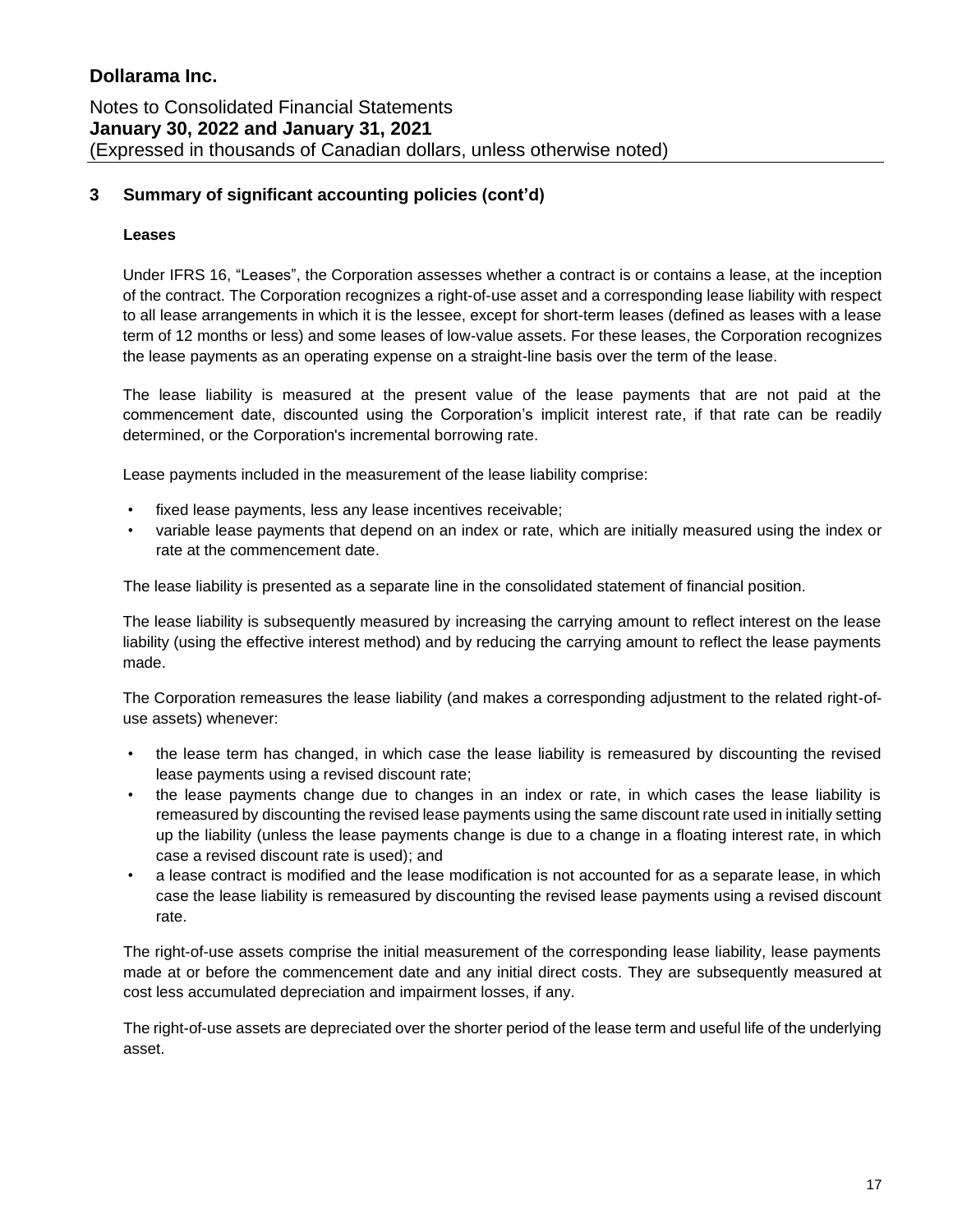### **3 Summary of significant accounting policies (cont'd)**

Variable rents that do not depend on an index or rate are not included in the measurement of the lease liability nor the right-of-use assets. The related payments are recognized as an expense in the period in which the event or condition that triggers those payments occurs and are included in the line "Cost of sales" or "General, administrative and store operating expenses" in the consolidated statement of net earnings.

As a practical expedient, IFRS 16 permits a lessee not to separate non-lease components, and to instead account for any lease and associated non-lease components as a single arrangement. The Corporation has elected to use the practical expedient, and treats the different components identified in a lease as a single lease component.

### **4 New accounting standards**

### **New accounting standards announced and adopted**

### *COVID-19-Related Rent Concessions (Amendments to IFRS 16)*

On March 31, 2021, the IASB extended by 12 months the availability of the practical expedient issued in May 2020 which relieves lessees from assessing whether a COVID-19 related rent concession is a lease modification. A lessee that makes this election shall account for any change in lease payments resulting from the COVID-19-related rent concession the same way it would account for the change if the change were not a lease modification. The 2021 amendments are effective for annual reporting periods beginning on or after April 1, 2021. The Corporation adopted the "COVID-19-Related Rent Concessions" amendment to IFRS 16. Application of the practical expedient and its extension did not have an impact on the financial results of the Corporation.

### *Libor Reform with Amendments to IFRS 9, IAS 39, IFRS 7 and IFRS 16*

In August 2020, the IASB issued Interest Rate Benchmark Reform Phase 2 (the "Reform Phase 2"), which complemented the Reform Phase 1 and amended various standards requiring interest rates or interest rate calculations. The Reform Phase 2 provides guidance on the impacts on the financial statements after the London Inter-bank Offered Rate reform and its replacement with alternative benchmark rates. The amendments are effective for annual periods beginning on or after January 1, 2021. The Corporation adopted these amendments and their application did not have a significant impact on the Corporation's financial statements.

### **New accounting standards announced but not yet adopted**

A number of new standards and amendments to standards and interpretations are effective for the fiscal year beginning in 2022 or after. None of these new standards or amendments are expected to have a significant impact on the consolidated financial statements of the Corporation.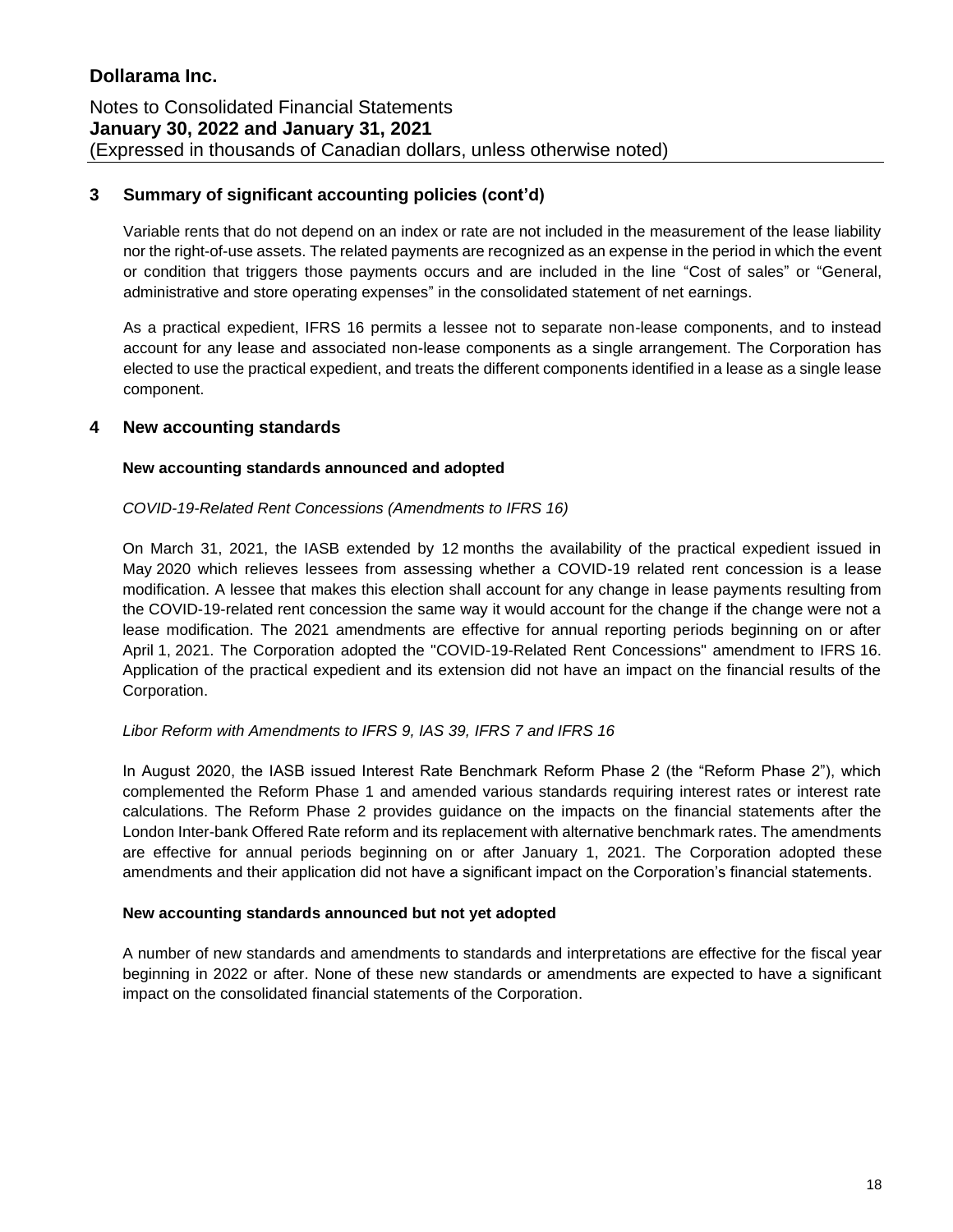### **5 Critical accounting estimates and judgments**

The preparation of financial statements requires management to make estimates and assumptions using judgment that affect the application of accounting policies and the reported amounts of assets and liabilities, income and expenses during the reporting period. Estimates and other judgments are continually evaluated and are based on management's experience and other factors, including expectations about future events that are believed to be reasonable under the circumstances. Actual results may differ from those estimates.

The following discusses the most significant accounting judgments and estimates that the Corporation made in the preparation of the consolidated financial statements.

### **Valuation of inventories**

*Estimate -* Store inventories are valued at the lower of cost and net realizable value, with cost being determined by the retail inventory method. Under the retail inventory method, inventories are converted to a cost basis by applying an average cost-to-sell ratio. Inventories that are at the distribution centre or warehouses and inventories that are in transit from suppliers are measured at the lower of cost and net realizable value, with cost determined on a weighted average cost basis.

Inventories include items that have been marked down to management's best estimate of their net realizable value and are included in cost of sales in the period in which the markdown is determined. The Corporation estimates its inventory provisions based on the consideration of a variety of factors, including quantities of slowmoving or carryover seasonal merchandise on hand, historical markdown statistics, future merchandising plans and inventory shrinkage. The accuracy of the Corporation's estimates can be affected by many factors, some of which are beyond its control, including changes in economic conditions and consumer buying trends.

Historically, the Corporation has not experienced significant differences in its estimates of markdowns compared with actual results. Changes to the inventory provisions and especially shrinkage can have a material impact on the results of the Corporation.

### **Lease term**

*Estimate -* In determining the lease term, management considers all facts and circumstances that create an economic incentive to exercise an extension option, or not exercise a termination option. Extension options (or periods covered by termination options) are only included in the lease term if the lease is reasonably certain to be extended (or not be terminated). The assessment is reviewed if a significant event or a significant change in circumstances occurs which affects this assessment and that is within the control of the lessee. Also, under IFRS 16, estimates due to the incremental borrowing rate are used for measurement of the lease liabilities.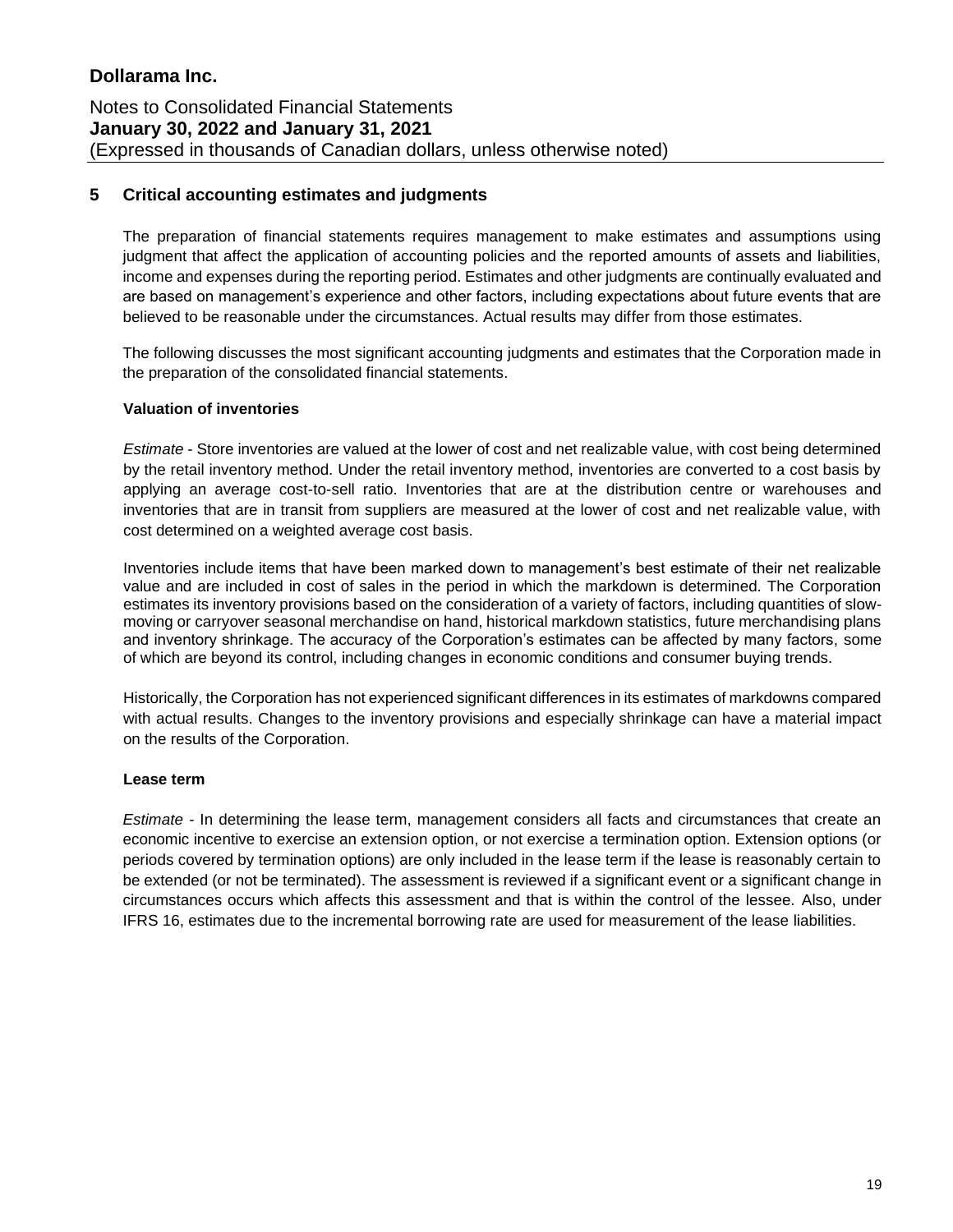### **6 Leases**

As at January 30, 2022, the Corporation owned one store, one distribution centre, one warehouse and leased 1,420 stores, its head office, five warehouses and some equipment.

The initial lease term of stores typically runs for a period of approximately 10 years. Many leases include one or more options to renew the lease for additional periods of five years each after the end of the initial term. These terms are used to maximize operational flexibility in terms of managing contracts. Extension options held are either at a fixed rate or at fair market value and are exercisable only by the Corporation and not by the respective lessor. During the year, the financial impact of revising the lease terms to reflect the effect of exercising extension options was an increase in recognized lease liabilities of \$28,479 (January 31, 2021 – \$12,707).

Some leases provide for additional lease payments that are based on changes in local price indices, or variable lease payments that are based on a percentage of sales that the Corporation makes at the leased store in the period. Some also require the Corporation to make payments that relate to the property taxes levied on the lessor and/or insurance payments made by the lessor; these amounts are generally determined annually.

### **a) Additions to right-of-use assets**

Additions to the right-of-use assets during the fiscal year ended January 30, 2022 amounted to \$337,421 (January 31, 2021 – \$241,139).

### **b) Amounts recognized in the consolidated statement of net earnings**

|                                             | January 30,<br>2022<br>S | January 31,<br>2021 |
|---------------------------------------------|--------------------------|---------------------|
| Depreciation of right-of-use assets         | 193,844                  | 176,704             |
| Gain on lease remeasurements                | (2, 410)                 | (4, 855)            |
| Interest on lease liabilities               | 46.297                   | 47.115              |
| Variable lease expenses not included in the |                          |                     |
| measurement of lease liabilities            | 94.227                   | 90,708              |
| Expenses relating to short-term leases      | 18.703                   | 18.272              |

### **c) Amounts recognized in the consolidated statement of cash flows**

|                                                | January 30,<br>2022<br>\$ | January 31,<br>2021 |
|------------------------------------------------|---------------------------|---------------------|
| Lease cash flows                               |                           |                     |
| Fixed payments                                 | 240,782                   | 224,276             |
| Variable payments                              | 92,088                    | 95.944              |
| Short-term leases                              | 18,703                    | 18,272              |
| Tenant incentives received                     | (11,200)                  | (13,357)            |
|                                                | 340,373                   | 325,135             |
| <b>Principal elements of lease liabilities</b> |                           |                     |
| Fixed payments                                 | 240,782                   | 224,276             |
| Tenant incentives received                     | (11,200)                  | (13, 357)           |
| Interest on lease liabilities                  | (46,297)                  | (47,115)            |
|                                                | 183,285                   | 163,804             |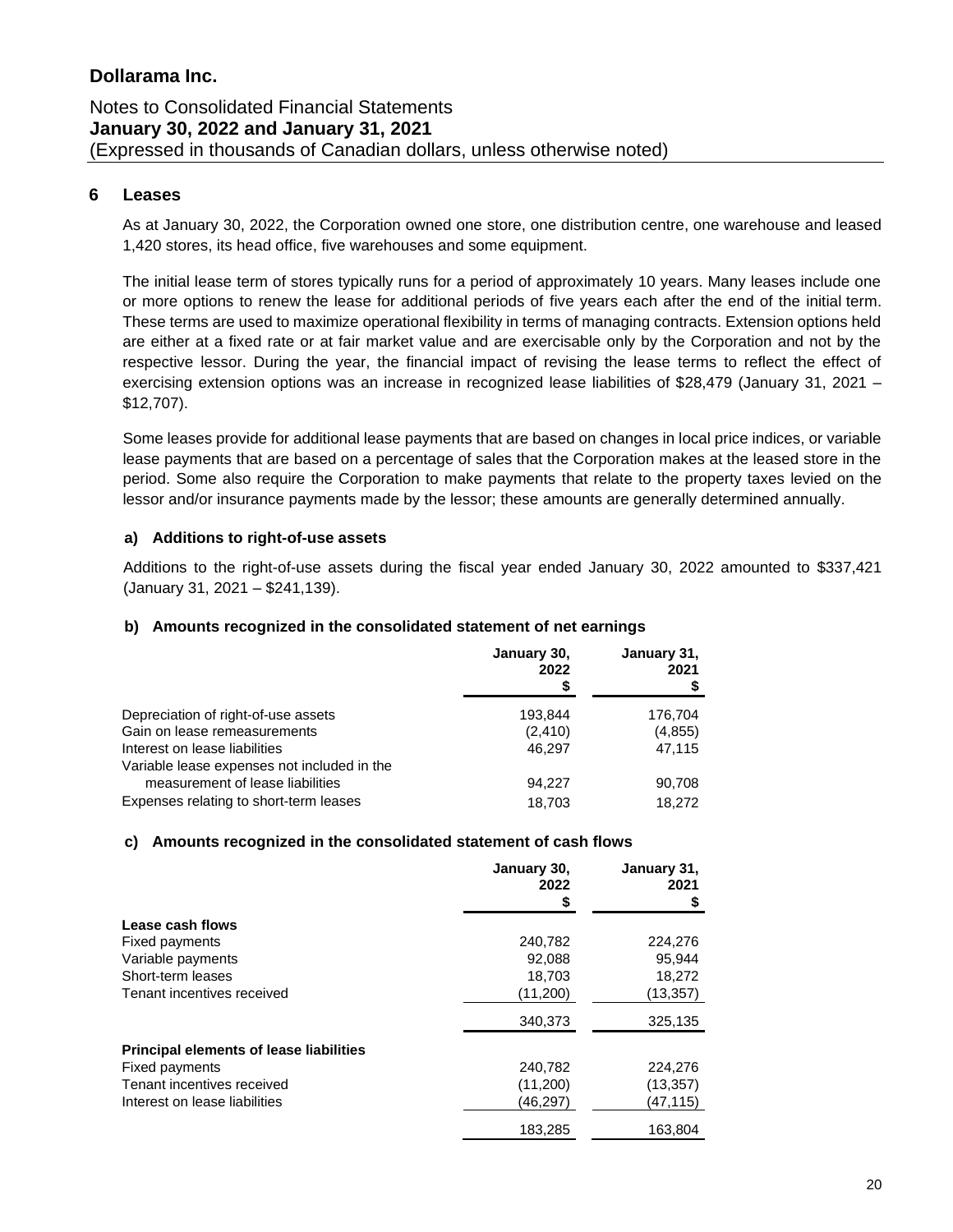# Notes to Consolidated Financial Statements **January 30, 2022 and January 31, 2021**  (Expressed in thousands of Canadian dollars, unless otherwise noted)

# **7 Property, plant and equipment**

|                          | Land           | <b>Buildings</b> | Store and<br>warehouse<br>equipment | <b>Computer</b><br>equipment | <b>Vehicles</b> | Leasehold<br>improvements | <b>Total</b> |
|--------------------------|----------------|------------------|-------------------------------------|------------------------------|-----------------|---------------------------|--------------|
|                          | \$             | \$               | \$                                  | \$                           | \$              | \$                        | \$           |
| Cost                     |                |                  |                                     |                              |                 |                           |              |
| Balance February 2, 2020 | 70,345         | 89,329           | 504,721                             | 52,326                       | 5,364           | 405,610                   | 1,127,695    |
| Additions                |                | 241              | 79,248                              | 10,498                       | 1,516           | 48,537                    | 140,040      |
| Retirement               |                | ÷,               | (13, 620)                           | (713)                        | (1, 410)        | (2,961)                   | (18, 704)    |
| Balance January 31, 2021 | 70,345         | 89,570           | 570,349                             | 62,111                       | 5,470           | 451,186                   | 1,249,031    |
| <b>Accumulated</b>       |                |                  |                                     |                              |                 |                           |              |
| Balance February 2, 2020 |                | 4,136            | 274,744                             | 33,791                       | 1,983           | 169,030                   | 483,684      |
| Depreciation             |                | 2,331            | 32,677                              | 8,781                        | 1,077           | 29,090                    | 73,956       |
| Retirement               |                | $\overline{a}$   | (13,620)                            | (713)                        | (971)           | (2, 774)                  | (18,078)     |
| Balance January 31, 2021 | $\overline{a}$ | 6,467            | 293,801                             | 41,859                       | 2,089           | 195,346                   | 539,562      |
| Net book value           |                |                  |                                     |                              |                 |                           |              |
| Balance January 31, 2021 | 70,345         | 83,103           | 276,548                             | 20,252                       | 3,381           | 255,840                   | 709,469      |
| Cost                     |                |                  |                                     |                              |                 |                           |              |
| Balance January 31, 2021 | 70,345         | 89,570           | 570,349                             | 62,111                       | 5,470           | 451,186                   | 1,249,031    |
| <b>Additions</b>         |                | 76               | 68,601                              | 13,342                       | 1,305           | 53,448                    | 136,772      |
| Retirement               |                | $\blacksquare$   | (3,625)                             | (1, 415)                     | (1, 435)        | (2,754)                   | (9,229)      |
| Balance January 30, 2022 | 70,345         | 89,646           | 635,325                             | 74,038                       | 5,340           | 501,880                   | 1,376,574    |
| Accumulated              |                |                  |                                     |                              |                 |                           |              |
| Balance January 31, 2021 |                | 6,467            | 293,801                             | 41,859                       | 2,089           | 195,346                   | 539,562      |
| Depreciation             |                | 2,333            | 40,228                              | 8,754                        | 1,072           | 31,264                    | 83,651       |
| Retirement               |                |                  | (3,613)                             | (1, 415)                     | (967)           | (2,520)                   | (8, 515)     |
| Balance January 30, 2022 | $\overline{a}$ | 8,800            | 330,416                             | 49,198                       | 2,194           | 224,090                   | 614,698      |
| Net book value           |                |                  |                                     |                              |                 |                           |              |
| Balance January 30, 2022 | 70,345         | 80,846           | 304,909                             | 24,840                       | 3,146           | 277,790                   | 761,876      |
|                          |                |                  |                                     |                              |                 |                           |              |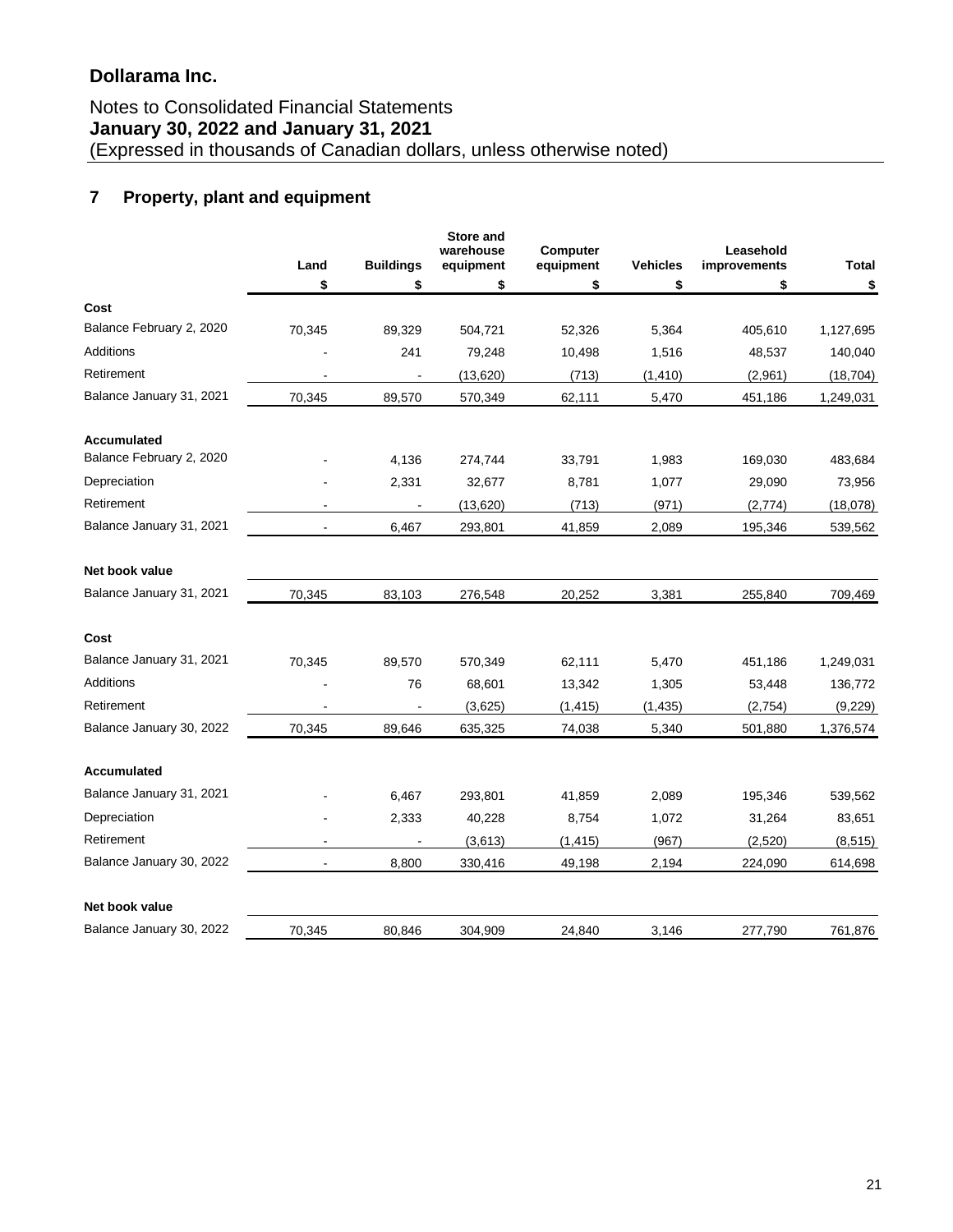# Notes to Consolidated Financial Statements **January 30, 2022 and January 31, 2021**  (Expressed in thousands of Canadian dollars, unless otherwise noted)

## **8 Intangible assets and goodwill**

|                                 | Computer |                | <b>Total intangible</b> |          |
|---------------------------------|----------|----------------|-------------------------|----------|
|                                 | software | Trade name (1) | assets                  | Goodwill |
|                                 | \$       | \$             | \$                      | \$       |
| Cost                            |          |                |                         |          |
| Balance February 2, 2020        | 122,379  | 108,200        | 230,579                 | 727,782  |
| Additions                       | 27,797   |                | 27,797                  |          |
| Balance January 31, 2021        | 150,176  | 108,200        | 258,376                 | 727,782  |
| <b>Accumulated amortization</b> |          |                |                         |          |
| Balance February 2, 2020        | 77,612   |                | 77,612                  |          |
| Amortization                    | 18,973   |                | 18,973                  |          |
| Balance January 31, 2021        | 96,585   |                | 96,585                  |          |
| Net book value                  |          |                |                         |          |
| Balance January 31, 2021        | 53,591   | 108,200        | 161,791                 | 727,782  |
| Cost                            |          |                |                         |          |
| Balance January 31, 2021        | 150,176  | 108,200        | 258,376                 | 727,782  |
| <b>Additions</b>                | 22,740   |                | 22,740                  |          |
| Balance January 30, 2022        | 172,916  | 108,200        | 281,116                 | 727,782  |
| <b>Accumulated amortization</b> |          |                |                         |          |
| Balance January 31, 2021        | 96,585   |                | 96,585                  |          |
| Amortization                    | 20,465   |                | 20,465                  |          |
| Balance January 30, 2022        | 117,050  |                | 117,050                 |          |
| Net book value                  |          |                |                         |          |
| Balance January 30, 2022        | 55,866   | 108,200        | 164,066                 | 727,782  |

 $(1)$  Intangible assets with indefinite lives are not subject to amortization.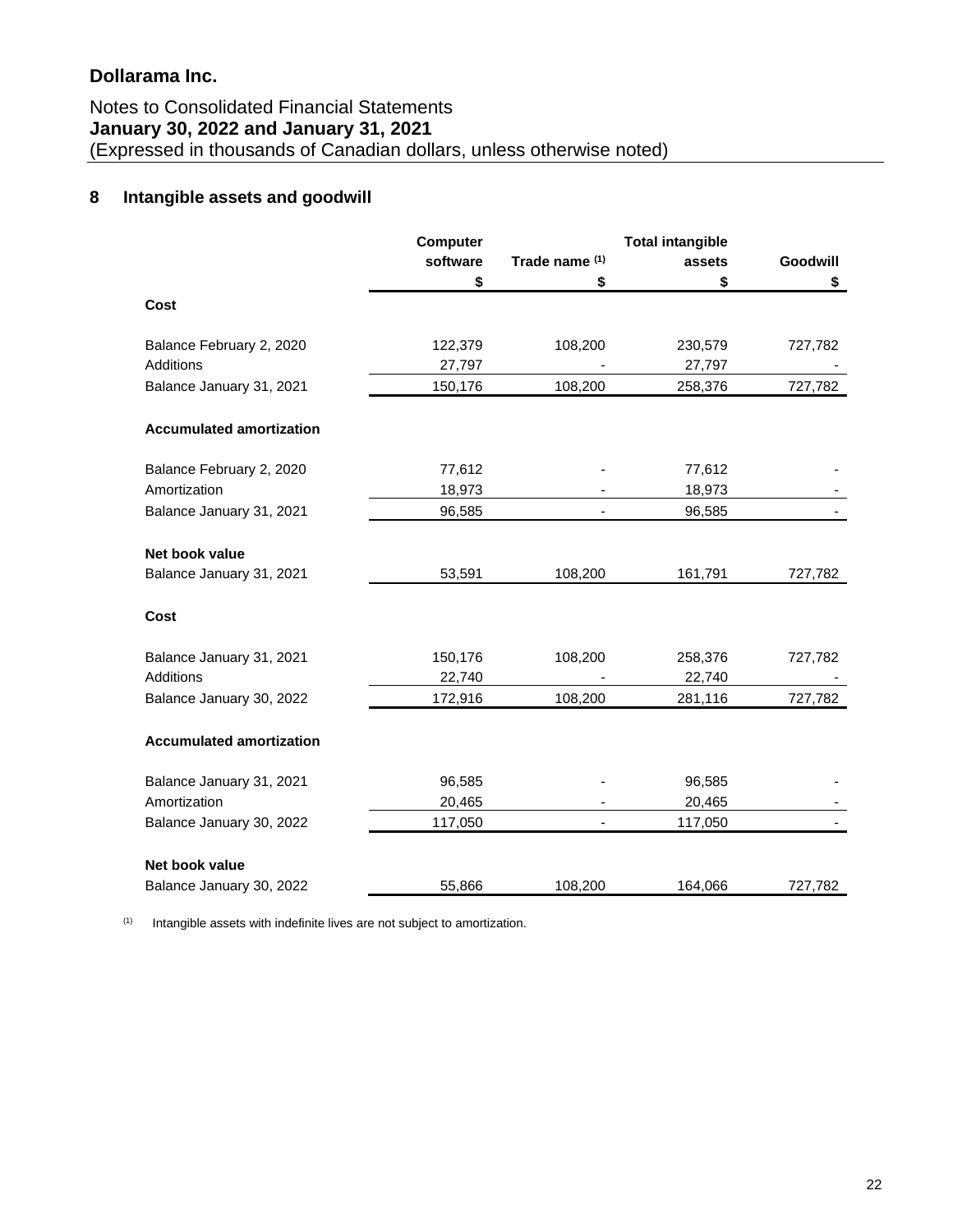# Notes to Consolidated Financial Statements **January 30, 2022 and January 31, 2021**  (Expressed in thousands of Canadian dollars, unless otherwise noted)

### **9 Equity-accounted investment**

The final purchase price for the 50.1% equity interest held in Dollarcity was calculated following completion of the audit of Dollarcity's financial statements for the 12-month period ended June 30, 2020 and amounted to US\$92,700 (\$122,079). On September 10, 2020, the Corporation paid the balance of purchase price of US\$52,700 (\$69,279). This is in addition to a cash payment of US\$40,000 (\$52,800) made on August 14, 2019, when the Corporation closed the acquisition.

On May 8, 2020, the Corporation, through Dollarama International, and Dollarcity's founding stockholders, each made a capital contribution to Dollarcity to cover their pro rata share of the costs associated with a series of transactions aimed at bringing real estate assets into the Dollarcity group, eliminating existing related-party transactions and insourcing some logistics activities. The Corporation's capital contribution amounted to US\$20,040 (\$28,002) and was added to the equity-accounted investment of the Corporation in Dollarcity.

The change in the carrying amount of the investment was as follows:

|                                                                               | January 30,<br>2022 | January 31,<br>2021 |
|-------------------------------------------------------------------------------|---------------------|---------------------|
|                                                                               | \$                  | \$                  |
| Balance, beginning of year<br>Investment                                      | 179,389             | 143.421<br>28,002   |
| Share of net earnings                                                         | 33,184              | 19,654              |
| Share of other comprehensive loss<br>Foreign currency translation adjustments | (1,217)<br>570      | (3,588)<br>(8,100)  |
| Balance, end of year                                                          | 211,926             | 179,389             |

### **10 Accounts payable and accrued liabilities**

|                           | January 30,<br>2022 | January 31,<br>2021 |
|---------------------------|---------------------|---------------------|
|                           |                     |                     |
| Trade accounts payable    | 66,646              | 66,691              |
| Employee benefits payable | 66.485              | 61,793              |
| Inventories in transit    | 53,879              | 43,436              |
| Sales tax payable         | 41.443              | 34,642              |
| Rent and other expenses   | 54,672              | 46,510              |
|                           | 283,125             | 253,072             |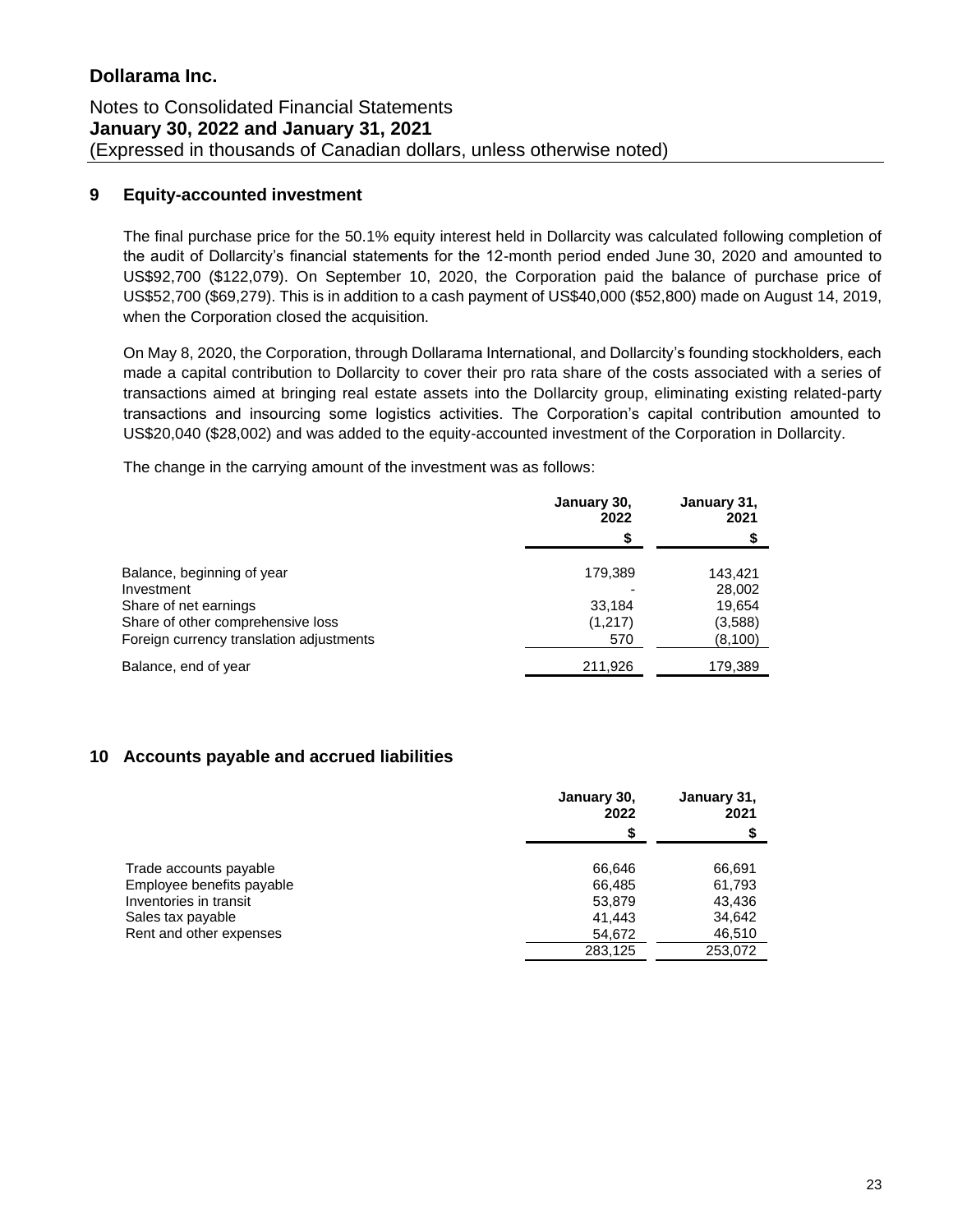# Notes to Consolidated Financial Statements **January 30, 2022 and January 31, 2021**  (Expressed in thousands of Canadian dollars, unless otherwise noted)

# **11 Debt**

| Long-term debt outstanding consists of the following as at:                                                                                                                                                                                                | January 30,<br>2022<br>\$ | January 31,<br>2021<br>\$ |
|------------------------------------------------------------------------------------------------------------------------------------------------------------------------------------------------------------------------------------------------------------|---------------------------|---------------------------|
| Senior unsecured notes bearing interest at:                                                                                                                                                                                                                |                           |                           |
| Fixed annual rate of 2.443% payable in equal semi-annual<br>instalments, maturing July 9, 2029 (the "2.443% Fixed Rate<br>Notes")                                                                                                                          | 375,000                   |                           |
| Fixed annual rate of 1.505% payable in equal semi-annual<br>instalments, maturing September 20, 2027 (the "1.505% Fixed<br>Rate Notes")                                                                                                                    | 300,000                   | 300,000                   |
| Fixed annual rate of 1.871% payable in equal semi-annual<br>instalments, maturing July 8, 2026 (the "1.871% Fixed Rate                                                                                                                                     |                           |                           |
| Notes")<br>Fixed annual rate of 3.55% payable in equal semi-annual instalments,                                                                                                                                                                            | 375,000                   |                           |
| maturing November 6, 2023 (the "3.55% Fixed Rate Notes")<br>Fixed annual rate of 2.203% payable in equal semi-annual<br>instalments, maturing November 10, 2022 (the "2.203% Fixed                                                                         | 500,000                   | 500,000                   |
| Rate Notes")<br>Fixed annual rate of 2.337% payable in equal semi-annual                                                                                                                                                                                   | 250,000                   | 250,000                   |
| instalments, repaid on July 22, 2021 (the "2.337% Fixed Rate<br>Notes", and collectively with the 2.443% Fixed Rate Notes, the<br>1.505% Fixed Rate Notes, the 1.871% Fixed Rate Notes, the<br>3.55% Fixed Rate Notes and the 2.203% Fixed Rate Notes, the |                           |                           |
| "Fixed Rate Notes")<br>Variable rate equal to 3-month bankers' acceptance rate (CDOR) plus<br>27 basis points payable quarterly, repaid on February 1, 2021                                                                                                |                           | 525,000                   |
| (the "Series 3 Floating Rate Notes" or "Floating Rate Notes")                                                                                                                                                                                              |                           | 300,000                   |
| Less: Unamortized debt issue costs<br>Accrued interest on Floating Rate Notes and Fixed Rate Notes                                                                                                                                                         | (8,009)                   | (6, 151)                  |
| (collectively, the "Senior Unsecured Notes")<br>Fair value hedge - basis adjustment on interest rate swap                                                                                                                                                  | 7,850                     | 8,051                     |
|                                                                                                                                                                                                                                                            | (2,927)                   |                           |
| Current portion (includes unamortized debt issue costs, accrued interest<br>on the Senior Unsecured Notes, and the Senior Unsecured Notes<br>with a maturity date falling within the next 52-week period, when                                             | 1,796,914                 | 1,876,900                 |
| applicable)                                                                                                                                                                                                                                                | (257,674)                 | (832, 821)                |
|                                                                                                                                                                                                                                                            | 1,539,240                 | 1,044,079                 |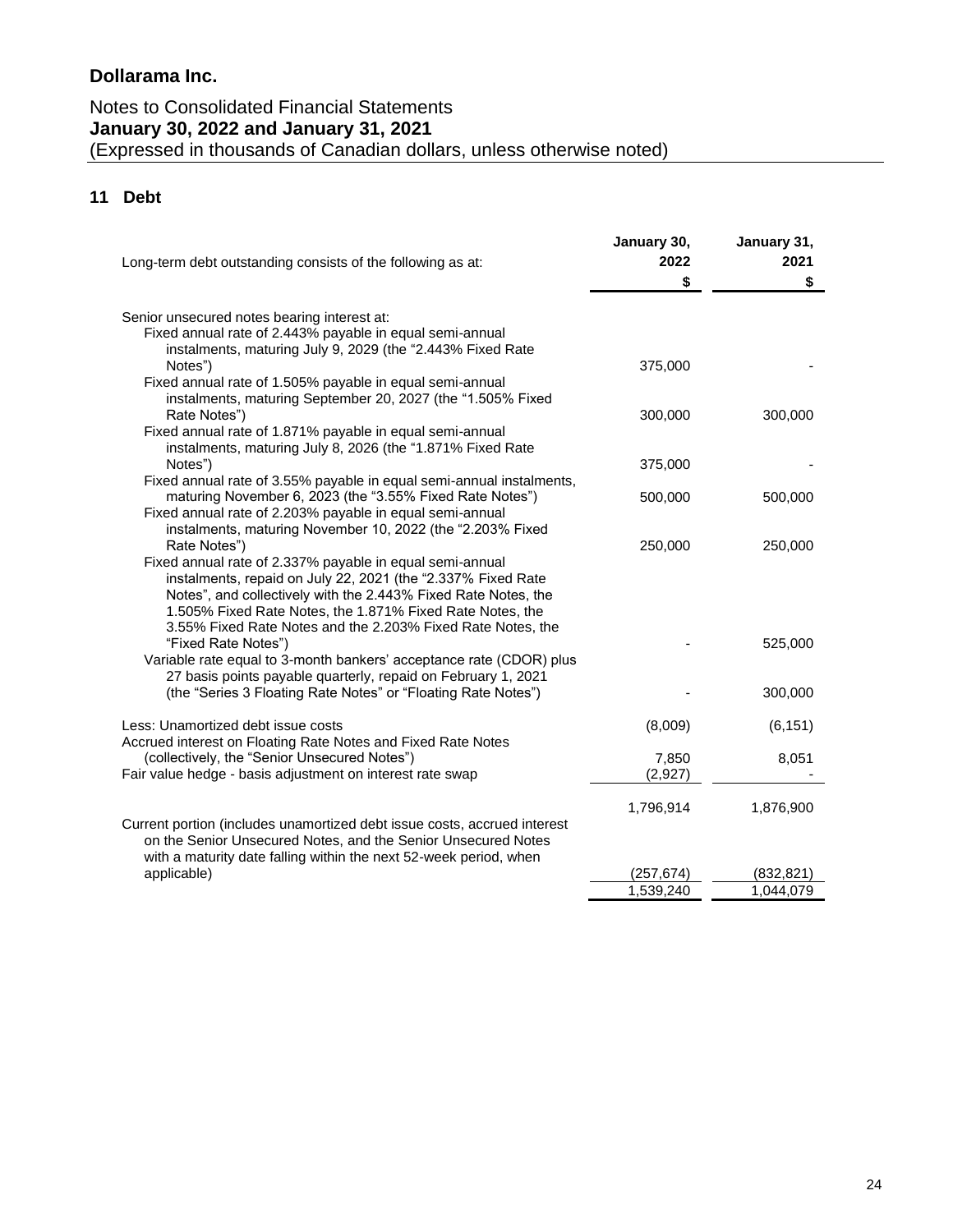### **11 Debt (cont'd)**

The table below provides the carrying values and fair values of the Senior Unsecured Notes as at January 30, 2022 and January 31, 2021. The fair value of the Senior Unsecured Notes was determined as a level 2 in the fair value hierarchy.

|                              | <b>January 30, 2022</b> |                   | <b>January 31, 2021</b> |                   |
|------------------------------|-------------------------|-------------------|-------------------------|-------------------|
|                              | <b>Carrying value</b>   | <b>Fair value</b> | <b>Carrying value</b>   | <b>Fair value</b> |
|                              |                         | \$                | \$                      |                   |
| <b>Fixed Rate Notes</b>      |                         |                   |                         |                   |
| 2.443% Fixed Rate Notes      | 373,809                 | 361,913           |                         |                   |
| 1.505% Fixed Rate Notes      | 300,277                 | 280,650           | 300,089                 | 300,660           |
| 1.871% Fixed Rate Notes      | 373,948                 | 363,675           |                         |                   |
| 3.55% Fixed Rate Notes       | 502,387                 | 512,950           | 501,716                 | 537,250           |
| 2.203% Fixed Rate Notes      | 251,052                 | 251,600           | 250,856                 | 257,000           |
| 2.337% Fixed Rate Notes      |                         |                   | 525,127                 | 529,725           |
| <b>Floating Rate Notes</b>   |                         |                   |                         |                   |
| Series 3 Floating Rate Notes |                         |                   | 300,566                 | 300,030           |
|                              | 1,801,473               | 1,770,788         | 1,878,354               | 1,924,665         |

### **Fixed Rate Notes**

On September 18, 2020, the Corporation issued the 1.505% Fixed Rate Notes at par, for aggregate gross proceeds of \$300,000, by way of private placement, in reliance upon exemptions from the prospectus requirements under applicable securities legislation. The 1.505% Fixed Rate Notes were assigned a rating of BBB, with a stable trend, by DBRS Limited. The 1.505% Fixed Rate Notes bear interest at a rate of 1.505% per annum, payable in equal semi-annual instalments, in arrears, on March 20 and September 20 of each year until maturity on September 20, 2027.

On July 8, 2021, the Corporation issued the 1.871% Fixed Rate Notes and the 2.443% Fixed Rate Notes by way of private placement, in reliance upon exemptions from the prospectus requirements under applicable securities legislation. The 1.871% Fixed Rate Notes were issued at par for aggregate gross proceeds of \$375,000 and bear interest at a fixed rate of 1.871% per annum, payable in semi-annual instalments, in arrears, on January 8 and July 8 of each year until maturity on July 8, 2026. The 2.443% Fixed Rate Notes were issued at par for aggregate gross proceeds of \$375,000 and bear interest at a fixed rate of 2.443% per annum, payable in semi-annual instalments, in arrears, on January 9 and July 9 of each year until maturity on July 9, 2029. The 1.871% Fixed Rate Notes and the 2.443% Fixed Rate Notes were assigned a rating of BBB, with a stable trend, by DBRS Limited.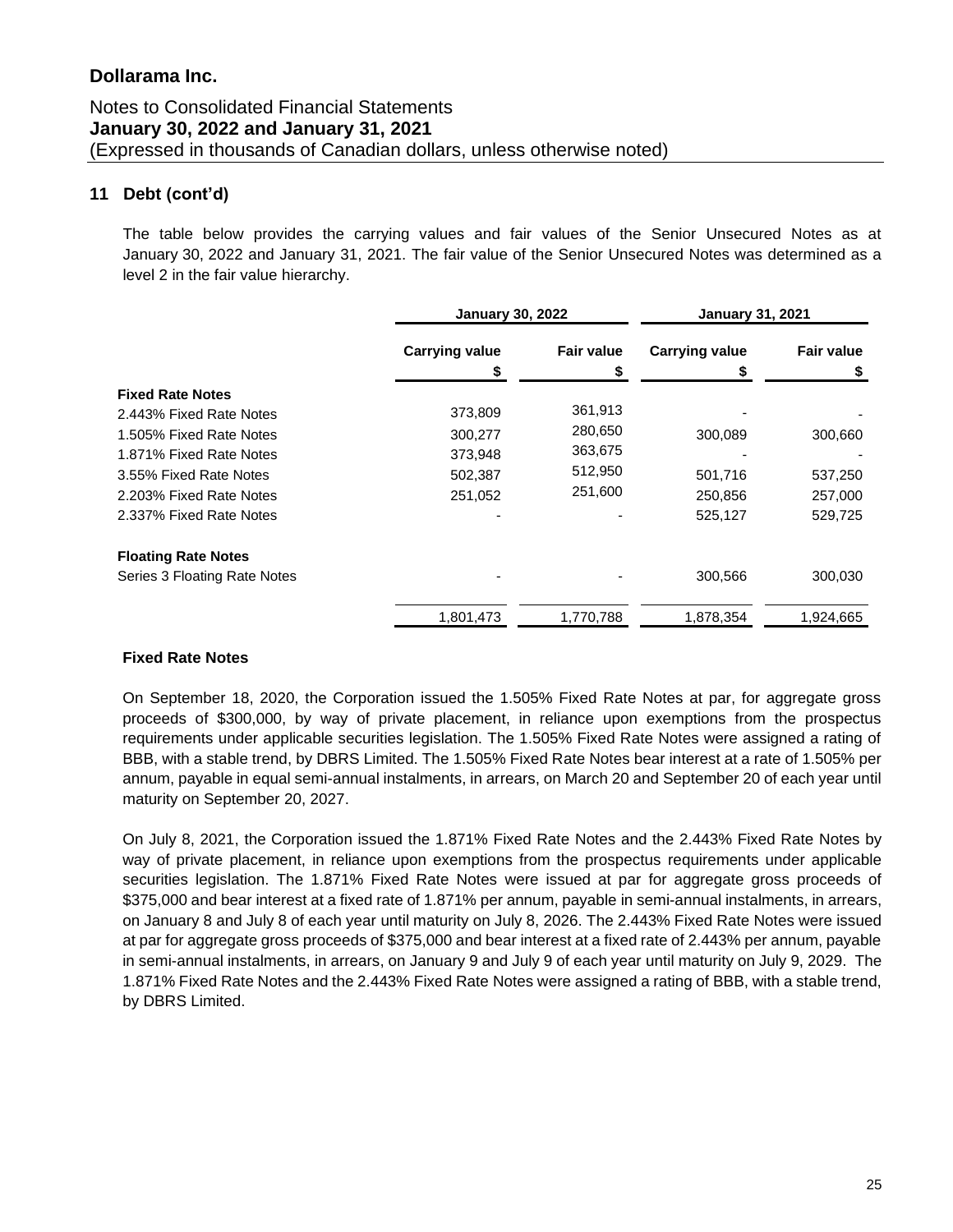### **11 Debt (cont'd)**

### **Credit Agreement**

On July 6, 2021, the Corporation and the lenders entered into a fourth amending agreement to the Third Amended and Restated Credit Agreement (the "TARCA") in order to, among other things, extend (i) the term of Facility A in the amount of \$250,000 from September 27, 2024 to July 6, 2026, (ii) the term of Facility B, in the amount of \$200,000, from September 29, 2023 to July 5, 2024, (iii) the term of Facility C, in the amount of \$50,000, from September 29, 2023 to July 5, 2024, and (iv) the term of Facility D, in the amount of \$300,000, from September 20, 2021 to July 6, 2022.

Under the TARCA, the Corporation may, under certain circumstances and subject to receipt of additional commitments from existing lenders or other eligible institutions, request increases to committed facilities up to an aggregate amount, together with all then-existing commitments, of \$1,500,000.

The TARCA requires the Corporation to respect a minimum interest coverage ratio and a maximum leverage ratio, each tested quarterly on a consolidated basis. The Corporation has the option to borrow in Canadian or U.S. dollars.

The Credit Facility remains guaranteed by Dollarama L.P. and Dollarama GP Inc. (collectively, with the Corporation, the "Credit Parties"). The TARCA contains restrictive covenants that, subject to certain exceptions, limit the ability of the Credit Parties to, among other things, incur, assume, or permit to exist senior ranking indebtedness or liens, engage in mergers, acquisitions, asset sales or sale leaseback transactions, alter the nature of the business and engage in certain transactions with affiliates. The TARCA also limits the ability of the Corporation to make loans, declare dividends and make payments on, or redeem or repurchase equity interests if there exists a default or an event of default thereunder.

As at January 30, 2022 and January 31, 2021, no amount was outstanding under the TARCA. As at January 30, 2022, the Corporation had \$71,058 of cash on hand and \$798,730 available under its Credit Facility, of which \$89,386 were reserved to serve as a backstop for outstanding amounts under the US commercial paper program. As at January 30, 2022, there were letters of credit issued for the purchase of inventories which amounted to \$1,270 (January 31, 2021 – \$1,105) and the Corporation was in compliance with all of its financial covenants.

### **Short-term borrowings**

Under the terms of the US commercial paper program, the Corporation may issue, from time to time, unsecured commercial paper notes with maturities not in excess of 397 days from the date of issue (the "USCP Notes"). The aggregate principal amount of USCP Notes outstanding at any one time under the US commercial paper program may not exceed US\$500,000. The Corporation uses derivative financial instruments to convert the net proceeds from the issuance of USCP Notes into Canadian dollars, and uses those proceeds for general corporate purposes.

The USCP Notes are direct unsecured obligations of the Corporation and rank equally with all of its other unsecured and unsubordinated indebtedness. The USCP Notes are unconditionally guaranteed by Dollarama L.P. and Dollarama GP Inc., each a wholly-owned subsidiary of the Corporation.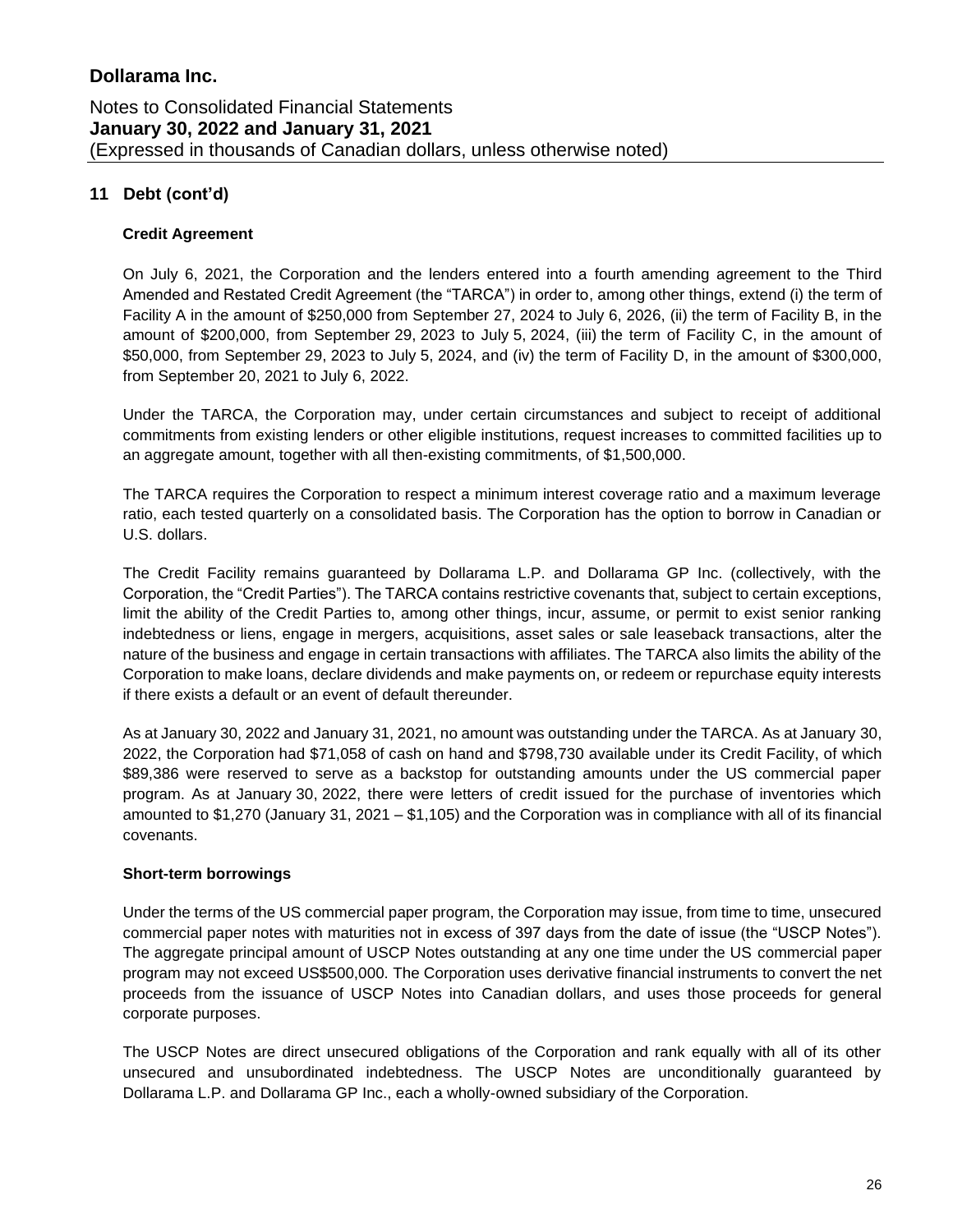### **11 Debt (cont'd)**

As at January 30, 2022, the USCP Notes outstanding had carrying values that approximated their fair values, and their fair value was determined as a level 2 in the fair value hierarchy. As at January 30, 2022, the amount outstanding under the US commercial paper program was US\$70,000 (\$89,386) (January 31, 2021 – no amount outstanding).

### **12 Shareholders' equity (deficit)**

### **a) Share capital**

### **Normal course issuer bid**

On July 5, 2021, the Corporation announced the renewal of its normal course issuer bid and the approval from the TSX to repurchase for cancellation up to 19,376,824 common shares, representing 7.5% of the public float as at the close of markets on June 30, 2021, during the 12-month period from July 7, 2021 to July 6, 2022 (the "2021-2022 NCIB").

The total number of common shares repurchased for cancellation under the 2021-2022 NCIB and the normal course issuer bid previously in effect during the fiscal year ended January 30, 2022 amounted to 18,176,760 common shares (January 31, 2021 – 1,621,708 common shares under the normal course issuer bids then in effect), for a total cash consideration of \$1,059,918 (January 31, 2021 – \$87,042). For the fiscal year ended January 30, 2022, the Corporation's share capital was reduced by \$29,425 (January 31, 2021 – \$2,437) and the remaining \$1,030,493 (January 31, 2021 – \$84,605) was accounted for as an increase in deficit.

### **b) Common shares authorized**

The Corporation is authorized to issue an unlimited number of common shares. All common shares are issued as fully paid and without par value. Movements in the Corporation's share capital for fiscal years ended on the dates indicated below were as follows:

|                            | <b>January 30, 2022</b>                      |           | <b>January 31, 2021</b>       |             |
|----------------------------|----------------------------------------------|-----------|-------------------------------|-------------|
|                            | Number of<br>common<br>Amount (\$)<br>shares |           | Number of<br>common<br>shares | Amount (\$) |
|                            |                                              |           |                               |             |
| Balance, beginning of year | 310,266,429                                  | 485.487   | 310,231,037                   | 448.704     |
| Cancellation under NCIB    | (18, 176, 760)                               | (29, 425) | (1,621,708)                   | (2, 437)    |
| Exercise of share options  | 723,900                                      | 23,384    | 1,657,100                     | 39,220      |
| Balance, end of year       | 292,813,569                                  | 479,446   | 310,266,429                   | 485,487     |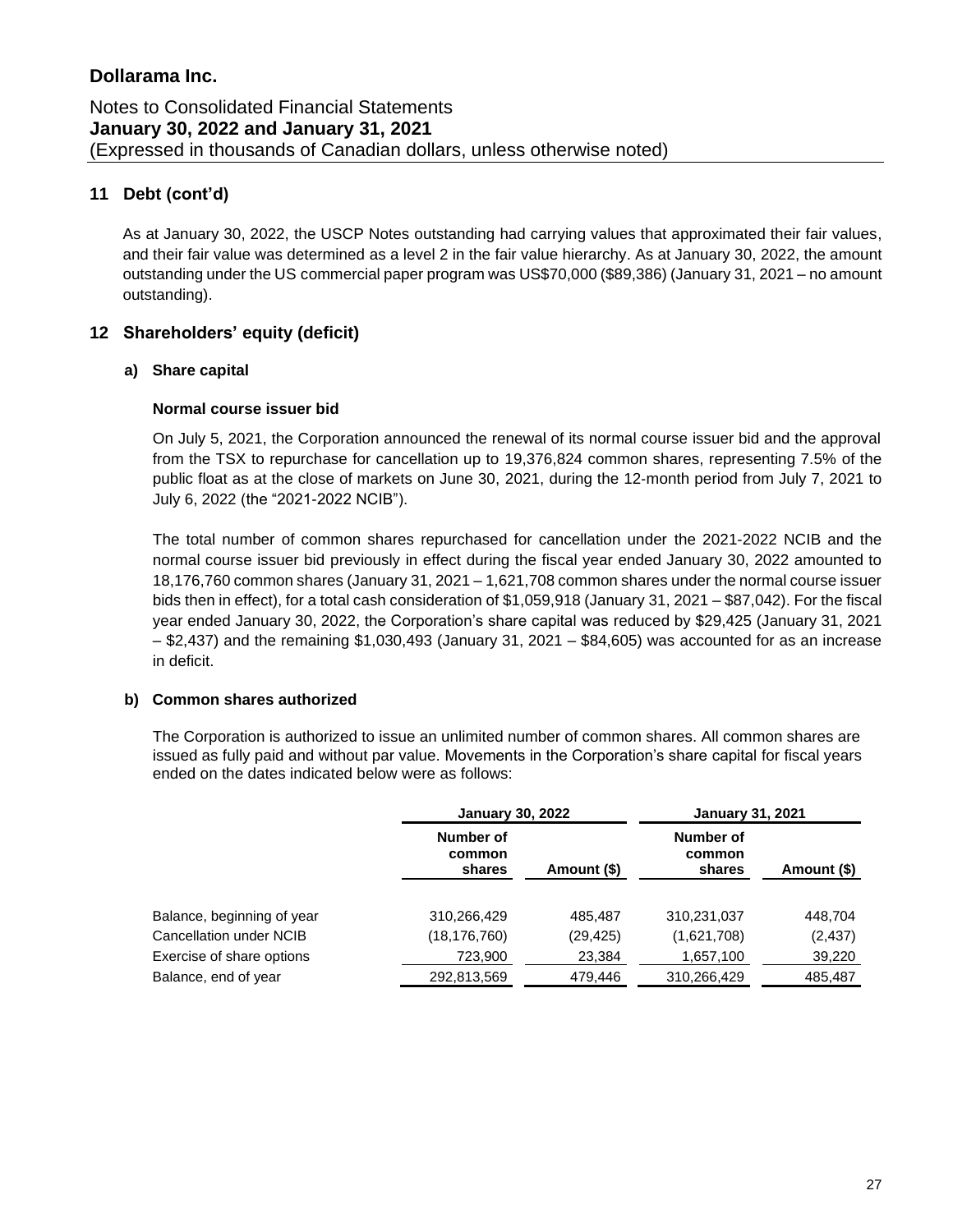### **12 Shareholders' equity (deficit) (cont'd)**

### **c) Contributed surplus**

### **Share-based compensation**

### *Performance share units*

On March 30, 2021, the Corporation adopted its PSU plan which is aimed at complementing the Corporation's existing LTIP. Under the plan, the vesting of PSUs is based upon the achievement of performance criteria established at the time of the award by the board of directors. The performance period spans the three fiscal years that begin on the first day of the fiscal year in which the award is made, and the PSUs are settled shortly after the vesting determination date, following the expiry of the three-year performance period. The Fiscal 2022 award will be settled in common shares purchased on the open market.

During the fiscal year ended January 30, 2022, the Corporation recognized a share-based compensation expense for PSUs of \$1,631.

Outstanding PSUs for the fiscal year ended on the date indicated below are as follows:

|                                                                     | <b>January 30, 2022</b> |
|---------------------------------------------------------------------|-------------------------|
| Outstanding – beginning of year<br>Granted <sup>(1)</sup><br>Vested | 103.953<br>-            |
| Outstanding - end of year                                           | 103,953                 |

(1) Vesting varies from 0% to 200% depending on performance against the criteria at the end of the three-year performance period.

### *Share options*

The Corporation established a management option plan whereby its directors, officers and employees may be granted share options to acquire its shares. Under the plan, the Corporation's board of directors determines the number and characteristics of share options granted and share options have a life not exceeding 10 years.

Outstanding share options under the plan are granted with service requirements (or service conditions). These share options were granted to purchase an equivalent number of common shares. There are no share options with non-market performance vesting conditions outstanding. The share options vest over a five-year period, at a rate of 20% annually on the anniversary of the grant date.

During the fiscal year ended January 30, 2022, the Corporation recognized a share-based compensation expense for share options of \$6,986 (January 31, 2021 – \$6,240).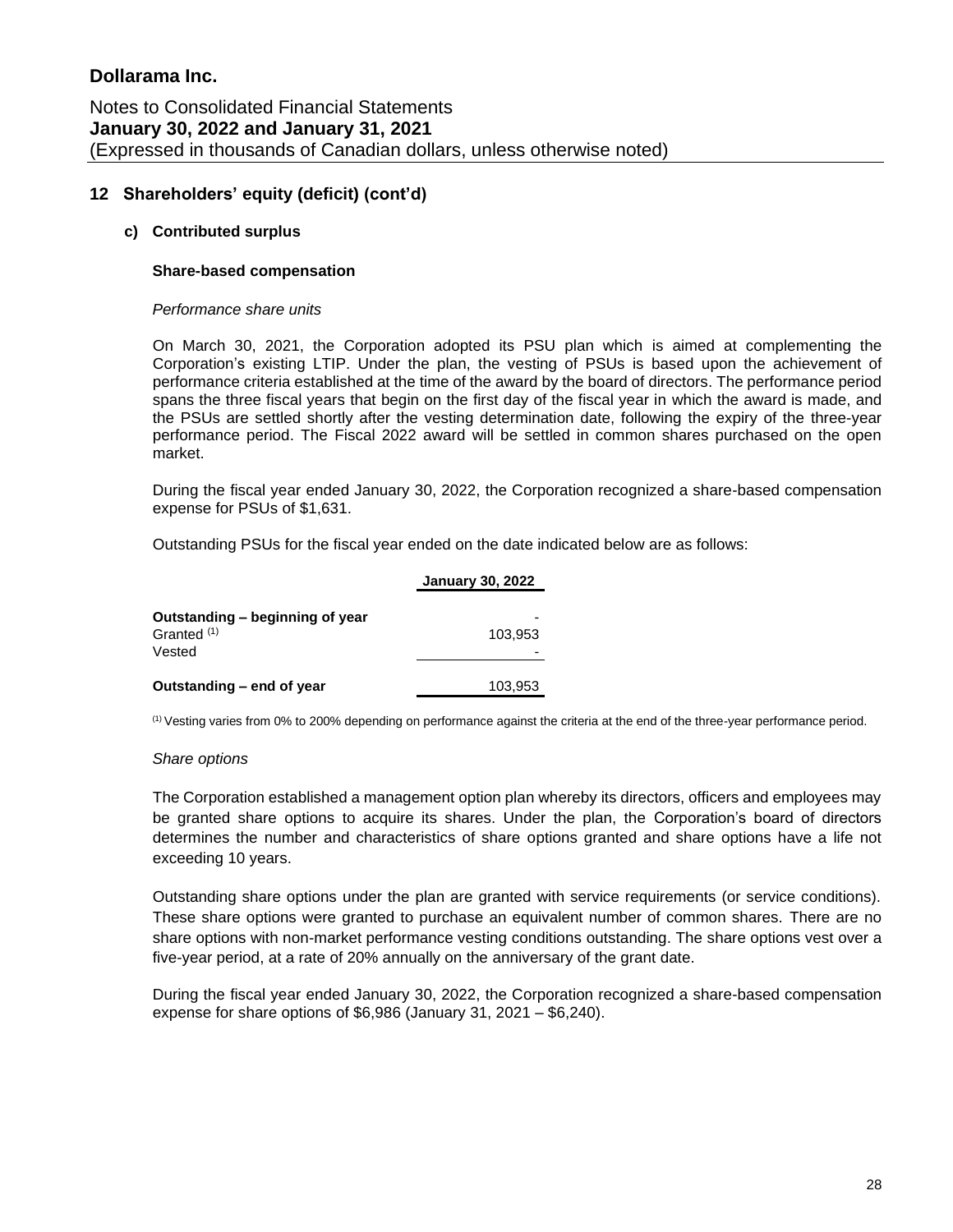### **12 Shareholders' equity (deficit) (cont'd)**

Outstanding and exercisable share options for fiscal years ended on the dates indicated below are as follows:

|                                 | <b>January 30, 2022</b>    |                                               | <b>January 31, 2021</b>    |                                               |
|---------------------------------|----------------------------|-----------------------------------------------|----------------------------|-----------------------------------------------|
|                                 | Number of<br>share options | Weighted<br>average<br>exercise<br>price (\$) | Number of<br>share options | Weighted<br>average<br>exercise<br>price (\$) |
| Outstanding – beginning of year | 4,229,500                  | 33.81                                         | 5,083,700                  | 26.99                                         |
| Granted                         | 396.000                    | 56.50                                         | 823.000                    | 47.44                                         |
| Exercised                       | (723,900)                  | 26.47                                         | (1,657,100)                | 19.55                                         |
| Forfeited                       | (82,500)                   | 46.65                                         | (20, 100)                  | 41.72                                         |
| Outstanding - end of year       | 3,819,100                  | 37.28                                         | 4.229.500                  | 33.81                                         |
| Exercisable – end of year       | 2.174.000                  | 29.56                                         | 2,159,100                  | 25.12                                         |

Information relating to share options outstanding and exercisable as at January 30, 2022 is as follows:

|                             |                                                      | Share options outstanding     |                                                  |                                                      | Share options exercisable     |                                                  |
|-----------------------------|------------------------------------------------------|-------------------------------|--------------------------------------------------|------------------------------------------------------|-------------------------------|--------------------------------------------------|
| Range of<br>exercise prices | Weighted<br>average<br>remaining life<br>(in months) | Number of<br>share<br>options | Weighted<br>average<br>exercise price<br>$($ \$) | Weighted<br>average<br>remaining life<br>(in months) | Number of<br>share<br>options | Weighted<br>average<br>exercise price<br>$($ \$) |
| $$12.02 - $13.67$           | 14                                                   | 59.600                        | 12.02                                            | 14                                                   | 59,600                        | 12.02                                            |
| $$13.68 - $18.72$           | 26                                                   | 683,600                       | 14.80                                            | 26                                                   | 683,600                       | 14.80                                            |
| $$18.73 - $23.68$           | 38                                                   | 212,500                       | 23.68                                            | 38                                                   | 212,500                       | 23.68                                            |
| $$23.69 - $30.20$           | 50                                                   | 318,000                       | 30.20                                            | 50                                                   | 318,000                       | 30.20                                            |
| $$30.21 - $37.36$           | 62                                                   | 463.200                       | 37.36                                            | 62                                                   | 333,600                       | 37.36                                            |
| $$37.37 - $56.50$           | 93                                                   | 2,082,200                     | 47.84                                            | 84                                                   | 566.700                       | 46.49                                            |
|                             | 70                                                   | 3,819,100                     | 37.28                                            | 51                                                   | 2,174,000                     | 29.56                                            |

The weighted average fair value of the share options granted during the fiscal years ended on the dates indicated below was estimated at the grant date based on the Black-Scholes option pricing model using the following assumptions:

|                                                           | January 30,<br>2022 | January 31,<br>2021 |
|-----------------------------------------------------------|---------------------|---------------------|
| Exercise price per share                                  | \$56.50             | \$47.44             |
| Dividend yield                                            | 0.4%                | 0.4%                |
| Risk-free interest rate                                   | 1.1%                | 0.5%                |
| Expected life                                             | 6.1 years           | 6.2 years           |
| Expected volatility                                       | 26.8%               | 27.7%               |
| Weighted average fair value of share options estimated at |                     |                     |
| the grant date                                            | \$15.30             | \$12.53             |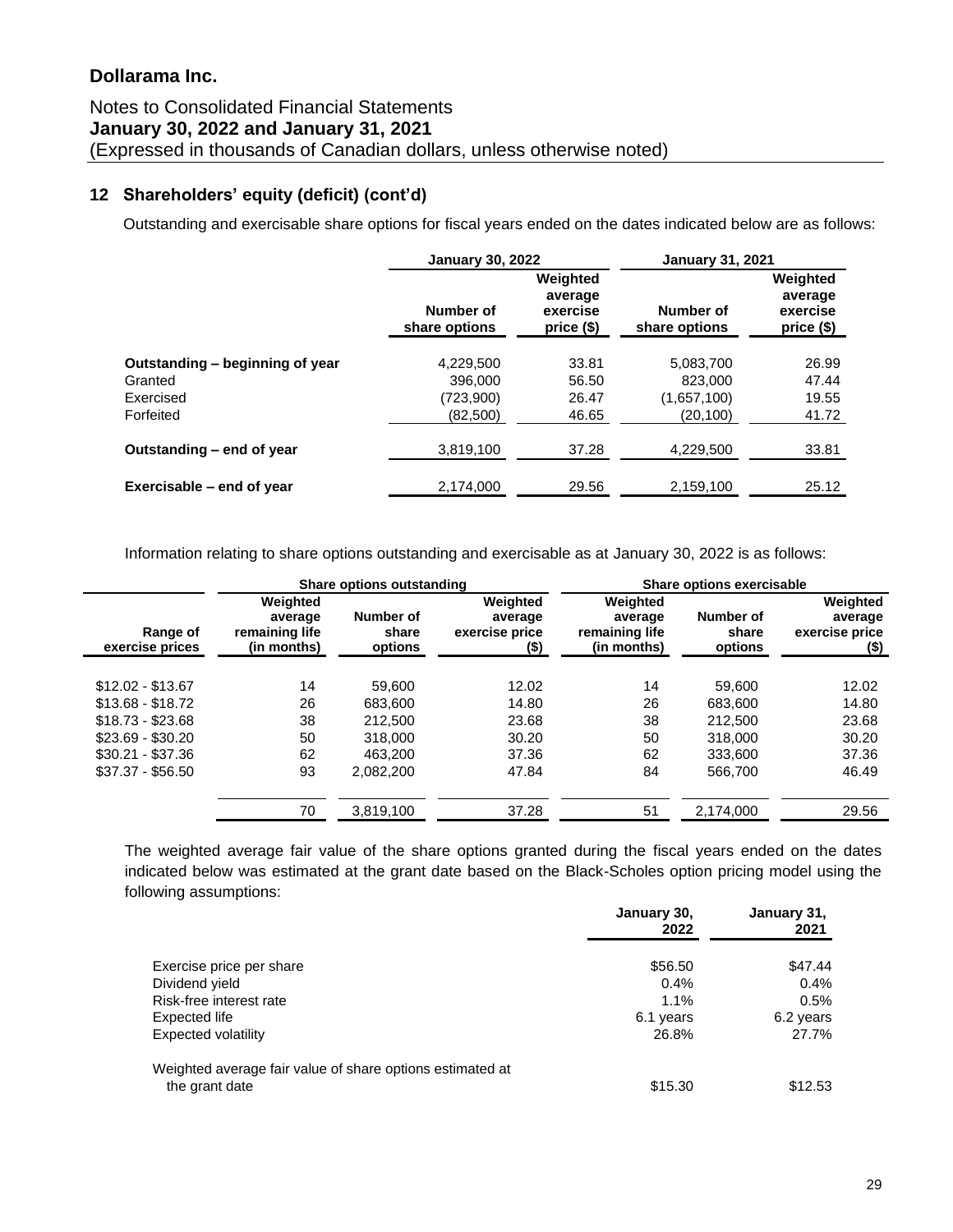### **12 Shareholders' equity (deficit) (cont'd)**

The expected life is estimated using the average of the vesting period and the contractual life of the share options. Expected volatility is estimated based on weekly observations of the Corporation's publicly traded share price.

### **d) Accumulated other comprehensive loss**

Components of accumulated other comprehensive loss include unrealized losses on derivative financial instruments designated as hedging instruments, net of reclassification adjustments and income tax:

|                                                                   | January 30,<br>2022 | January 31,<br>2021 |
|-------------------------------------------------------------------|---------------------|---------------------|
|                                                                   |                     |                     |
| Accumulated other comprehensive income (loss) – beginning of year | (29,177)            | 4,102               |
| Net change in fair value of foreign exchange                      |                     |                     |
| forward contracts subject to basis adjustments                    | (294)               | (27, 750)           |
| Realized gains (losses) on financial instruments                  | 723                 | (460)               |
| Amortization of net gains on bond lock and bond forward contracts | (435)               | (354)               |
| Foreign currency translation adjustments                          | 614                 | (8,061)             |
| Share of other comprehensive loss of equity-accounted investment  | (1,217)             | (3,588)             |
| Income tax expense (recoveries) thereon                           | (461)               | 7,593               |
| Total other comprehensive loss, net of income tax recovery        | (1,070)             | (32, 620)           |
| Transfer of realized cash flow hedge losses (gains) to inventory  | 39,954              | (901)               |
| Income tax expense (recoveries) thereon                           | (10.032)            | 242                 |
| Accumulated other comprehensive loss – end of year                | (325)               | (29,177)            |

### **e) Dividends**

The table below outlines the amounts of dividends recognized as distributions to holders of common shares in the consolidated statement of changes in shareholders' equity (deficit) during each quarter of the fiscal year ended January 30, 2022 and January 31, 2021.

| For the quarters ending   | <b>May 2.</b>  | August 1,      | October 31,       | January 30,      |
|---------------------------|----------------|----------------|-------------------|------------------|
|                           | 2021           | 2021           | 2021              | 2022             |
| Dividend declared         | \$15.501       | \$15,311       | \$15,069          | \$14,891         |
| Dividend per common share | \$0.050        | \$0.050        | \$0.050           | \$0.050          |
| Declaration date          | March 30, 2021 | June 8, 2021   | September 8, 2021 | December 7, 2021 |
| Payment date              | May 7, 2021    | August 6, 2021 | November 5, 2021  | February 4, 2022 |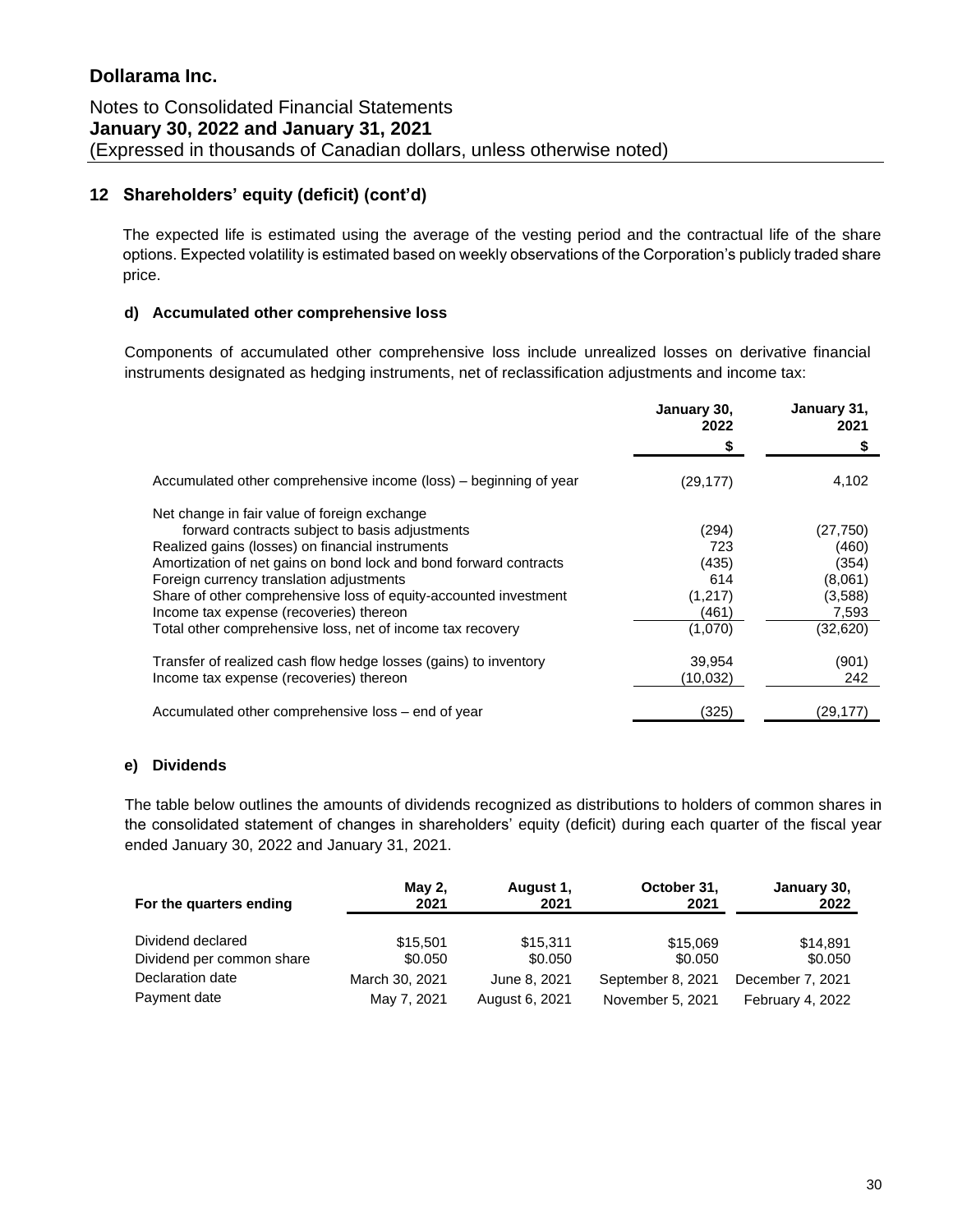# **12 Shareholders' equity (deficit) (cont'd)**

| For the quarters ending   | May 3,         | August 2,      | November 1,       | January 31,      |
|---------------------------|----------------|----------------|-------------------|------------------|
|                           | 2020           | 2020           | 2020              | 2021             |
| Dividend declared         | \$13,659       | \$13,683       | \$13.691          | \$14,583         |
| Dividend per common share | \$0.044        | \$0.044        | \$0.044           | \$0.047          |
| Declaration date          | March 31, 2020 | June 9, 2020   | September 1, 2020 | December 8, 2020 |
| Payment date              | May 8, 2020    | August 7, 2020 | November 6, 2020  | February 5, 2021 |

### **13 Income taxes**

There are transactions and calculations for which the ultimate tax determination is uncertain. The Corporation recognizes liabilities for anticipated tax audit issues based on estimates of whether additional taxes will be due. Where the final tax outcome of these matters differs from the amounts that were initially recorded, such differences impact the current and deferred income tax assets and liabilities in the period in which such determination is made.

### **a) Deferred income taxes**

The analysis of deferred tax assets and deferred tax liabilities is as follows:

|                                  | January 30,<br>2022 | January 31,<br>2021 |
|----------------------------------|---------------------|---------------------|
|                                  |                     |                     |
| Deferred tax assets              |                     |                     |
| To be recovered after 12 months  | 456,849             | 419,277             |
| To be recovered within 12 months | 6,822               | 11,754              |
| Deferred tax liabilities         |                     |                     |
| To be settled after 12 months    | (610, 221)          | (550, 774)          |
| To be settled within 12 months   | (5, 351)            | (2, 136)            |
|                                  | (151,901)           | (121,879)           |

Gross movement on the deferred income tax liability is as follows:

|                                                                                                                                                       | January 30,<br>2022 | January 31,<br>2021 |
|-------------------------------------------------------------------------------------------------------------------------------------------------------|---------------------|---------------------|
| Deferred income tax liability - beginning of year                                                                                                     | (121, 879)          | (113,863)           |
| Charged to consolidated statement of net earnings and comprehensive<br>income<br>Tax recovery (expense) relating to components of other comprehensive | (19,529)            | (15,843)            |
| loss                                                                                                                                                  | (10, 493)           | 7,827               |
| Deferred income tax liability - end of year                                                                                                           | (151,901)           | (121,879)           |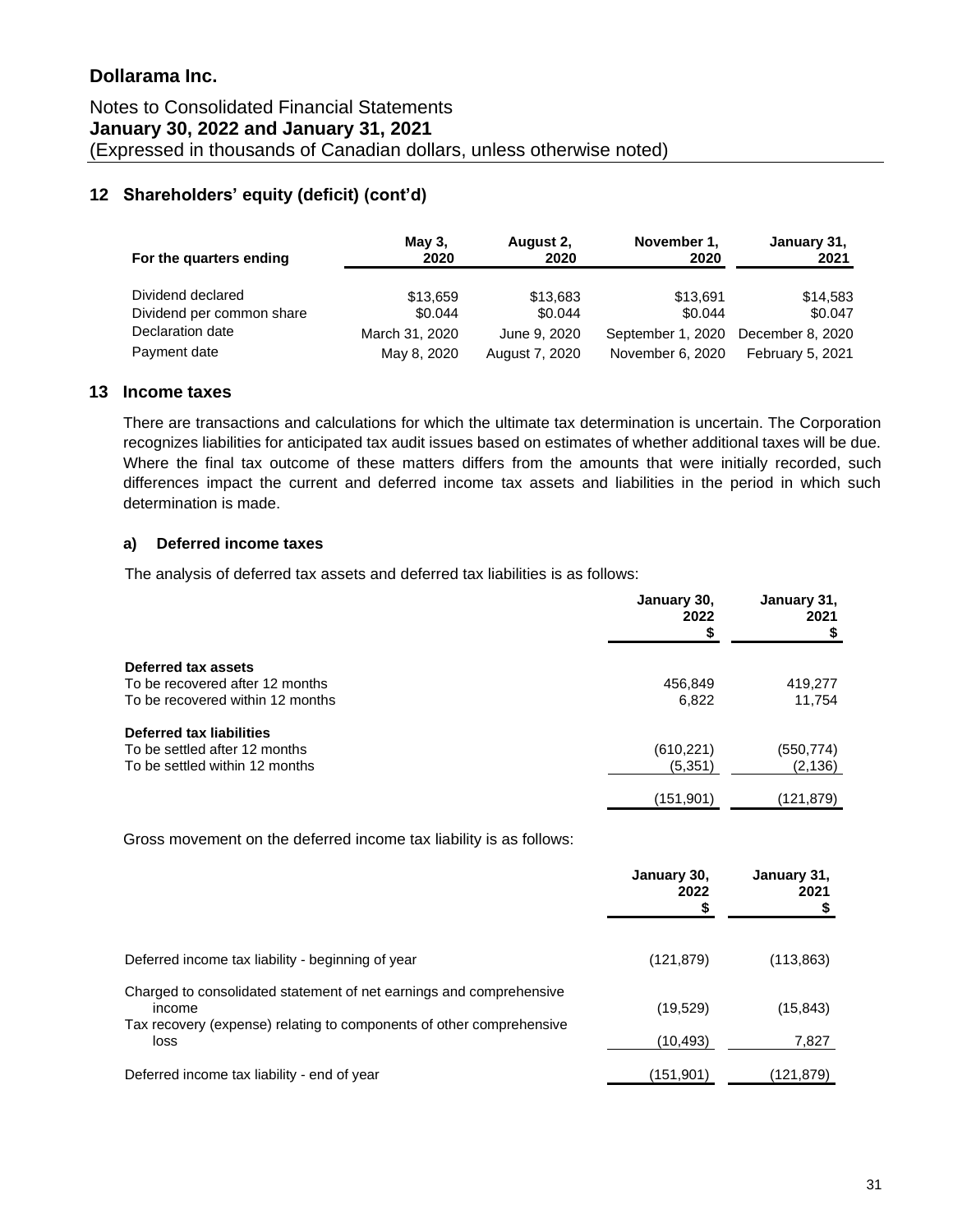# Notes to Consolidated Financial Statements **January 30, 2022 and January 31, 2021**  (Expressed in thousands of Canadian dollars, unless otherwise noted)

### **13 Income taxes (cont'd)**

The significant movements in deferred income tax liabilities during the year, taking into consideration the offsetting of balances within the same tax jurisdiction, are as follows:

|                                                                                                                                          | Property,<br>plant and<br>equipment<br>S | Intangible<br>assets and<br>goodwill | <b>Derivative</b><br>financial<br>instruments<br>\$ | Total<br>\$ |
|------------------------------------------------------------------------------------------------------------------------------------------|------------------------------------------|--------------------------------------|-----------------------------------------------------|-------------|
| As at February 2, 2020                                                                                                                   | (400, 513)                               | (121, 291)                           | (1,045)                                             | (522, 849)  |
| Charged to consolidated statement of net earnings and<br>comprehensive income<br>Credited to components of other comprehensive           | (25,681)                                 | (3,288)                              | (378)                                               | (29, 347)   |
| income                                                                                                                                   |                                          |                                      | 1,423                                               | 1,423       |
| As at January 31, 2021                                                                                                                   | (426,194)                                | (124,579)                            |                                                     | (550,773)   |
| Credited (charged) to consolidated statement of net<br>earnings and comprehensive income<br>Charged to components of other comprehensive | (56, 102)                                | (3,358)                              | 869                                                 | (58, 591)   |
| income                                                                                                                                   |                                          |                                      | (6, 220)                                            | (6, 220)    |
| As at January 30, 2022                                                                                                                   | (482,296)                                | (127,937)                            | (5, 351)                                            | (615,584)   |

The significant movements in deferred income tax assets during the year, taking into consideration the offsetting of balances within the same tax jurisdiction, are as follows:

|                                                                                                                               | <b>Non</b><br>deductible<br>reserves<br>\$ | Lease<br><b>liabilities</b><br>\$ | <b>Derivative</b><br>financial<br><b>instruments</b><br>\$ | Total<br>\$ |
|-------------------------------------------------------------------------------------------------------------------------------|--------------------------------------------|-----------------------------------|------------------------------------------------------------|-------------|
| As at February 2, 2020                                                                                                        | 7,601                                      | 401,385                           |                                                            | 408,986     |
| Credited (charged) to consolidated statement of net<br>earnings and comprehensive income                                      | (2, 140)                                   | 17,774                            | 4,274                                                      | 19,908      |
| As at January 31, 2021                                                                                                        | 5,461                                      | 419,159                           | 4,274                                                      | 428,894     |
| Credited to consolidated statement of net earnings<br>and comprehensive income<br>Charged to component of other comprehensive | 1,361                                      | 37.702                            |                                                            | 39,063      |
| income                                                                                                                        |                                            |                                   | (4,274)                                                    | (4, 274)    |
| As at January 30, 2022                                                                                                        | 6,822                                      | 456,861                           |                                                            | 463,683     |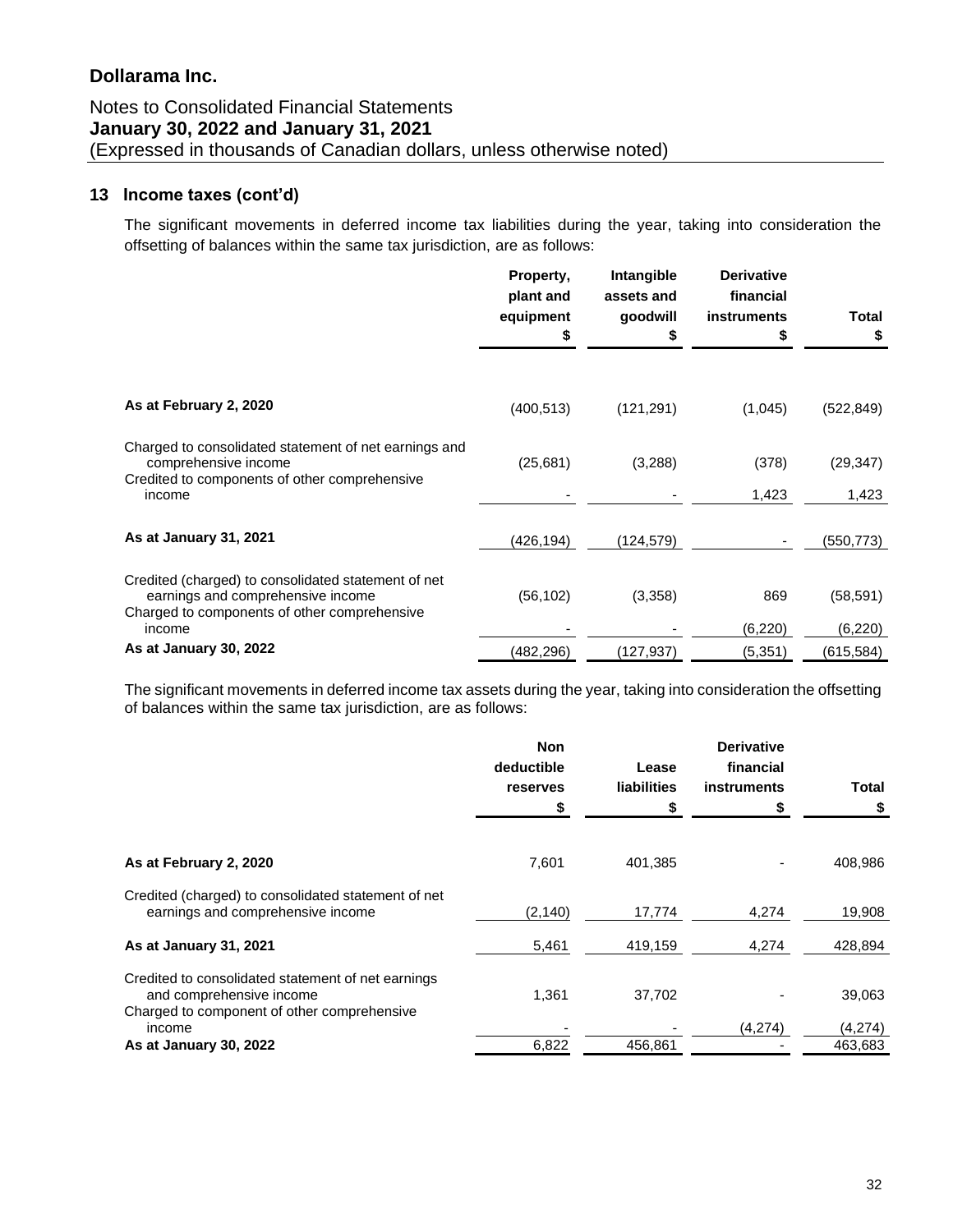### **13 Income taxes (cont'd)**

### **b) Income taxes**

|                                                                                           | January 30,<br>2022 | January 31,<br>2021 |
|-------------------------------------------------------------------------------------------|---------------------|---------------------|
|                                                                                           |                     |                     |
| Current tax expense in respect of the current year                                        | 210,703             | 185,163             |
| Deferred tax expense relating to the origination and reversal of temporary<br>differences | 19,529              | 15,843              |
| Income taxes                                                                              | 230,232             | 201,006             |

Tax on the Corporation's earnings before income taxes differs from the theoretical amount that would arise using the weighted average tax rate applicable to earnings of the consolidated entities as follows:

|                                                                                                    | January 30,<br>2022  | January 31,<br>2021       |
|----------------------------------------------------------------------------------------------------|----------------------|---------------------------|
|                                                                                                    |                      |                           |
| Earnings before income taxes                                                                       | 893.401              | 765,354                   |
| Tax calculated at domestic rates applicable to income in Canada and the<br>Canadian provinces      | 236,506              | 203,309                   |
| Tax effects of:<br>Permanent differences<br>Settlement of previous year's tax assessments<br>Other | (6,888)<br>604<br>10 | (3,541)<br>(160)<br>1,398 |
| Tax expense                                                                                        | 230,232              | 201,006                   |

The income tax expense is recognized based on management's best estimate of the weighted average annual income tax rate expected for the full fiscal year. The statutory income tax rate for the fiscal year ended January 30, 2022 was 26.5% (January 31, 2021 – 26.6%). The Corporation's effective income tax rate for the fiscal year ended January 30, 2022 was 25.8% (January 31, 2021 – 26.3%).

During the fiscal year ended February 2, 2020, the Corporation acquired 50.1% of Dollarcity's issued and outstanding shares. The aggregate amount of taxable temporary differences associated with this investment in a joint arrangement, for which the deferred tax liabilities have not been recognized as at January 30, 2022, was \$59,594. No deferred tax liabilities were recognized on the temporary differences associated with this investment in a joint arrangement since the Corporation jointly controls the timing of the reversal and it is not probable that they will be reversed in the foreseeable future.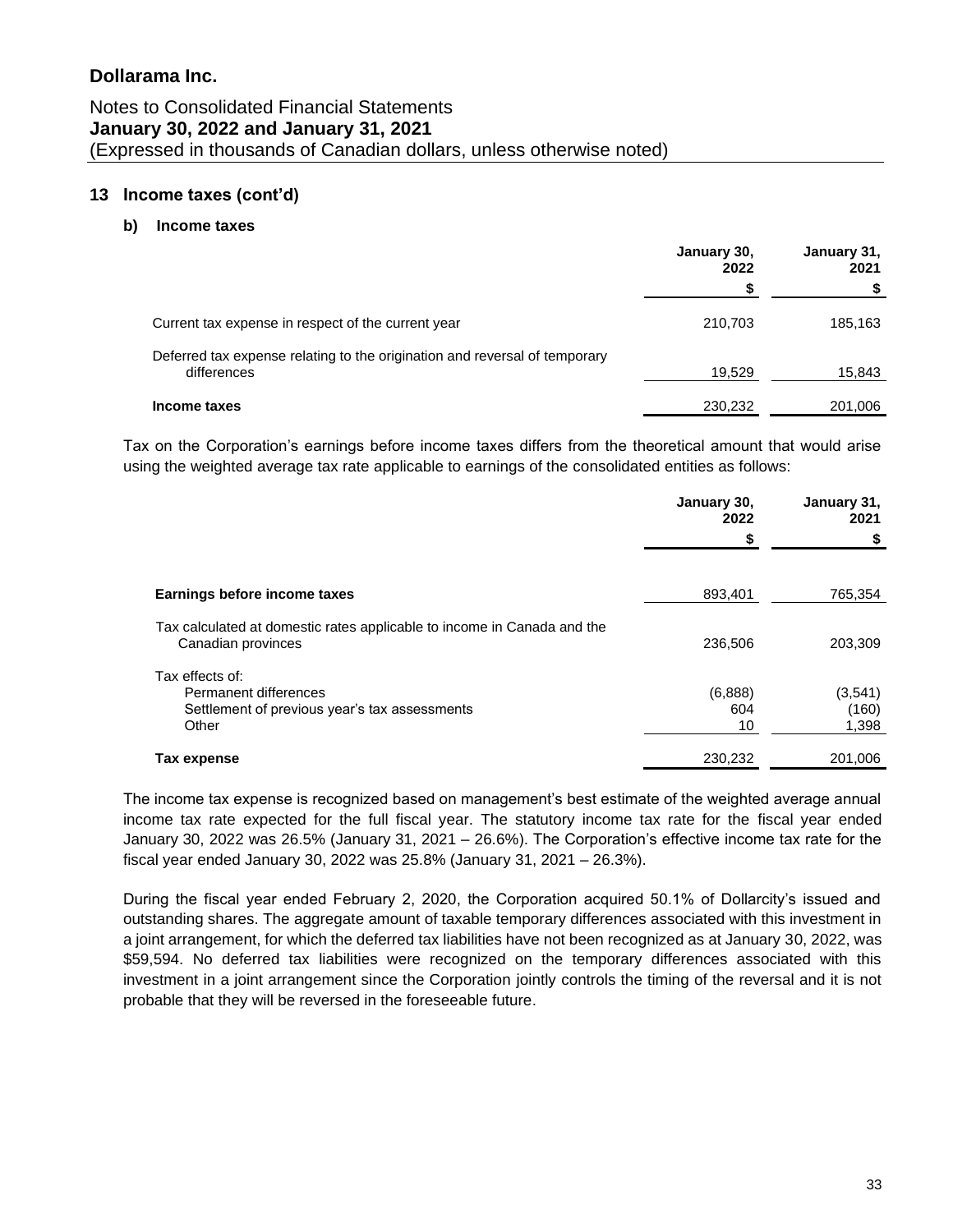### **14 Financial instruments**

### *Exposure and management of risk*

The Corporation's activities expose it to a variety of financial risks: market risk (including currency risk, fair value interest rate risk and cash flow interest rate risk), credit risk and liquidity risk. The Corporation's overall risk management program focuses on the unpredictability of the financial market and seeks to minimize potential adverse effects on the Corporation's financial performance. The Corporation uses derivative financial instruments to hedge certain risk exposures.

Risk management is carried out by the finance department under practices approved by the board of directors of the Corporation. This department identifies, evaluates and hedges financial risks based on the requirements of the organization. The board of directors provides guidance for overall risk management, covering many areas of risk including but not limited to foreign exchange risk, interest rate risk, credit risk and the use of derivative financial instruments.

### **a) Measurement categories**

Financial assets and liabilities have been classified into categories that determine their basis of measurement and, for items measured at fair value, whether changes in fair value are recorded in the consolidated statement of net earnings and comprehensive income. Those categories are, for assets, amortized cost, as well as fair value through the consolidated statement of net earnings and comprehensive income and, for liabilities, amortized cost, as well as fair value through the consolidated statement of net earnings and comprehensive income. The following table shows the carrying values of assets and liabilities for each of these categories as at:

|                                           | January 30,<br>2022<br>S | January 31,<br>2021<br>\$ |
|-------------------------------------------|--------------------------|---------------------------|
| <b>Assets</b>                             |                          |                           |
| <b>Amortized cost</b>                     |                          |                           |
| Cash                                      | 71,058                   | 439,144                   |
| Accounts receivable                       | 26,260                   | 20,546                    |
| Total amortized cost                      | 97,318                   | 459,690                   |
| Fair value through profit or loss         |                          |                           |
| Derivative financial instruments          | 16,277                   | 782                       |
| <b>Liabilities</b>                        |                          |                           |
| <b>Amortized cost</b>                     |                          |                           |
| Trade payable and accrued liabilities (1) | 237,991                  | 213,883                   |
| Short-term borrowings                     | 89,386                   |                           |
| Dividend payable                          | 14,891                   | 14,583                    |
| Lease liabilities                         | 1,727,428                | 1,583,662                 |
| Long-term debt                            | 1,796,914                | 1,876,900                 |
| Total amortized cost                      | 3,866,610                | 3,689,028                 |
| Fair value through profit or loss         |                          |                           |
| Derivative financial instruments          | 3,435                    | 25,821                    |

(1) Excluding non-contractual accounts payable.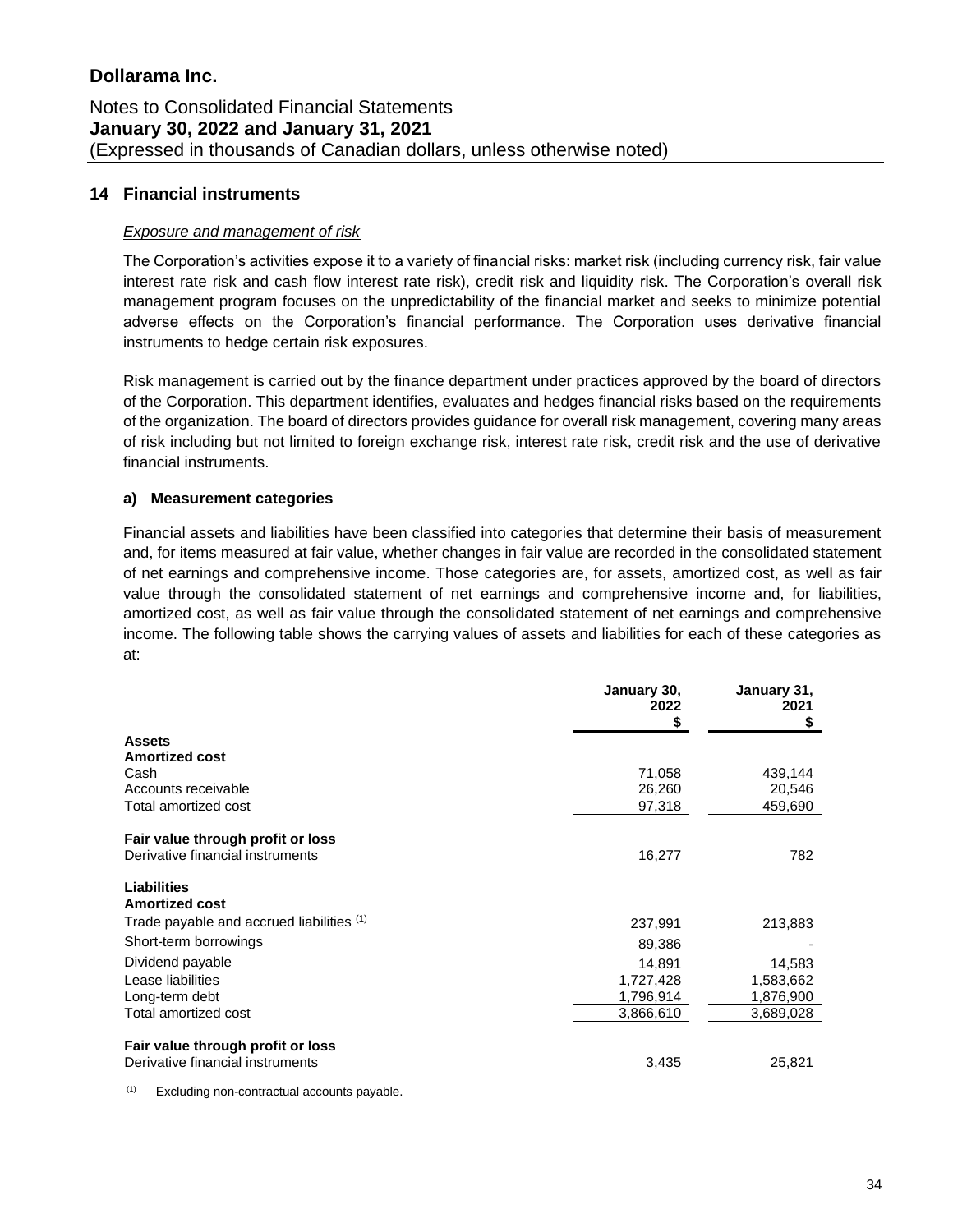### **14 Financial instruments (cont'd)**

### *Fair value measurements*

The carrying amounts of financial instruments are presented in the consolidated statement of financial position at fair value or amortized cost according to the Corporation's accounting policies. Current financial assets and liabilities, which include cash, accounts receivable, accounts payable and accrued liabilities, short-term borrowings and dividends payable, approximate fair values due to the immediate or short-term maturities of these financial instruments.

The three levels of fair value hierarchy under which the Corporation's financial instruments are valued are the following:

Level 1 – Quoted market prices in active markets for identical assets or liabilities;

Level 2 – Inputs other than quoted market prices included in Level 1 that are observable for the asset or liability, either directly (as prices) or indirectly (derived from prices); and

Level 3 – Inputs for the asset or liability that are not based on observable market data.

### **b) Derivatives**

Foreign exchange forward contracts, zero cost collar contracts and interest rate swap contracts are designated as hedging instruments and are recorded at fair value, determined using market prices and other observable inputs.

The Corporation has master netting agreements for the vast majority of derivative contracts but no amounts have been netted as at January 30, 2022 or January 31, 2021.

A summary of the aggregate contractual nominal value, weighted average contract rate, statement of financial position location and estimated fair values of derivative financial instruments as at January 30, 2022 and January 31, 2021 is as follows: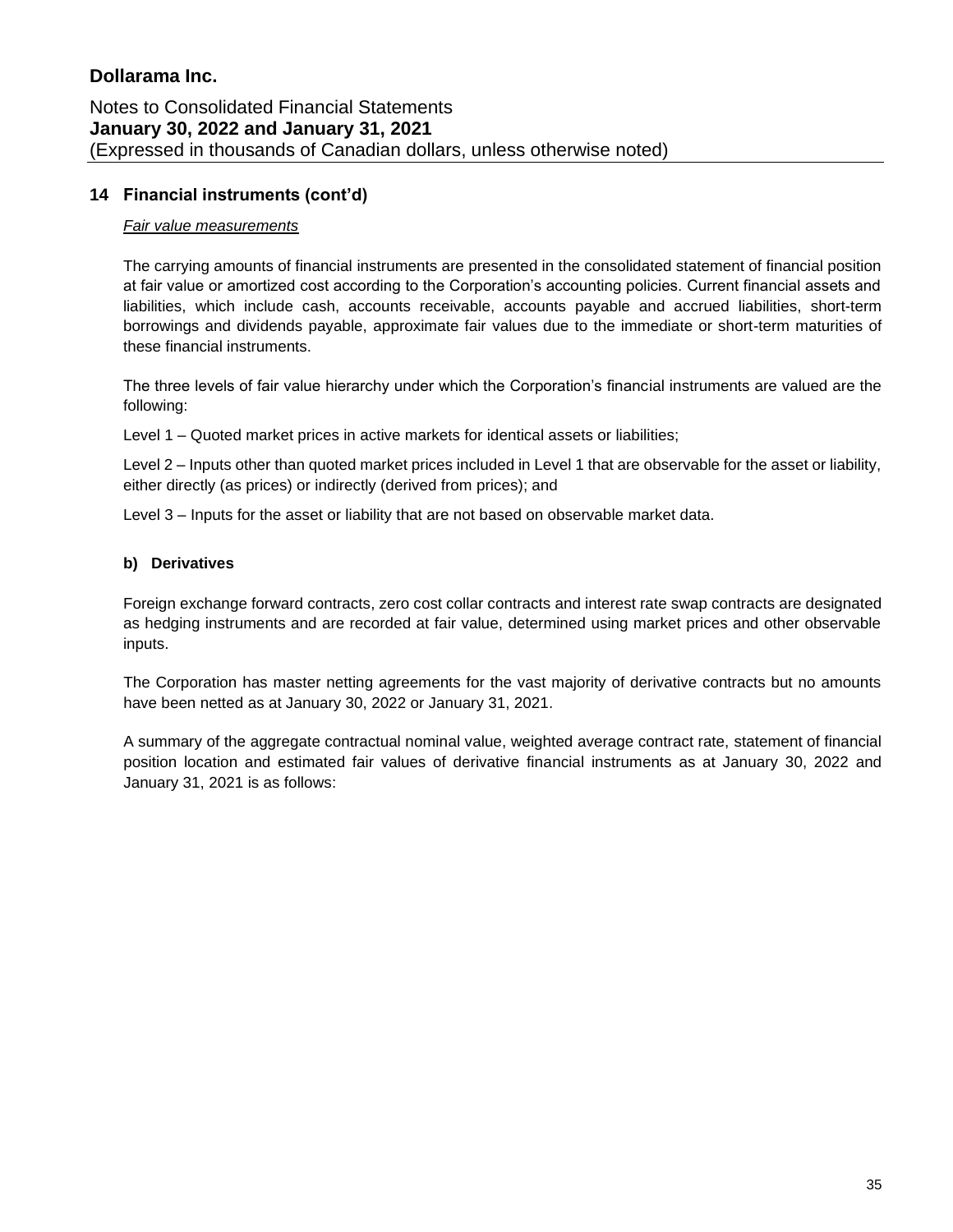$\overline{a}$ 

# Notes to Consolidated Financial Statements **January 30, 2022 and January 31, 2021**  (Expressed in thousands of Canadian dollars, unless otherwise noted)

# **14 Financial instruments (cont'd)**

| Weighted<br>Fair value -<br>Contractual<br>average<br>nominal<br>Statement of<br>Asset<br>contract                                                                                | Nature of<br>hedging<br>relationship |
|-----------------------------------------------------------------------------------------------------------------------------------------------------------------------------------|--------------------------------------|
| financial position<br>(Liability)<br>value<br>rate                                                                                                                                |                                      |
| Significant<br>other<br>observable<br>inputs (Level<br>USD/CAD<br>USD/CAD<br>Location<br>2)<br>\$<br>\$<br>As at January 30, 2022                                                 | Recurring                            |
|                                                                                                                                                                                   |                                      |
| Hedging instruments for the<br>forecasted U.S. dollar<br>merchandise purchases<br>USD Foreign exchange forward<br>contracts<br>525,000<br>1.25<br><b>Current assets</b><br>14,544 | Cash flow hedge                      |
| USD Foreign exchange forward                                                                                                                                                      |                                      |
| 290<br>contracts<br>10,000<br>1.25<br>Non-current assets<br>USD Foreign exchange forward                                                                                          | Cash flow hedge                      |
| 50,000<br>1.29<br><b>Current liabilities</b><br>(506)<br>contracts                                                                                                                | Cash flow hedge                      |
| USD Zero cost collar contracts<br>$1.22^{(1)} - 1.29^{(2)}$<br>40,000<br>450<br><b>Current assets</b>                                                                             | Cash flow hedge                      |
| USD Zero cost collar contracts<br>$1.25^{(1)} - 1.32^{(2)}$<br>5,000<br><b>Current liabilities</b><br>(2)                                                                         | Cash flow hedge                      |
| 630,000<br>14,776                                                                                                                                                                 |                                      |
| Hedging instruments for the US<br>commercial paper program<br>USD Foreign exchange forward<br>1.26<br>contracts<br>993<br>70,000<br><b>Current assets</b><br>70,000<br>993        | Cash flow hedge                      |
| Hedging instruments for the fixed                                                                                                                                                 |                                      |
| to floating interest rate notes<br>CDOR $(3)$ + 2.73%<br><b>Current liabilities</b><br>Interest rate swap contracts<br>200,000<br>(2,927)<br>200,000<br>(2,927)                   | Fair value hedge                     |
| Total<br>900,000<br>12,842                                                                                                                                                        |                                      |
| As at January 31, 2021                                                                                                                                                            |                                      |
| Hedging instruments for the<br>forecasted U.S. dollar<br>merchandise purchases                                                                                                    |                                      |
| USD Foreign exchange forward<br>contracts<br>30,000<br>1.26<br><b>Current assets</b><br>420                                                                                       | Cash flow hedge                      |
| USD Foreign exchange forward<br>contracts<br>20,000<br>1.26<br>Non-current assets<br>314<br>USD Foreign exchange forward                                                          | Cash flow hedge                      |
| contracts<br>535,000<br>1.33<br><b>Current liabilities</b><br>(25, 784)                                                                                                           | Cash flow hedge                      |
| $1.24^{(1)} - 1.32^{(2)}$<br>USD Zero cost collar contracts<br><b>Current liabilities</b><br>9,000<br>(37)                                                                        | Cash flow hedge                      |
| USD Zero cost collar contracts<br>$1.25^{(1)} - 1.30^{(2)}$<br>24,000<br><b>Current assets</b><br>48                                                                              | Cash flow hedge                      |
| (25, 039)<br>618,000                                                                                                                                                              |                                      |

(1) Put strike

 $\overline{a}$ 

(2) Call strike

(3) 3-month CDOR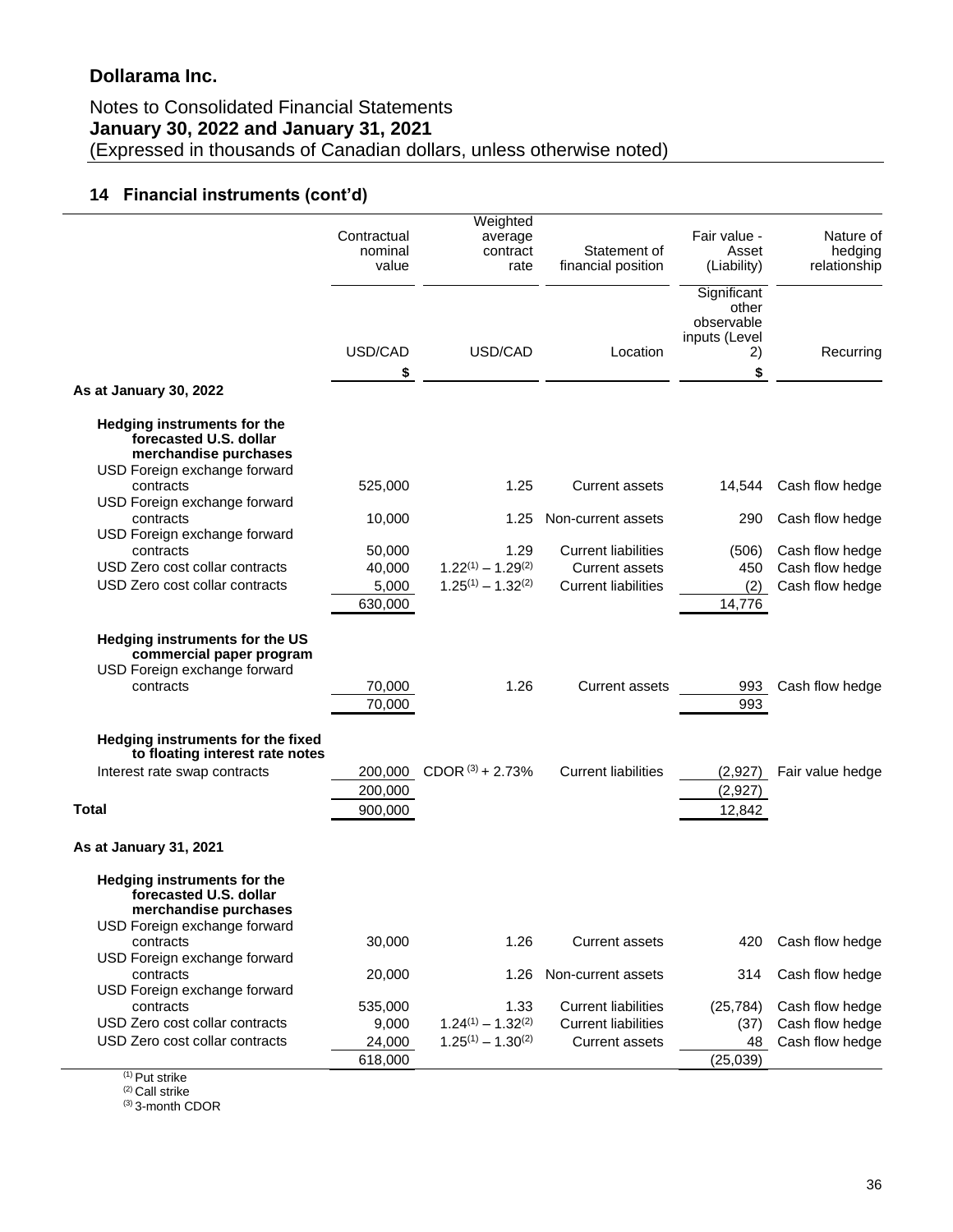# Notes to Consolidated Financial Statements **January 30, 2022 and January 31, 2021**  (Expressed in thousands of Canadian dollars, unless otherwise noted)

### **14 Financial instruments (cont'd)**

The foreign currency forwards are denominated in the same currency as the highly probable future inventory purchases, therefore the hedge ratio is 1:1.

For the year ended January 30, 2022, accumulated fair value losses of \$43,387 (January 31, 2021 – accumulated fair value gains of \$10,401) on USD foreign exchange forward contracts and USD zero cost collar contracts recorded in the carrying value of inventory were reclassified from inventory to the cost of sales in the consolidated statement of net earnings and comprehensive income.

### *Hedge ineffectiveness*

The Corporation formally documents the relationship between hedging instruments and hedged items, as well as its risk management objectives and strategies for undertaking hedging transactions.

Hedge effectiveness is determined at the inception of the hedge relationship, and through periodic prospective effectiveness assessments to ensure that an economic relationship exists between the hedged item and hedging instrument.

For hedges of foreign currency purchases and hedges of U.S. dollar borrowings, the Corporation or any of its subsidiaries enter into hedge relationships where the critical terms of the hedging instrument match exactly with the terms of the hedged item. The Corporation therefore performs a qualitative assessment of effectiveness.

For hedges of foreign currency purchases, ineffectiveness may arise if the timing of the forecasted transaction changes from what was originally estimated or if there are changes in the credit risk of the Corporation or the counterparty. For hedges of U.S. dollar borrowings, ineffectiveness may arise if the terms of the hedging instruments differ from the terms of the hedged item.

For the fiscal years ended January 30, 2022 and January 31, 2021, no ineffectiveness was recognized.

### **c) Market risk**

### *i. Foreign exchange risk*

The functional currency of the Corporation is the Canadian dollar ("CAD"). Because cash inflows are primarily denominated in Canadian dollars, the Corporation is exposed to the variability in the CAD/U.S. dollars ("USD") exchange rate when paying expenses with USD that relate to merchandise and when accounting for the Corporation's share of the net earnings of Dollarcity.

Foreign exchange forward contracts and zero cost collar contracts are entered into in order to manage the currency fluctuation risk associated with forecasted US dollar merchandise purchases sold in stores, as well as the hedges of U.S. dollar borrowings converted into Canadian dollar borrowings under the US commercial paper program. These contracts are purchased for cash flow hedging as part of the Corporation's risk management process and are designated as the hedging item of highly probable future purchases of merchandise and USCP notes (the "hedged item"). Under the Corporation's policy, the critical terms of the forward contracts and zero cost collar contracts must align with the hedged items.

At each reporting date, the Corporation performs an assessment of effectiveness of its cash flow hedges to ensure that the hedging relationship, between the hedging instrument and the hedged item, remains highly effective.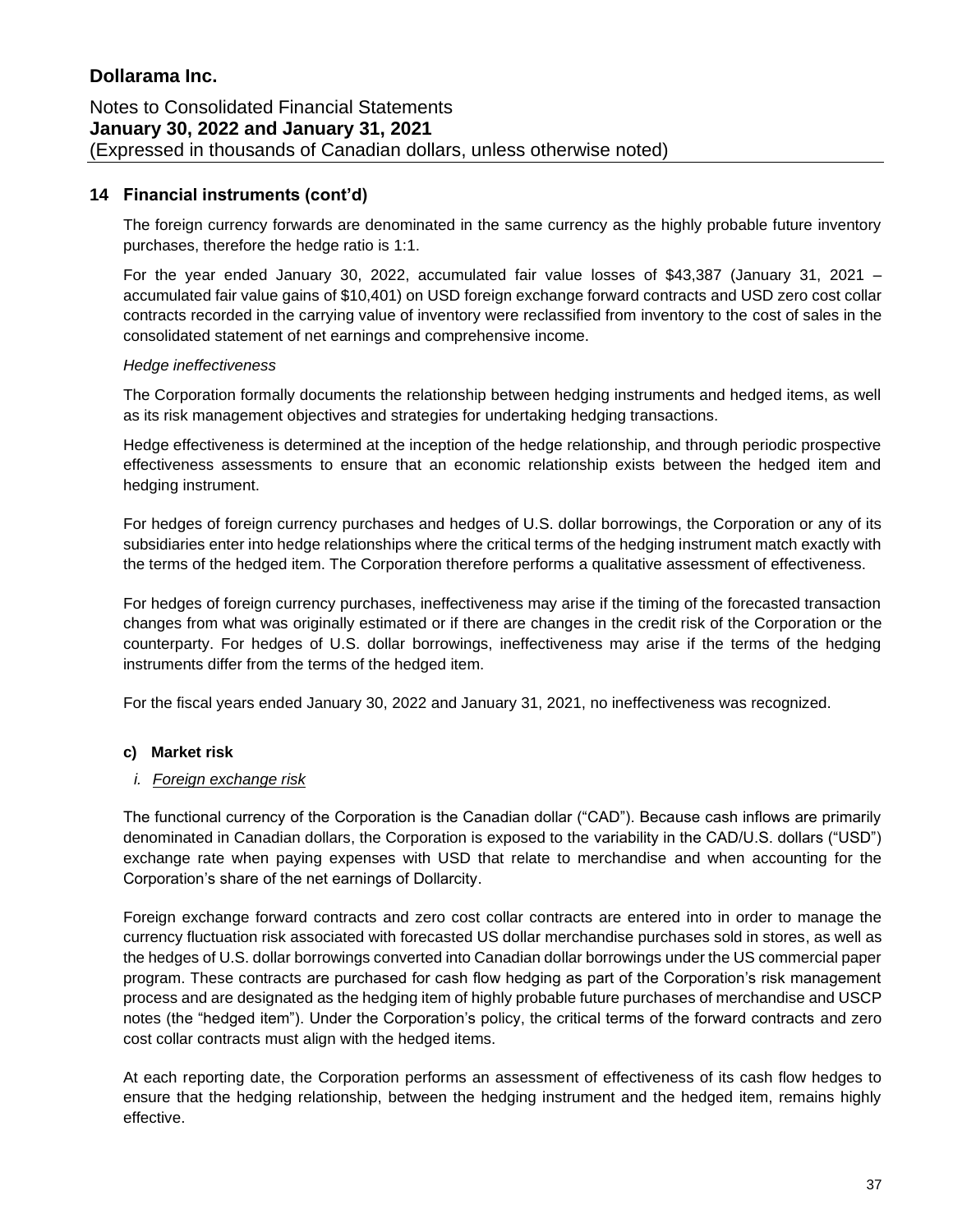# Notes to Consolidated Financial Statements **January 30, 2022 and January 31, 2021**  (Expressed in thousands of Canadian dollars, unless otherwise noted)

### **14 Financial instruments (cont'd)**

Foreign exchange forward contracts and zero cost collar contracts are designated as hedging instruments and recorded at fair value, determined using market prices and other observable inputs. The Corporation designates its foreign exchange forward and zero cost collar contracts as hedges of the variability in highly probable future cash flows attributable to a forecasted transaction (cash flow hedges) or as hedges of U.S. dollar borrowings under the US commercial paper program (cash flow hedges). The fair value of these contracts is determined using the forward exchange rates at the measurement date, with the resulting value discounted back to present values, or using other valuation techniques.

For the fiscal year ended January 30, 2022, accumulated fair value losses of \$39,954 (January 31, 2021 – accumulated fair value gains of \$901) on foreign exchange forward contracts and zero cost collar contracts were reclassified from accumulated other comprehensive income to the carrying value of inventory.

Accumulated fair value gains or losses are recorded in inventory prior to being reclassified in the cost of sales. As a result, adjustments to the consolidated statement of cash flows are made through changes in non-cash working capital. The change in fair value used for calculating hedge ineffectiveness is as follows:

|                                                                                              | January 30,<br>2022 | January 31,<br>2021 |
|----------------------------------------------------------------------------------------------|---------------------|---------------------|
| Hedged item<br>Cash flow hedge on foreign exchange forward<br>and zero cost collar contracts | 39.811              | (28, 651)           |

As at January 30, 2022 and January 31, 2021, a variation in the CAD of 10% against the USD on monetary accounts in USD would, all other variables constant, have an approximate favorable/unfavorable impact of approximately \$328 and \$594 on net earnings, respectively.

### *ii. Interest rate risk*

The Corporation's interest rate risk arises from long-term debt and short-term borrowings. Long-term debt and short-term borrowings issued at variable rates exposes the Corporation to cash flow interest rate risk. Longterm debt issued at fixed rates exposes the Corporation to fair value interest rate risk.

On a quarterly basis, the Corporation analyzes its interest rate risk exposure. Various scenarios are simulated, taking into consideration refinancing, renewal of existing positions, alternative financing and hedging. Based on these scenarios, the Corporation calculates the impact on earnings of a defined interest rate shift. The Corporation uses variable rate debt from time to time to finance a portion of its operations and capital expenditures. These obligations expose the Corporation to variability in interest payments due to changes in interest rates. As at January 30, 2022, 100% (84% - January 31, 2021) of the Corporation's short-term borrowings and long-term debt carried a fixed interest rate and none (16% – January 31, 2021) carried a variable interest rate.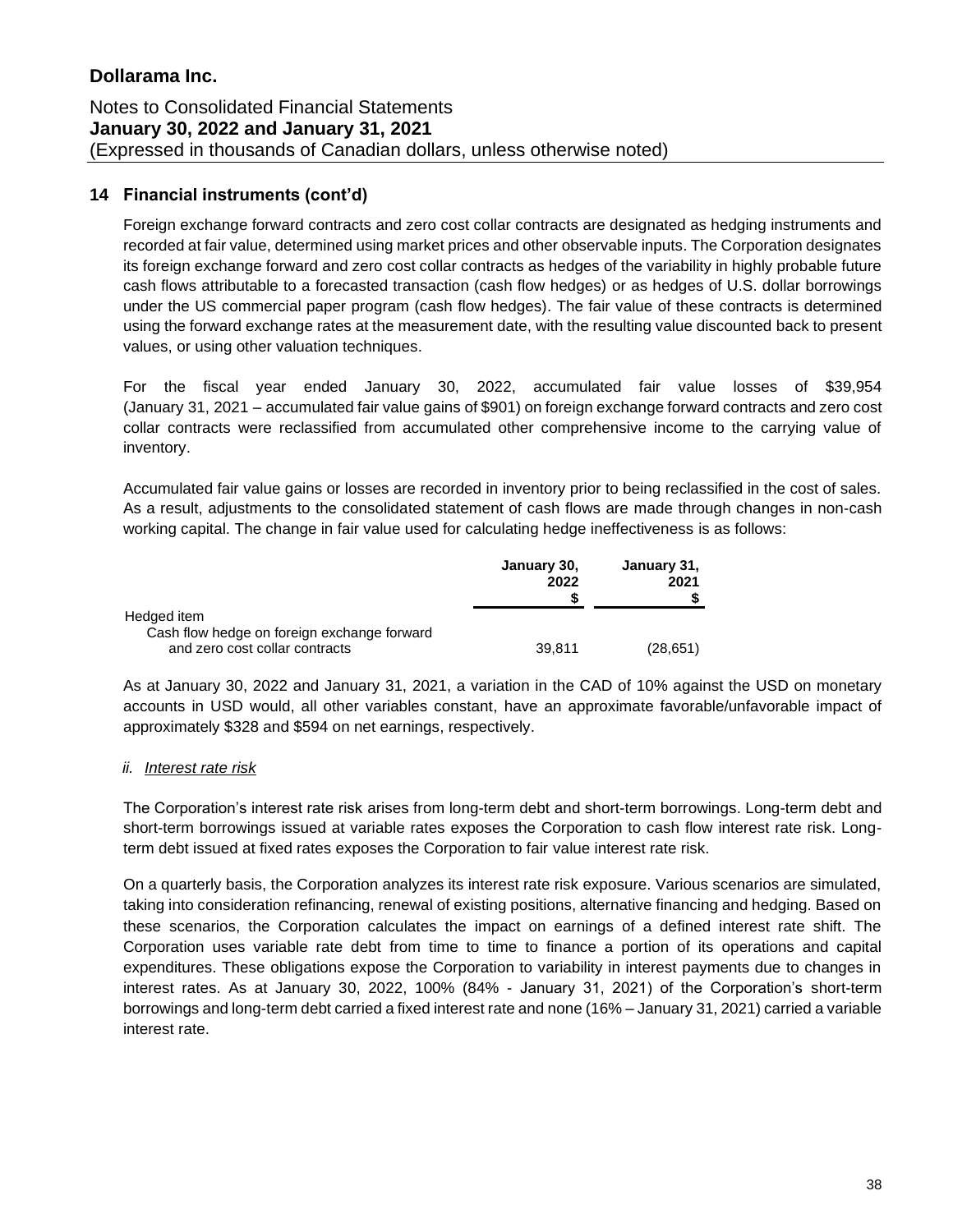# Notes to Consolidated Financial Statements **January 30, 2022 and January 31, 2021**  (Expressed in thousands of Canadian dollars, unless otherwise noted)

### **14 Financial instruments (cont'd)**

The Corporation also uses interest rate swap contracts to mitigate the risk associated with changes in the fair value of the issued 3.55% Fixed Rates Notes maturing November 6, 2023 due to changes in interest rates. These derivative financial instruments are used for risk management purposes and are designated as fair value hedges. Under these interest rates swaps, the Corporation receives a fixed rate of interest and pays interest at a variable rate on the notional amount. These derivatives are designated as hedging instruments and are recorded on the consolidated statement of financial position at fair value.

Also bond forward contracts were used in the first half of Fiscal 2022 in advance of issuing the 1.871% Fixed Rate Notes and the 2.443% Fixed Rate Notes as hedges of interest rates thereof. Upon the pricing of the 1.871% Fixed Rate Notes and the 2.443% Fixed Rate Notes on June 23, 2021, these bond forward contracts were settled and were no longer outstanding as of January 30, 2022. These derivatives were designated as hedging instruments and were recorded on the consolidated statement of financial position at fair value. The gains related to the effective portion of the change in fair value of the derivatives were recorded to other comprehensive income and are being reclassified to net earnings over the same period as the hedged interest payments are recorded in net earnings. The hedged risk was defined as the variability in cash flows associated with coupons paid on the debt to be issued attributable to movements in the CAD benchmark rate. The CAD benchmark rate consisted of the interpolated yield of Government of Canada bond curve with a term corresponding to the expected debt. Cash flows related to the expected bond's credit spread over the CAD benchmark were not designated as part of the hedging relationship.

An analysis by maturities is provided in Note 14 e).

As at January 30, 2022, a variation of 100 basis points of the 3-month CDOR rate would, all other variables constant, have a favorable/unfavorable impact of approximately \$1,470 on net earnings (January 31, 2021 – \$2,202).

### **d) Credit risk**

Credit risk is the risk of an unexpected loss if a third party fails to meet its contractual obligations. Financial instruments that potentially subject the Corporation to credit risk consist of cash, accounts receivable and derivative contracts.

The Corporation offsets the credit risk by depositing its cash with major financial institutions whom have been assigned high credit ratings by internationally recognized credit rating agencies.

The Corporation is exposed to credit risk on receivables from landlords for tenant allowances and trade receivables from third parties. In order to mitigate this risk, the Corporation monitors credit risk and may retain offsetting payments until accounts receivable are fully satisfied. Other significant trade receivables are secured with letters of credit, which can be called on if the counterparty is in default under the terms of the agreement.

For purposes of testing the impairment of financial assets, the Corporation applies the IFRS 9 simplified approach to measuring expected credit losses which uses a lifetime expected loss allowance for all trade receivables. As at January 30, 2022, a significant portion of the accounts receivable are secured by letters of credit. The expected credit loss allowance recorded for accounts receivable was not significant as at January 30, 2022 and January 31, 2021.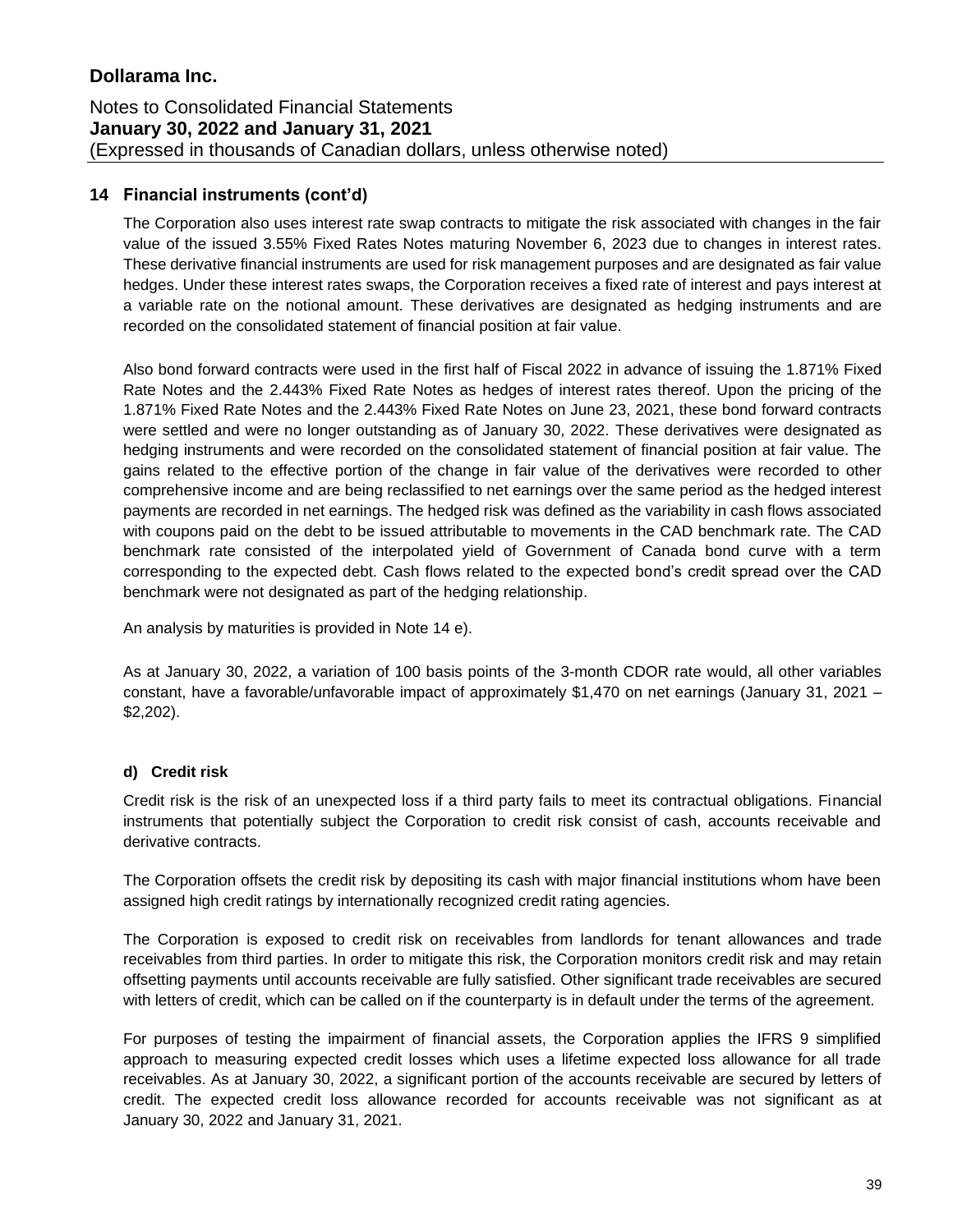### **14 Financial instruments (cont'd)**

The Corporation only enters into derivative contracts with major financial institutions for the purchase of USD forward, zero cost collar contracts and interest rate swap contracts, as described above, and has master netting agreements in place for the vast majority of those derivative contracts.

### **e) Liquidity risk**

Liquidity risk is the risk that the Corporation will not be able to meet its obligations as they fall due. The Corporation mitigates liquidity risk through continuous monitoring of its debt which is guaranteed by Dollarama L.P. and Dollarama GP Inc.

The Corporation's objective is to maintain sufficient liquidity to meet its financial liabilities as they become due and remain compliant with financial and non-financial covenants under the Credit Agreement and under the trust indentures governing the Senior Unsecured Notes. The Corporation manages liquidity risk through various means, including monitoring cash balances and planned cash flows generated from operations and used for investing in capital assets.

As at January 30, 2022, the Corporation had Senior Unsecured Notes outstanding for an aggregate principal amount of \$1,800,000 (January 31, 2021 – \$1,875,000) and had authorized and available credit in the amount of \$798,730 (January 31, 2021 – \$798,895) under the Credit Facility (refer to Note 11) of which \$89,386 were reserved to serve as a backstop for outstanding amounts under the US commercial paper program.

Management estimates that, as at January 30, 2022 and January 31, 2021, the average time to maturity of the Corporation's committed debt portfolio, which consists of the Senior Unsecured Notes, amounts drawn on the Credit Facility and the USCP Notes, was 3.8 years and 2.2 years, respectively.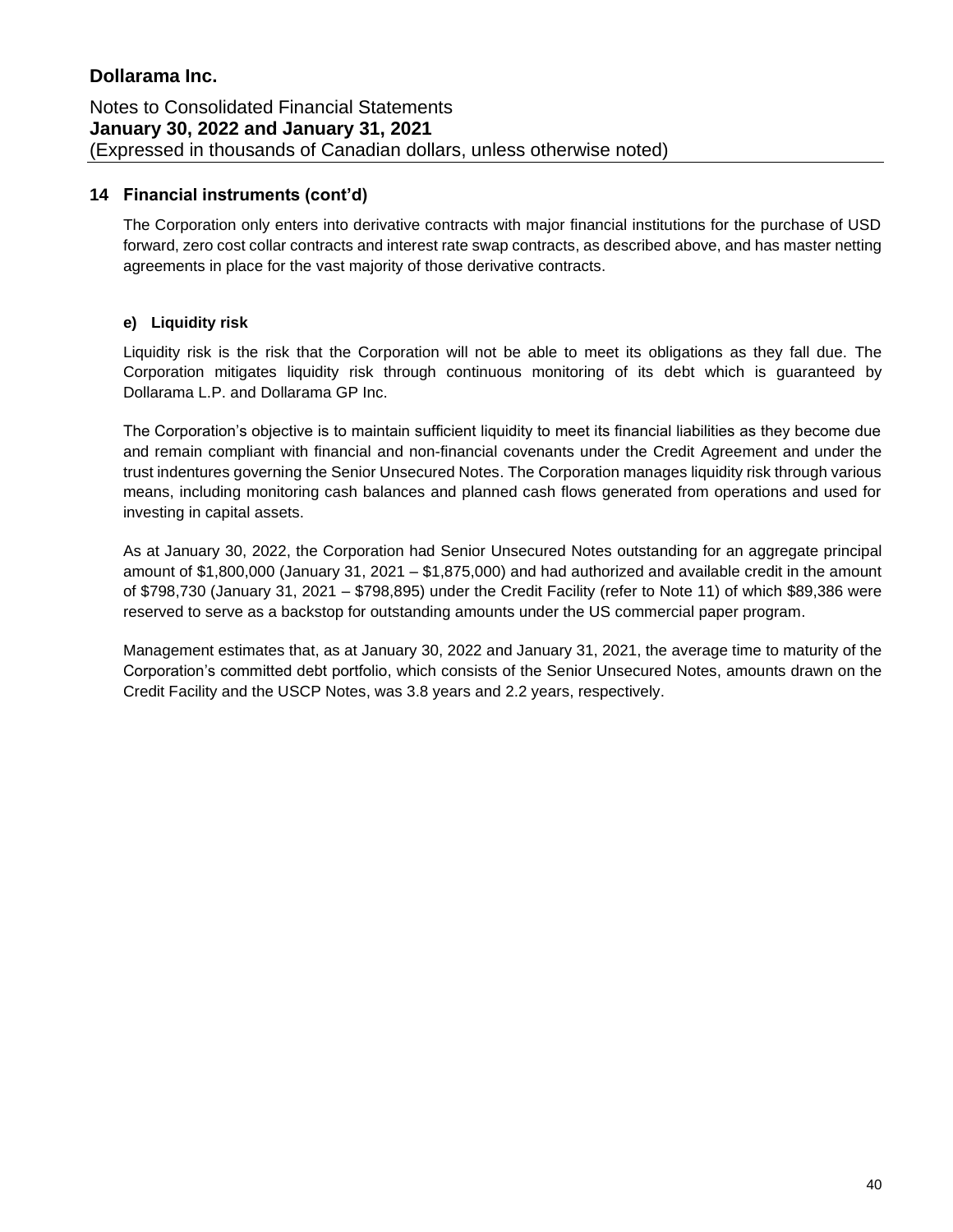# Notes to Consolidated Financial Statements **January 30, 2022 and January 31, 2021**  (Expressed in thousands of Canadian dollars, unless otherwise noted)

### **14 Financial instruments (cont'd)**

The table below analyzes the Corporation's non-derivative financial liabilities into relevant maturity groupings based on the remaining period from the statement of financial position date to the contractual maturity date. The amounts disclosed in the table are the contractual undiscounted cash flows as at January 30, 2022. Trade payable and accrued liabilities exclude liabilities that are not contractual (such as income tax liabilities that are created as a result of statutory requirements imposed by governments).

|                                       | Less than | 3 months  |           | Over      |           |
|---------------------------------------|-----------|-----------|-----------|-----------|-----------|
| (dollars in thousands)                | 3 months  | to 1 year | 1-5 years | 5 years   | Total     |
|                                       | \$        | \$        | \$        | \$        | \$        |
| Trade payable and accrued liabilities | 237,991   |           |           |           | 237,991   |
| Dividend payable                      | 14,891    |           |           |           | 14,891    |
| Lease liabilities (1)                 | 78,253    | 166,907   | 854,611   | 865,552   | 1,965,323 |
| Principal repayment on:               |           |           |           |           |           |
| 2.443% Fixed Rate Notes               |           |           |           | 375,000   | 375,000   |
| 1.505% Fixed Rate Notes               |           |           |           | 300,000   | 300,000   |
| 1.871% Fixed Rate Notes               |           |           | 375,000   |           | 375,000   |
| 3.55% Fixed Rate Notes                |           |           | 500,000   |           | 500,000   |
| 2.203% Fixed Rate Notes               |           | 250,000   |           |           | 250,000   |
| <b>USCP Notes</b>                     | 89,386    |           |           |           | 89,386    |
| Interest payments on:                 |           |           |           |           |           |
| 2.443% Fixed Rate Notes               |           | 9,161     | 36,645    | 22,903    | 68,709    |
| 1.505% Fixed Rate Notes               | 2,258     | 2,258     | 18,060    | 4,514     | 27,090    |
| 1.871% Fixed Rate Notes               |           | 7,016     | 24,557    |           | 31,573    |
| 3.55% Fixed Rate Notes                |           | 17,750    | 17,750    |           | 35,500    |
| 2.203% Fixed Rate Notes               |           | 5,507     |           |           | 5,507     |
|                                       | 422,779   | 458,599   | 1,826,623 | 1,567,969 | 4,275,970 |

(1) Represent the basic annual rent and other charges paid to landlords that are fixed or that vary based on an index or a rate.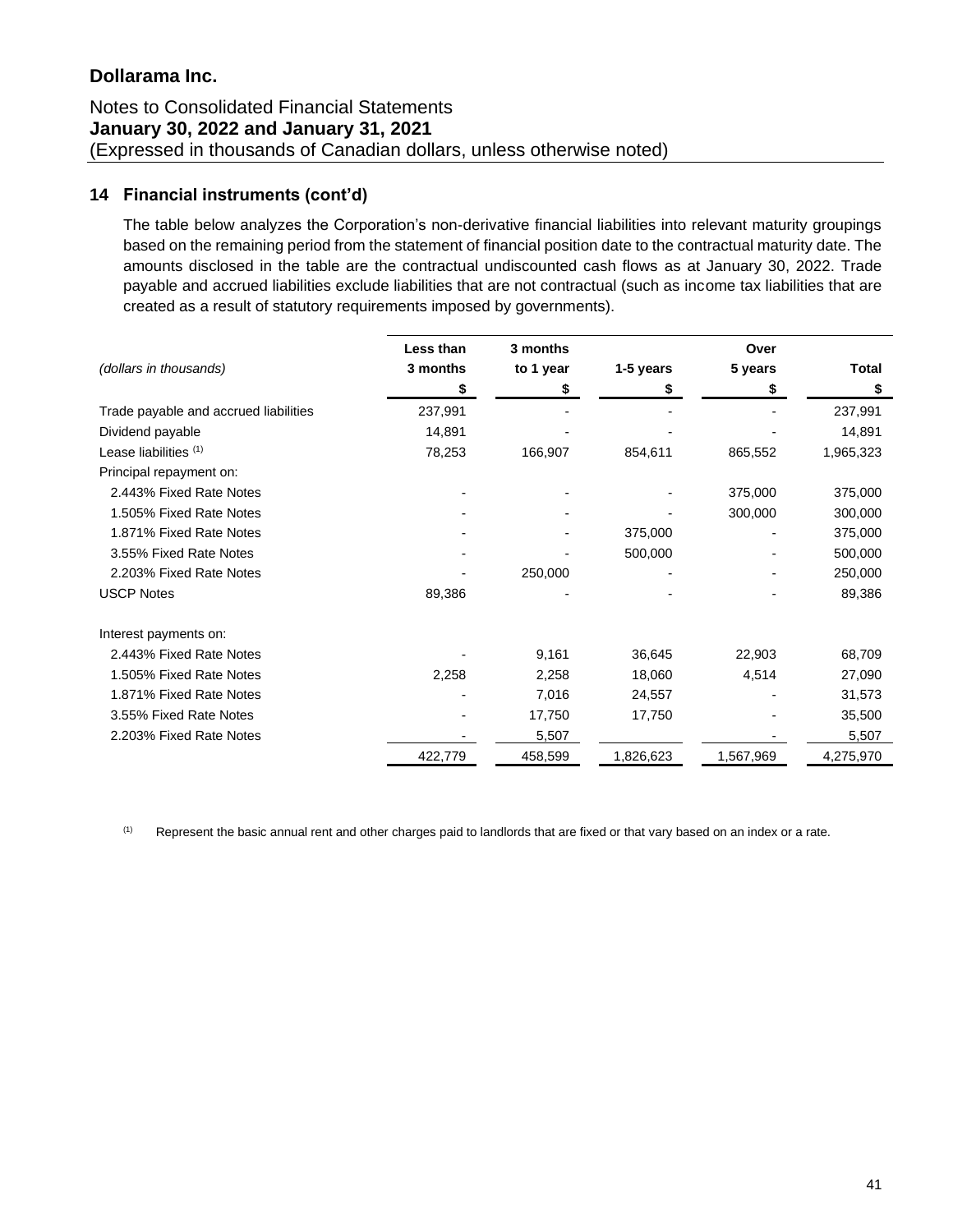### **14 Financial instruments (cont'd)**

### **f) Capital management**

The Corporation's capital structure consists of common shares, the Senior Unsecured Notes, the Credit Facility, the USCP Notes, share options and PSUs, equity (deficit) and accumulated other comprehensive income. The Corporation manages its capital structure and makes changes pursuant to economic conditions and conditions related to its assets.

The Corporation monitors capital using a number of financial metrics, including but not limited to the leverage ratio, defined as adjusted total debt (sum of (i) total long-term debt and (ii) total lease liabilities) over consolidated EBITDA (earnings before interest, taxes, depreciation and amortization).

The Corporation's objectives when managing capital are to:

- provide a strong capital base so as to maintain investor, creditor and market confidence and to sustain future development of the business;
- maintain a flexible capital structure that optimizes the cost of capital at acceptable risk and preserves the ability to meet financial obligations; and
- ensure sufficient liquidity to pursue its growth strategy.

In managing its capital structure, the Corporation monitors performance throughout the year to ensure working capital requirements are funded from operations, available cash on deposit and, where applicable, bank borrowings and USCP Notes. The Corporation manages its capital structure and may make adjustments to it in order to support the broader corporate strategy or in response to changes in economic conditions and risk. In order to maintain or adjust its capital structure, the Corporation may: issue shares or new debt; reduce the amount of existing debt; repurchase shares for cancellation under a normal course issuer bid; and adjust the amount of dividends paid to shareholders.

The Corporation is subject to financial covenants under the Credit Agreement and the trust indentures governing the Senior Unsecured Notes, which are measured on a quarterly basis. These covenants include a leverage ratio and an interest coverage ratio. As at January 30, 2022, the Corporation was in compliance with all such covenants.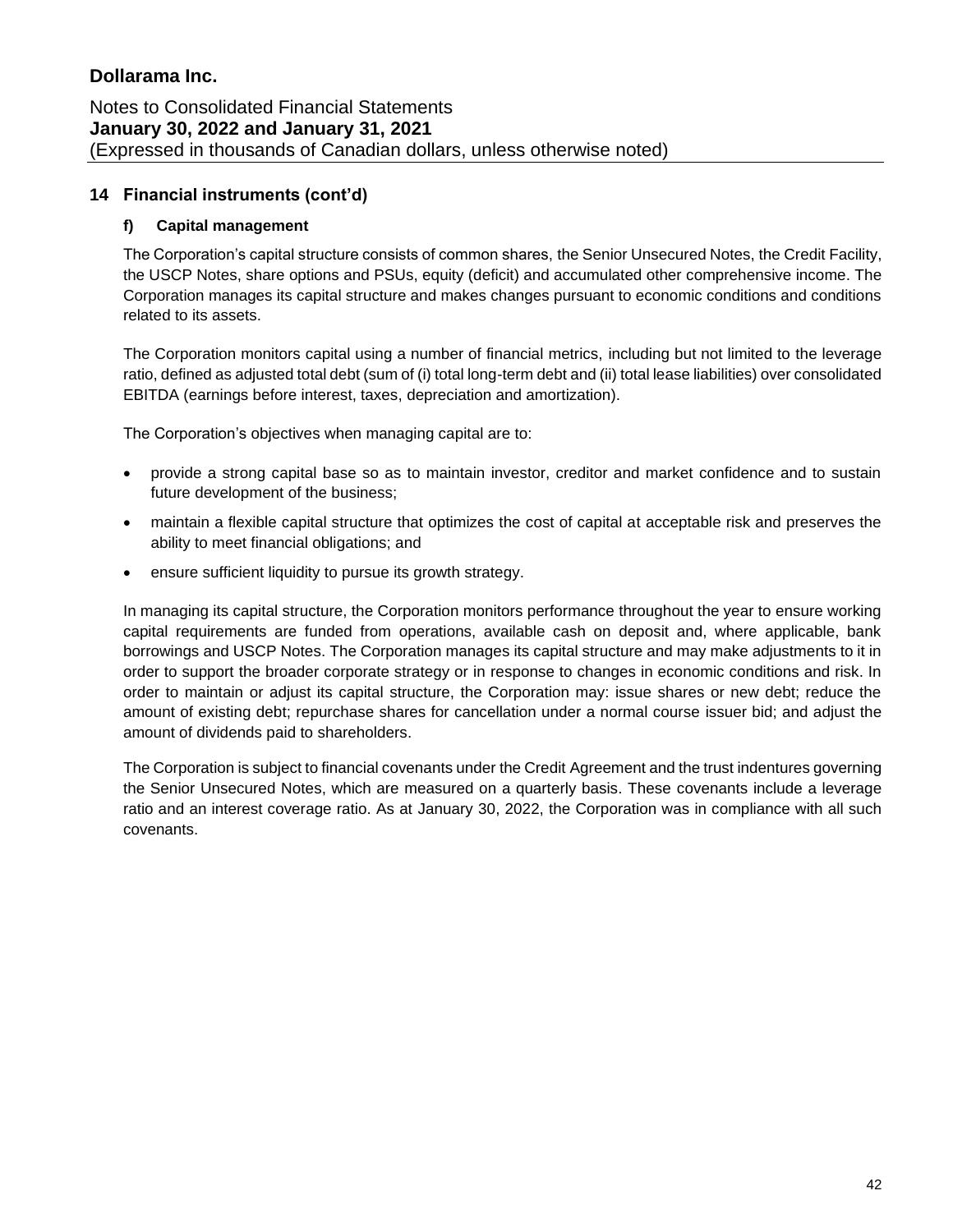### **15 Earnings per common share**

### **a) Basic**

Basic earnings per common share is calculated by dividing the profit attributable to shareholders of the Corporation by the weighted average number of common shares outstanding during the year.

|                                                                                                                                      | January 30,<br>2022 | January 31,<br>2021 |
|--------------------------------------------------------------------------------------------------------------------------------------|---------------------|---------------------|
| Net earnings attributable to shareholders of the Corporation<br>Weighted average number of common shares outstanding during the year | \$663,169           | \$564,348           |
| (thousands)                                                                                                                          | 302.963             | 310,738             |
| Basic net earnings per common share                                                                                                  | \$2.19              | \$1.82              |

### **b) Diluted**

Diluted earnings per share is calculated by adjusting the weighted average number of common shares outstanding to assume conversion of all dilutive potential common shares. For the share options, the Corporation's only category of dilutive potential common shares, a calculation is performed to determine the number of shares that could have been acquired at fair value (determined as the average annual market share price of the Corporation's shares) based on the exercise price of outstanding share options. The number of shares as calculated above is then compared with the number of shares that would have been issued assuming the exercise of the share options, plus any unrecognized compensation costs.

|                                                                                                                                           | January 30,<br>2022 | January 31,<br>2021 |
|-------------------------------------------------------------------------------------------------------------------------------------------|---------------------|---------------------|
| Net earnings attributable to shareholders of the Corporation and used to<br>determine basic and diluted net earnings per common share     | \$663,169           | \$564,348           |
| Weighted average number of common shares outstanding during<br>the year <i>(thousands)</i><br>Assumed share options exercised (thousands) | 302,963<br>1,453    | 310,738<br>1,717    |
| Weighted average number of common shares for<br>diluted net earnings per common share <i>(thousands)</i>                                  | 304.416             | 312,455             |
| Diluted net earnings per common share                                                                                                     | \$2.18              | \$1.81              |

As at January 30, 2022, 453,000 share options have an anti-dilutive effect since the average market price of the underlying shares was lower than the sum of the exercise price and the unearned shared-based compensation of those share options under the treasury stock method (January 31, 2021 – 1,342,600).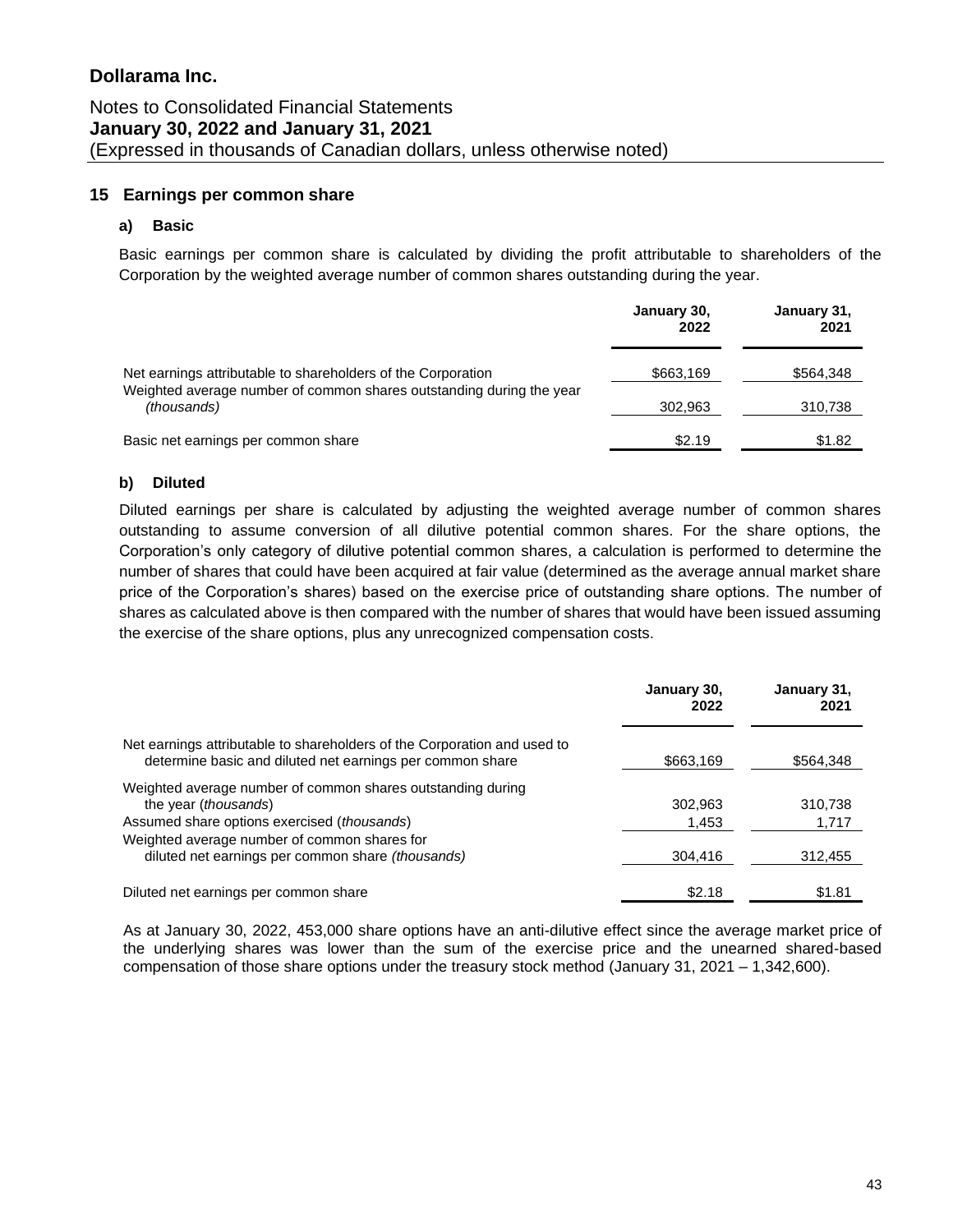### **16 Related party transactions**

### **a) Rossy family**

As at January 30, 2022, the outstanding balance of lease liabilities owed to entities controlled by the Rossy family totalled \$34,730 (January 31, 2021 – \$44,110).

Rental expenses charged by entities controlled by the Rossy family but not included in lease liabilities totalled \$6,281 for the year ended January 30, 2022 (January 31, 2021 – \$6,370).

These transactions were measured at cost, which equals fair value, being the amount of consideration established at market terms.

### **b) Dollarcity**

In 2013, Dollarama International, the Corporation's wholly-owned subsidiary, entered into a licensing and services agreement with Dollarcity (the "LSA") expiring on February 4, 2022. As at January 30, 2022, the account receivable from Dollarcity for the goods sold, assets licensed, and services provided under the LSA totalled \$15,965 (January 31, 2021 – \$14,752), which amount is partly guaranteed by a letter of credit up to US\$10,000 (\$12,770) (January 31, 2021 – US\$10,000 (\$12,777)). For the year ended January 30, 2022, the goods sold to Dollarcity that were shipped directly from the Corporation's warehouses amounted to \$36,644 (January 31, 2021 – \$16,846).

Under the Stockholders Agreement dated August 14, 2019, Dollarcity's founding stockholders have a put right pursuant to which they can require, in certain circumstances, that Dollarama International purchase shares of Dollarcity held by them at fair market value. This right is exercisable in the ordinary course commencing on October 1, 2022, and is subject to certain transaction size thresholds, required ownership thresholds and freeze periods, among other conditions and restrictions. This right may also be exercised upon the occurrence of certain extraordinary events, including a change in control of the Corporation and a sale of Dollarcity.

The financial information provided below represents the Corporation's 50.1% share of Dollarcity's net earnings and other comprehensive loss for the years ended December 31, 2020 and December 31, 2021, corresponding to Dollarcity's year-end.

|                            | January 30,<br>2022 | January 31,<br>2021 |
|----------------------------|---------------------|---------------------|
| Net earnings               | 33,184              | 19.654              |
| Other comprehensive loss   | (1.217)             | (3,588)             |
| Total comprehensive income | 31.967              | 16.066              |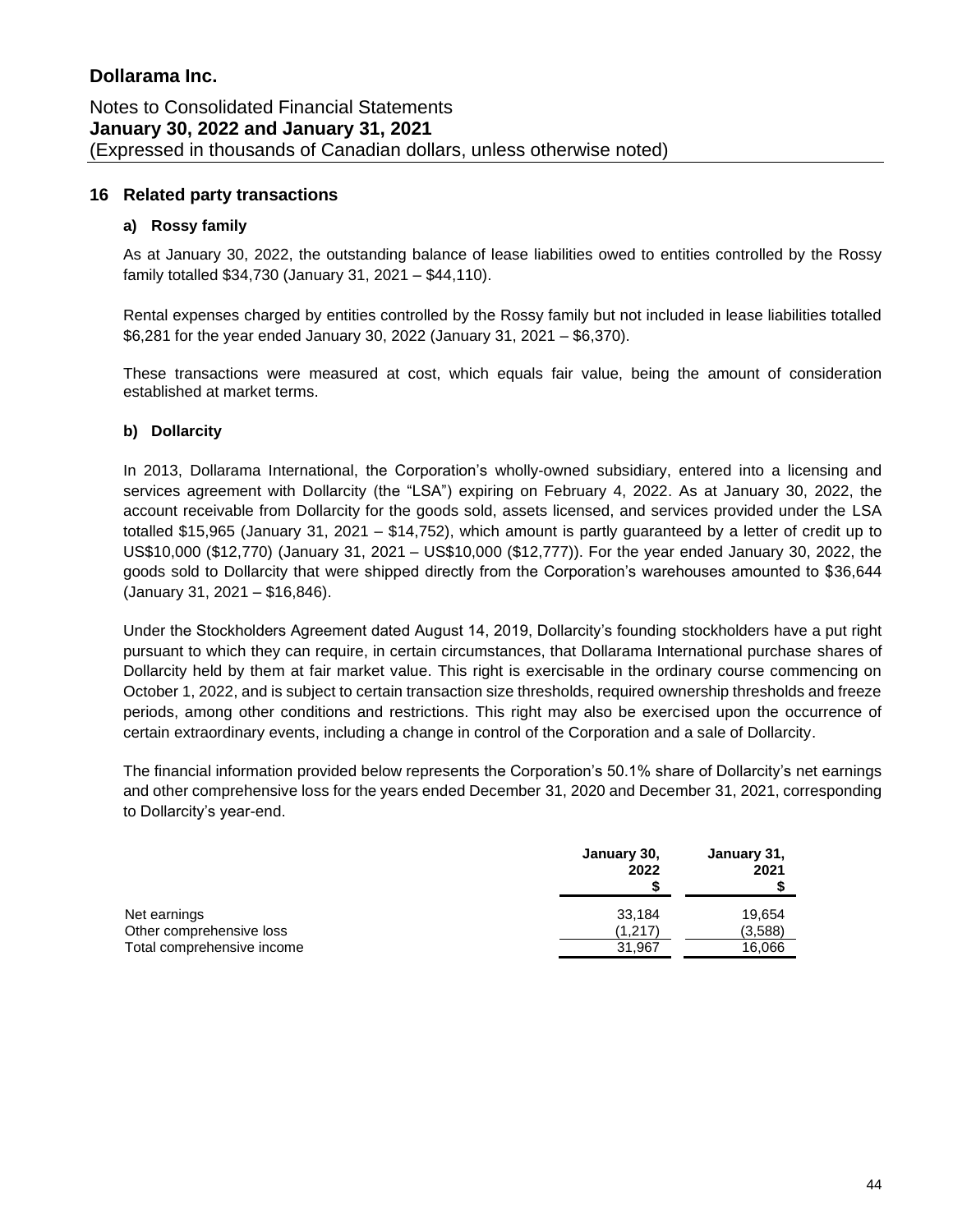### **16 Related party transactions (cont'd)**

### **c) Compensation of key management and directors**

The Company considers key management to be the members of the board of directors, the Chief Executive Officer and the executive team that have the authority and responsibility for planning, directing and controlling the activities of the Corporation. The remuneration paid to members of key management as well as share-based payments during the fiscal years ended on the dates indicated below were as follows:

|                                   | January 30,<br>2022 | January 31,<br>2021 |  |
|-----------------------------------|---------------------|---------------------|--|
| Short-term benefits               | 8.159               | 6,703               |  |
| Defined contribution pension plan | 88                  | 60                  |  |
| Share-based payments              | 6,513               | 4,741               |  |
|                                   | 14.760              | 11,504              |  |

Under their respective employment agreements and assuming their termination without cause or constructive termination occurred on January 30, 2022, the members of key management would be entitled to receive potential incremental payouts representing approximately \$11,145. Upon termination without cause or constructive termination, the vested options held by a member of key management at the date of termination continue to be exercisable by the member of key management until the earlier of (i) the date that is 30 days after the date of termination and (ii) the date which is ten (10) years from the date of the grant. Assuming their termination occurred on January 28, 2022, the last business day of the Corporation's fiscal year ended January 30, 2022, the members of key management, as a group, would be entitled to receive, upon exercise of their options, amounts representing \$54,730.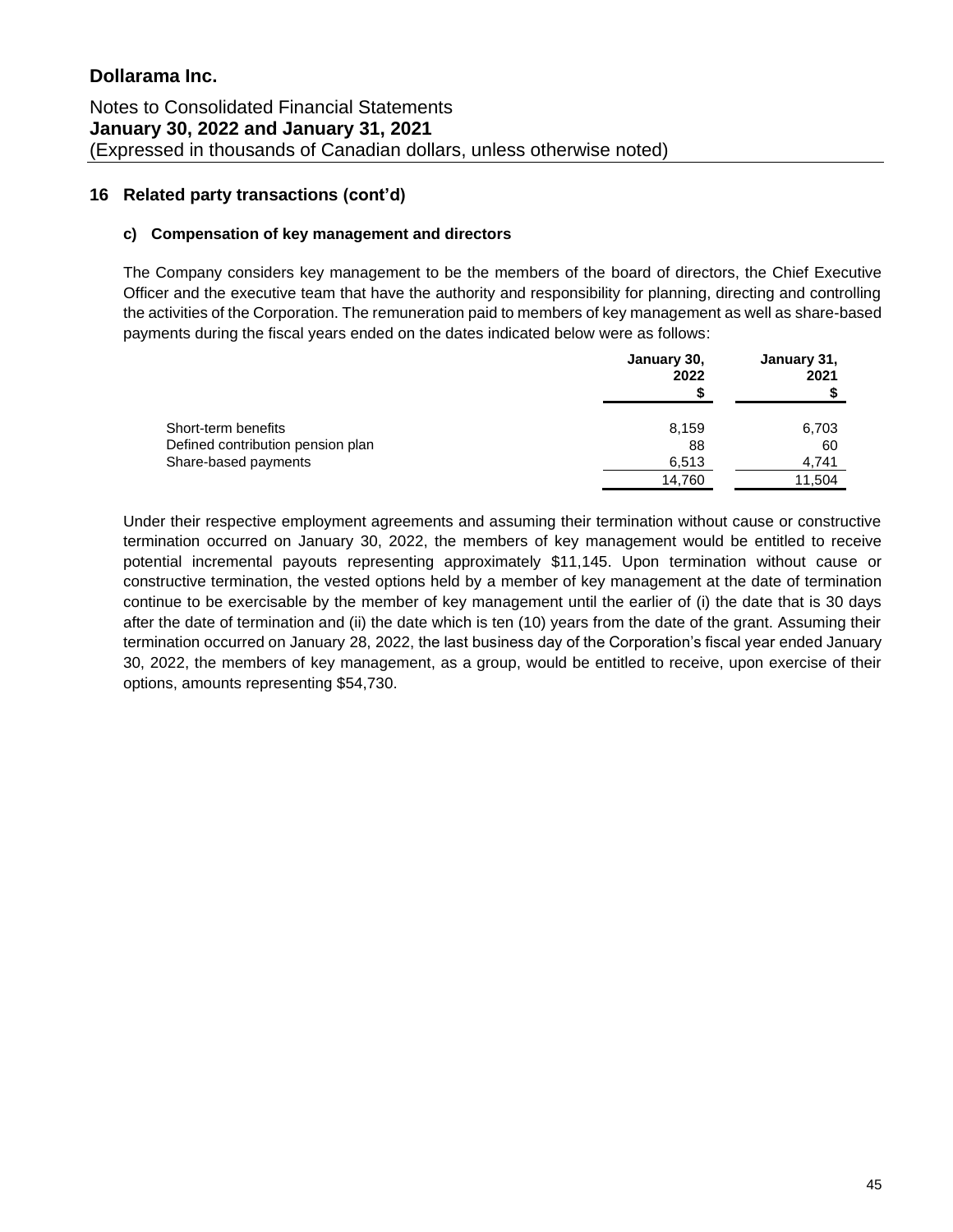Notes to Consolidated Financial Statements **January 30, 2022 and January 31, 2021**  (Expressed in thousands of Canadian dollars, unless otherwise noted)

### **17 Expenses by nature included in the consolidated statement of net earnings and comprehensive income**

|                                                                                                                                              | January 30,<br>2022 | January 31,<br>2021 |
|----------------------------------------------------------------------------------------------------------------------------------------------|---------------------|---------------------|
|                                                                                                                                              | \$                  | \$                  |
| Cost of sales                                                                                                                                |                     |                     |
| Cost of goods sold, labour, transport and other costs                                                                                        | 2,281,794           | 2,117,533           |
| Occupancy costs                                                                                                                              | 146,742             | 143,715             |
| Total cost of sales                                                                                                                          | 2,428,536           | 2,261,248           |
| <b>Depreciation and amortization</b>                                                                                                         |                     |                     |
| Depreciation of property, plant and equipment and right-of-use<br>ases <sup>(1)</sup>                                                        | 277,495             | 250,660             |
| Amortization of intangible assets                                                                                                            | 20,465              | 18,973              |
|                                                                                                                                              |                     |                     |
| Total depreciation and amortization                                                                                                          | 297,960             | 269,633             |
| (1)<br>Includes depreciation expenses relating to the warehouses and distribution center totalling \$12,175<br>(January 31, 2021 - \$11,630) |                     |                     |
| <b>Employee benefits</b>                                                                                                                     |                     |                     |
| <b>Salaries</b>                                                                                                                              | 501,953             | 508,686             |
| Share based compensation<br>Defined contribution pension plan                                                                                | 8,617<br>7,679      | 6,240<br>6,495      |
|                                                                                                                                              |                     |                     |
| Total employee benefit expense                                                                                                               | 518,249             | 521,421             |
|                                                                                                                                              |                     |                     |
| <b>Financing costs</b><br>Banking fees and interest expense on debt and lease liabilities                                                    | 88,900              | 92,973              |
| Amortization of debt issue costs                                                                                                             | 2,316               | 2,673               |
| Total financing costs                                                                                                                        | 91,216              | 95,646              |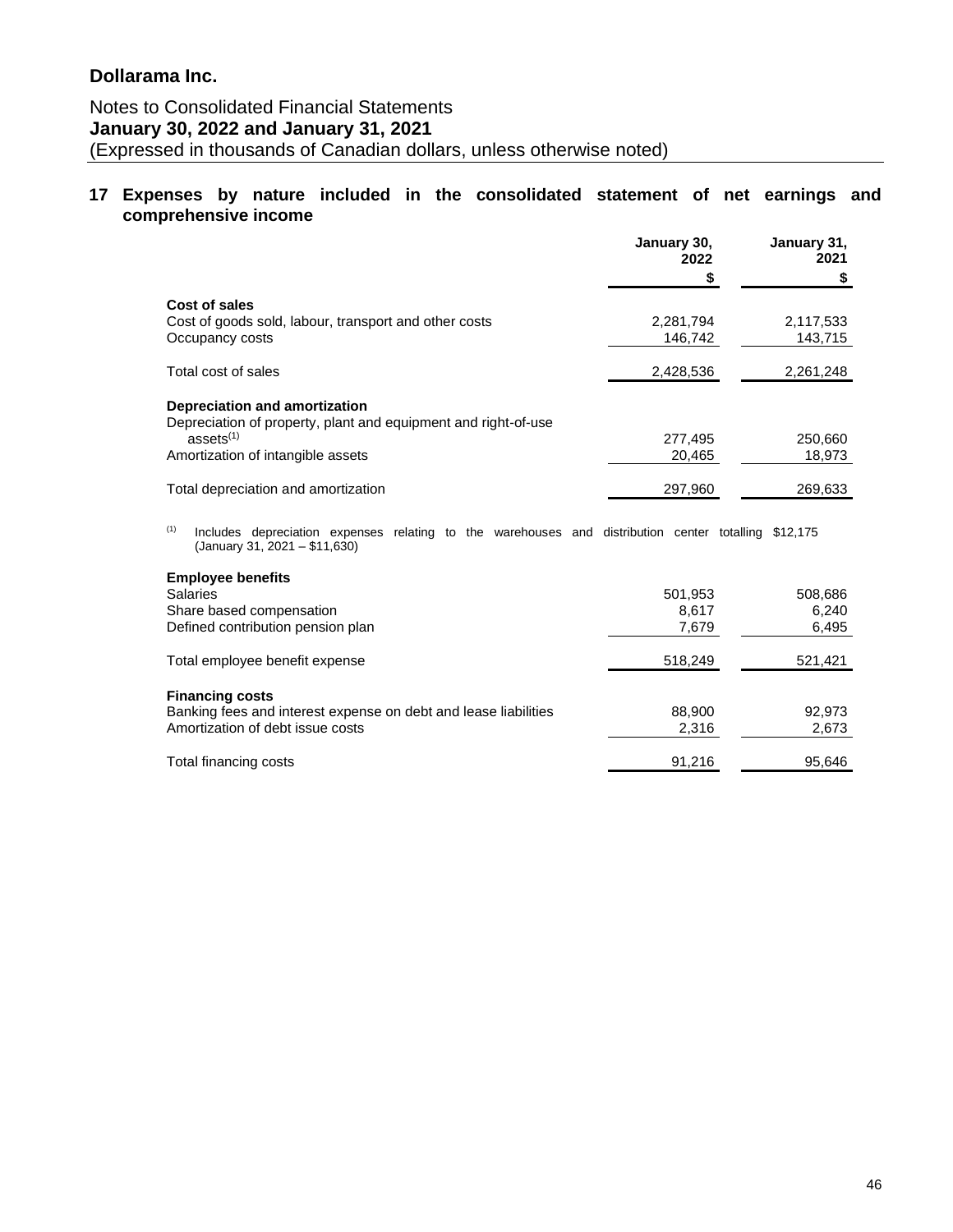### **18 Details of statement of cash flows**

### **a) Changes in non-cash working capital**

The changes in non-cash working capital components for the fiscal years ended on the dates indicated below are as follows:

|                                          | January 30,<br>2022 | January 31,<br>2021 |
|------------------------------------------|---------------------|---------------------|
|                                          | S                   |                     |
| Accounts receivable                      | (5,699)             | 14,061              |
| Prepaid expenses                         | (3,586)             | 386                 |
| Prepaid income taxes                     |                     | 1,777               |
| Inventories                              | 39.729              | (7, 164)            |
| Accounts payable and accrued liabilities | 30,105              | 33,727              |
| Income taxes payable                     | 49,545              | 12,744              |
|                                          | 110,094             | 55,531              |
| Cash paid for income taxes               | 161.310             | 170,207             |
| Cash paid for interest                   | 91.811              | 93,877              |
| Cash received for interest               | 4.681               | 4.158               |

Cash paid and received for income taxes and interest are cash flows used in operating activities.

### **b) Financing activities**

Changes in liabilities arising from financing activities comprise the following:

|                                                                                               | <b>January 30, 2022</b>         |                      | <b>January 31, 2021</b>     |                   |                                   |
|-----------------------------------------------------------------------------------------------|---------------------------------|----------------------|-----------------------------|-------------------|-----------------------------------|
|                                                                                               | <b>Short-term</b><br>borrowings | Long-term<br>debt    | Lease<br><b>liabilities</b> | Long-term<br>debt | Lease<br><b>liabilities</b><br>\$ |
| Balance, beginning of year                                                                    |                                 | 1,876,900            | 1,583,662                   | 1,876,783         | 1,514,748                         |
| Non-cash changes:<br>Amortization of debt issue costs                                         |                                 | 2,316                |                             | 2,673             |                                   |
| Financing costs on short-term<br>borrowings and long-term debt<br>Other                       | 1,005                           | (201)<br>(2,927)     |                             | (356)             |                                   |
| Net increase in lease liabilities                                                             |                                 |                      | 327,051                     |                   | 232,718                           |
| Cash changes:                                                                                 |                                 |                      |                             |                   |                                   |
| Net repayments of long-term debt<br>Payment of debt issue costs<br>Net proceeds of short-term |                                 | (75,000)<br>(4, 174) |                             | (2,200)           |                                   |
| borrowings<br>Net payment of lease liabilities                                                | 88,381                          |                      | (183, 285)                  |                   | (163, 804)                        |
| Balance, end of year                                                                          | 89,386                          | 1,796,914            | 1,727,428                   | 1,876,900         | 1,583,662                         |